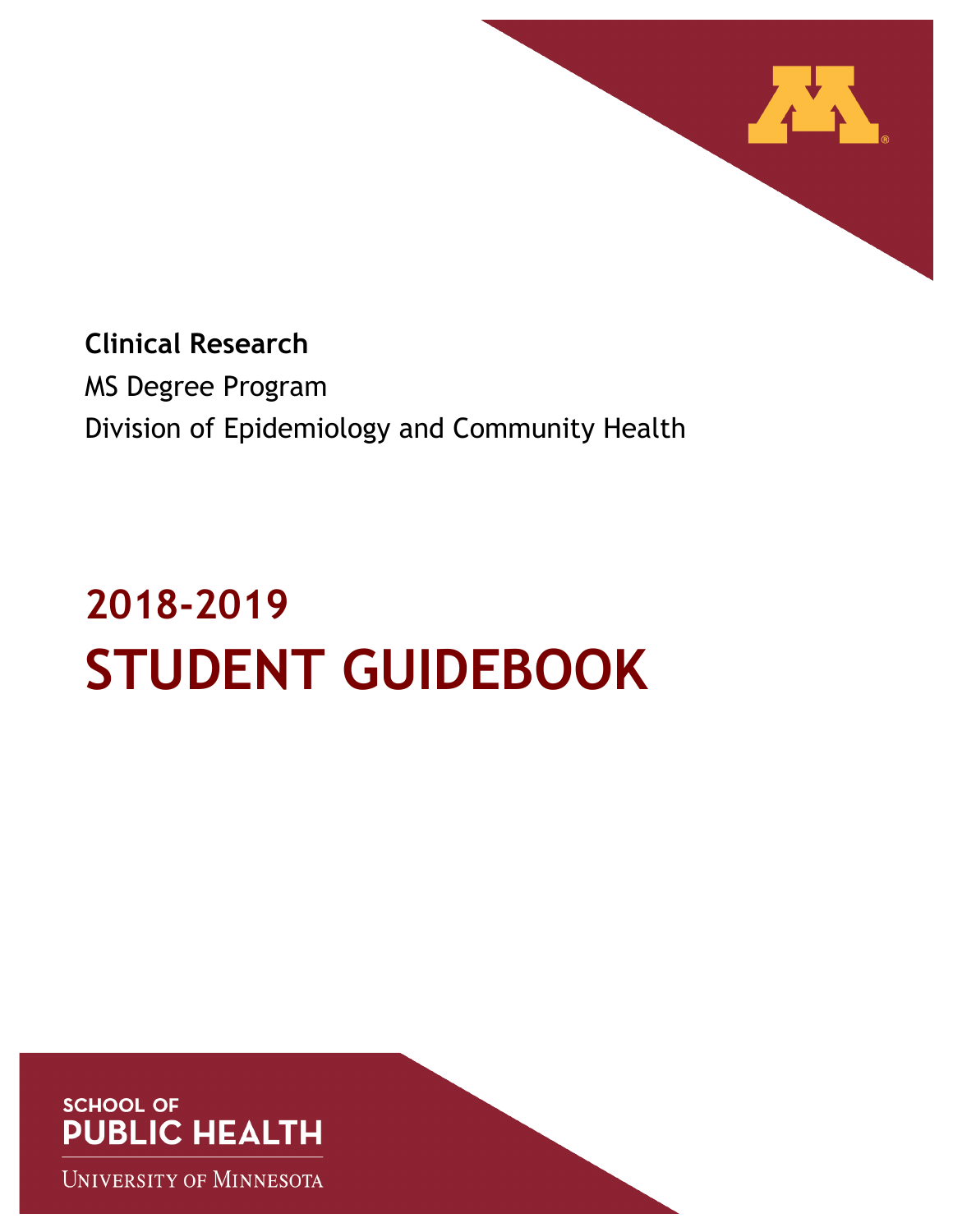### Welcome to the University of Minnesota School of Public Health!

All students are responsible for knowing the rules and policies that govern their academic program. To this end, we are providing you with this guidebook which covers your specific academic program requirements. Please refer to it often.

Many Graduate School processes are in transition. Please stay in touch with your Program Coordinator as some paper processes will convert to electronic processes.

In addition, you are responsible for knowing University of Minnesota and School of Public Health policies and procedures that pertain to all students. Links to these policies and procedures can be found by clicking on the "Current Students" link at http://www.sph.umn.edu/current/resources/.

*The University of Minnesota is committed to the policy that all persons shall have equal access to its programs, facilities, and employment without regard to race, color, creed, religion, national origin, sex, age, marital status, disability, public assistance status, veteran status, or sexual orientation.*

This publication can be made available in alternative formats for people with disabilities. Direct requests to the Student Services Center, School of Public Health, MMC 819 Mayo, 420 Delaware Street SE, Minneapolis, MN 55455; 612-626-3500 or 800-774- 8636.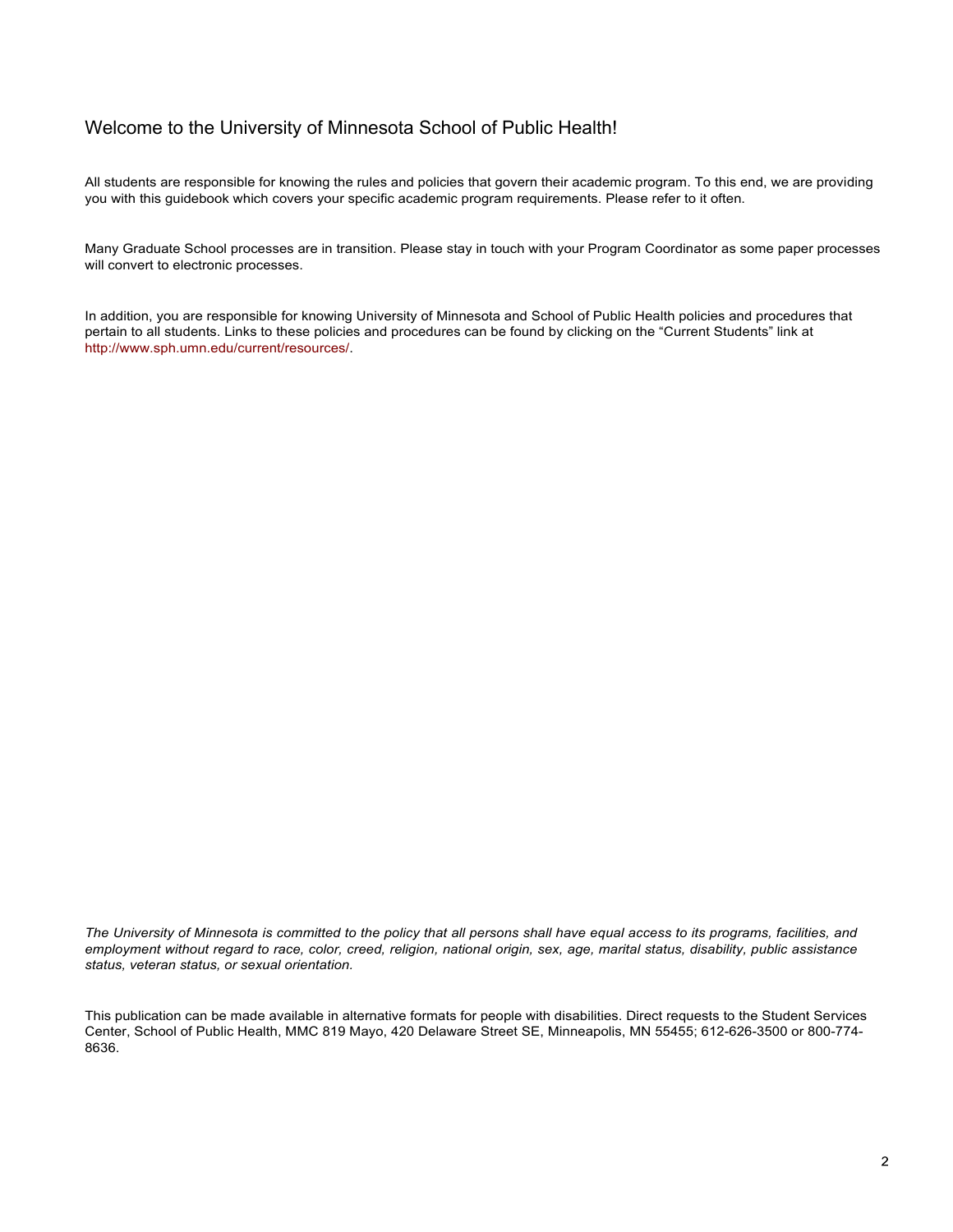# **TABLE OF CONTENTS**

| 2. Division of Epidemiology and Community Health (EpiCH) ……………………………………………………………………………… 25 |  |
|--------------------------------------------------------------------------------------------|--|
| 2.1<br>2.2                                                                                 |  |
| 2.3                                                                                        |  |
| 2.4                                                                                        |  |
| 2.5                                                                                        |  |
| 2.6                                                                                        |  |
|                                                                                            |  |
|                                                                                            |  |
|                                                                                            |  |
|                                                                                            |  |
|                                                                                            |  |
|                                                                                            |  |
|                                                                                            |  |
|                                                                                            |  |
|                                                                                            |  |
|                                                                                            |  |
|                                                                                            |  |
| 2.7                                                                                        |  |
|                                                                                            |  |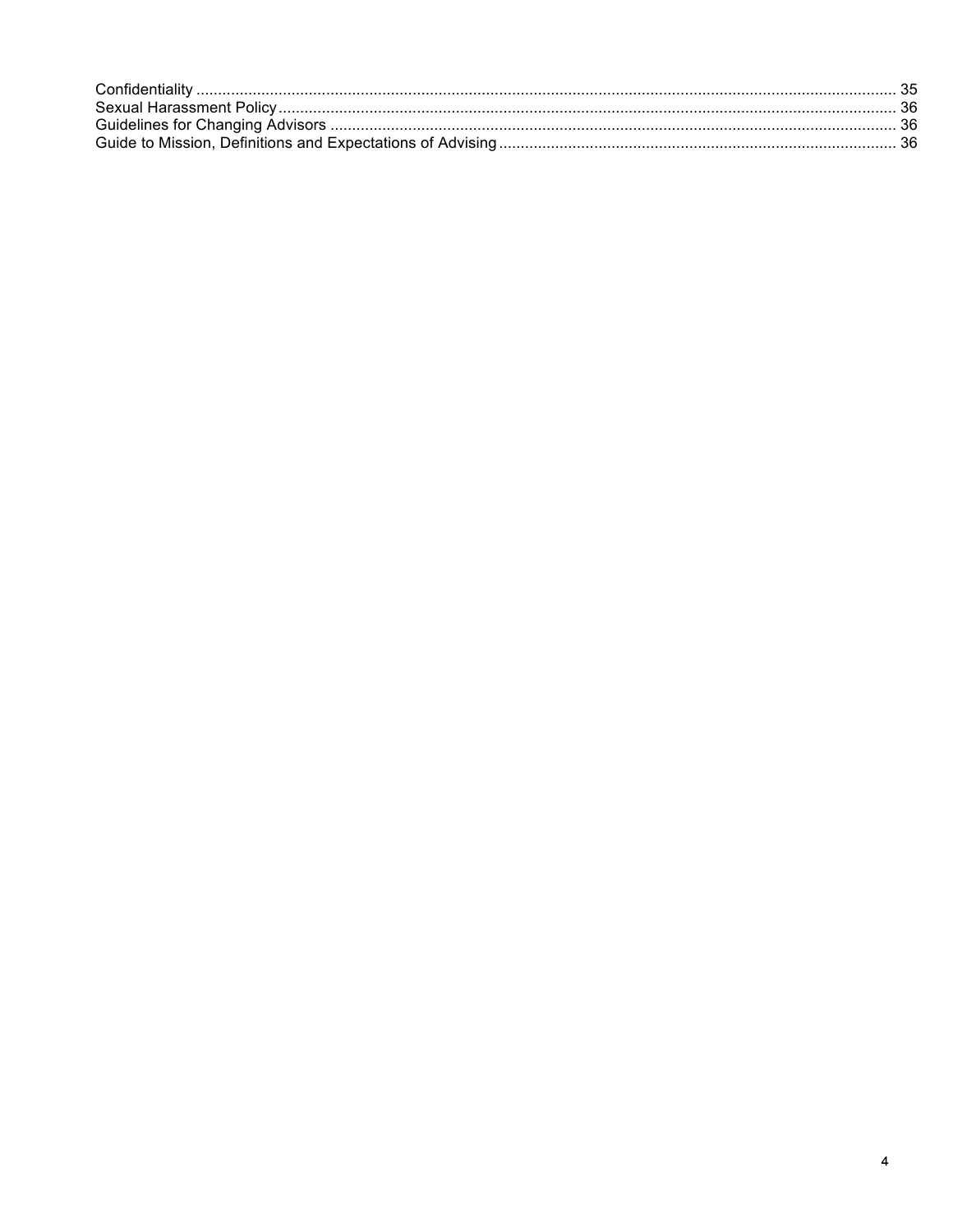# **CLINICAL RESEARCH MS DEGREE PROGRAM**

# **1.1 FALL 2018 PROGRAM CURRICULUM**

#### **38 semester credits minimum**

| Course                           | <b>Notes</b> | <b>Title</b>                                                                                                                                                                                                                      | <b>Offered</b>         | <b>Credits</b>                |
|----------------------------------|--------------|-----------------------------------------------------------------------------------------------------------------------------------------------------------------------------------------------------------------------------------|------------------------|-------------------------------|
| <b>PubH 6250</b>                 |              | Foundations of Public Health (online) students with prior<br>knowledge/experience in public health may request an exemption<br>to this requirement. Please contact the EpiCH Student Services<br>staff for additional information | Fall/Spring            | $\overline{2}$                |
| PubH 6301                        | Ť            | <b>Fundamentals of Clinical Research</b>                                                                                                                                                                                          | Fall                   | 3                             |
| PubH 6303                        | ii.          | Clinical Research Project Seminar (S/N only); not required for<br>Plan B                                                                                                                                                          | Spring                 | 2                             |
| PubH 6341 or                     |              | Epidemiologic Methods I (in-class) or                                                                                                                                                                                             | Fall                   | 3                             |
| PubH 6320                        |              | Fundamentals of Epidemiology (offered in-class Fall, Spring;<br>offered online Fall, Spring, Summer)                                                                                                                              | Fall/Spring/S<br>ummer |                               |
| PubH 6307                        | iii.         | Clinical Epidemiology (on-line)                                                                                                                                                                                                   | Spring                 | 2                             |
| PubH 6450                        |              | Biostatistics I (offered in-class and online both terms)                                                                                                                                                                          | Fall/Spring            | $\overline{\mathbf{4}}$       |
| PubH 6451                        |              | Biostatistics II (6450 is prerequisite; offered online Fall; in-class<br>and online Spring)                                                                                                                                       | Fall/Spring            | $\overline{4}$                |
| PubH 7420 or                     |              | Clinical Trials: Design, Implementation and Analysis<br>(in-class;<br>6450 is a prerequisite; can be taken concurrently with 6451)                                                                                                | Spring                 | 3                             |
| PubH 7415                        |              | Introduction to Clinical Trials (6450 is a prerequisite; online only;<br>Summer option is available but students encouraged to take Fall<br>class)                                                                                | Summer/<br>Fall        | 3                             |
| <b>PubH 6348</b>                 |              | Writing Research Grants(A/F only; Lakshminarayan/Luepker<br>section); not required for Plan B: (pre-requistes include PubH<br>6320 OR 6341 OR 8341 AND PubH 6450)                                                                 | Fall                   | $\overline{2}$                |
| <b>PubH 6742</b>                 | iv           | Ethics in Public Health: Research and Policy (In-person and<br>online Fall; online Spring)                                                                                                                                        | Fall/Spring            | $\mathbf{1}$                  |
| Supporting<br>Program<br>credits |              | Supporting program credits (electives): see sample course list<br>below                                                                                                                                                           | Any Term               | Plan A: 2-4<br>Plan B: 6 - 12 |
| Plan A: PubH<br>8777 sec 003     | $\mathsf{v}$ | Plan A: Thesis Credits: Master's                                                                                                                                                                                                  | Any Term               | 10                            |
| Plan B: PubH<br>8394             |              | Plan B: Capstone project credits are taken under PubH 8394:<br><b>Culminating Experience: Clinical Research</b>                                                                                                                   | Any Term               | $6 - 10$                      |

Note i: PubH 6301 has an hybrid option and an online option: hybrid option: lectures are delivered online and there is an in-class discussion. Permission number needed for the completely online option.

Note ii: PubH 6303 is designed for 2<sup>nd</sup> year CR MS Plan A students who are prepared to present their thesis work to colleagues and faculty. It is intended to provide an external review of that work. Do not register until your thesis work is sufficiently ready; contact the instructor if you are unsure if you should register. Grant reviews of clinical research for the Clinical and Translational Research Institute are part of regular exercises. Plan B students can take this course as an elective if they wish to.

Note iii: Prerequisites for PubH 6307, Clinical Epidemiology include: Epidemiologic Methods I (PubH 6341; grade of B-or higher), OR Fundamentals of Epidemiology (PubH 6320; grade of A-or higher), or equivalent. Biostatistics I (PubH 6450; grade of B-or higher), Biostatistical Methods I (PubH 6414; grade of B-or higher), or equivalent.

Note iv: In addition to PubH 6742, students must complete Parts 1 and 2 of the University of Minnesota Responsible Conduct of Research course. Both Part 1 and Part 2 are now available online. Information on these sessions are available at https://research.umn.edu/units/rco/training-education/overview (this training is validated by ORTTA).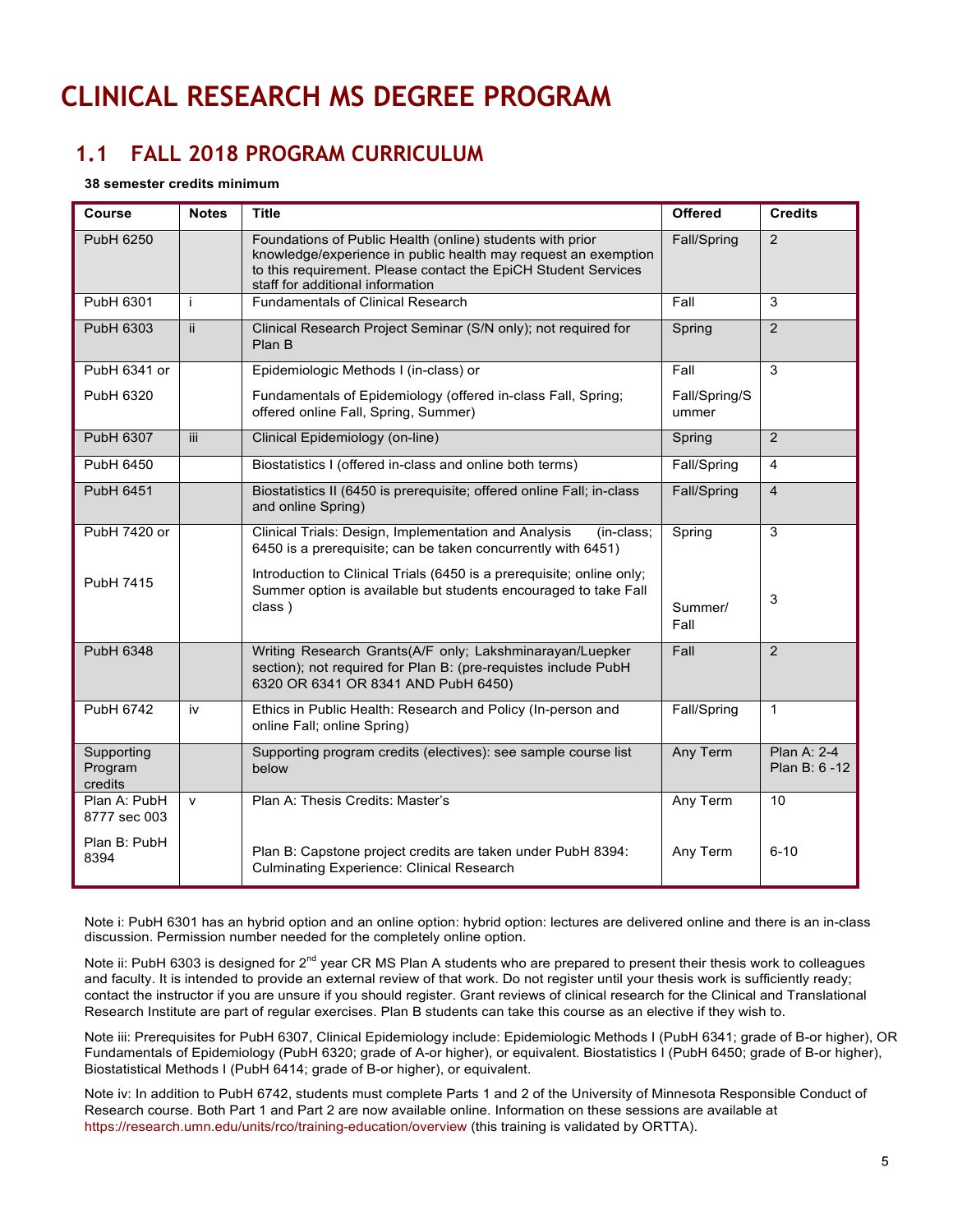Students must also complete the "Protecting Human Subjects" online training available at https://research.umn.edu/ethicscompliance/education-training. (Scroll down to additional courses).

Contact EpiCH Student Services via email at epichstu@umn.edu if you have trouble accessing these sites.

Note v: Students must have their final oral examining committee formed and approved, and a proposal for their thesis or capstone project approved, by their advisor and the Director of Graduate Studies (DGS) prior to registering for thesis/project credits. Once approval is given, the student can take all the credits in one term or spread them out, as financial needs warrant. See *section 1.5*  for further information.

| Comparison of MS CR Plan A vs. Plan B (plan B can be done entirely online) |  |  |  |  |
|----------------------------------------------------------------------------|--|--|--|--|

| <b>Core Courses</b>                                                                                                                                                                          | <b>Semester</b>                                                     | <b>Credits</b>     | <b>Required</b>       |
|----------------------------------------------------------------------------------------------------------------------------------------------------------------------------------------------|---------------------------------------------------------------------|--------------------|-----------------------|
| PubH 6250 Foundations of Public Health [students with<br>prior public health knowledge or experience may request<br>an exemption] (online)                                                   | Fall/Spring                                                         | $\overline{2}$     | A & B                 |
| PubH 6301 Fundamentals of Clinical Research                                                                                                                                                  | Fall                                                                | 3                  | A & B                 |
| PubH 6303 Clinical Research Project Seminar (S/N only)                                                                                                                                       | Spring                                                              | $\overline{2}$     | A                     |
| PubH 6341, Epidemiologic Methods I (in-class)<br>0R<br>PubH 6320, Fundamentals of Epidemiology (online and<br>in-class)                                                                      | Fall<br>Fall/Spring/Summer                                          | 3                  | A & B                 |
| PubH 6307, Clinical Epidemiology (online)                                                                                                                                                    | Spring                                                              | $\overline{2}$     | A & B                 |
| PubH 6450, Biostatistics I<br>(offered in-class and online both terms)                                                                                                                       | Fall/Spring                                                         | $\overline{4}$     | A & B                 |
| PubH 6451, Biostatistics II<br>(offered online Fall; in-class and online Spring)                                                                                                             | Fall/Spring                                                         | 4                  | A & B                 |
| PubH 7420 Clinical Trials: Design, Implementation,<br>Analysis (PubH 6450 prereq; PubH 6451 must be taken<br>previously or concurrently)<br>OR.<br>PubH 7415 Introduction to Clinical Trials | Spring;<br>Fall/Summer (students are<br>encouraged to take in Fall) | 3                  | A & B                 |
| PubH 6348 Writing Research Grants (A/F only;<br>Luepker/Lakshminarayan section)<br>(Strongly recommended elective for Plan B students)                                                       | Fall                                                                | $\overline{2}$     | A                     |
| PubH 6742, Ethics in Public Health: Research and Policy<br>(in-class and online options)                                                                                                     | Fall/Spring                                                         | $\mathbf{1}$       | A & B                 |
| Plan A: 10 thesis credits required (PubH 8777, sec 003);<br>Plan B: 6 - 10 Capstone Project credits (PubH 8394);<br>credits depend on project scope (see section 1.5)                        | Any term                                                            | A: 10<br>$B: 6-10$ | A & B                 |
| Supporting Program credits (electives)                                                                                                                                                       | Any term                                                            |                    | $A: 2-4$<br>$B: 6-12$ |
| <b>Total Credits</b>                                                                                                                                                                         |                                                                     |                    | 38                    |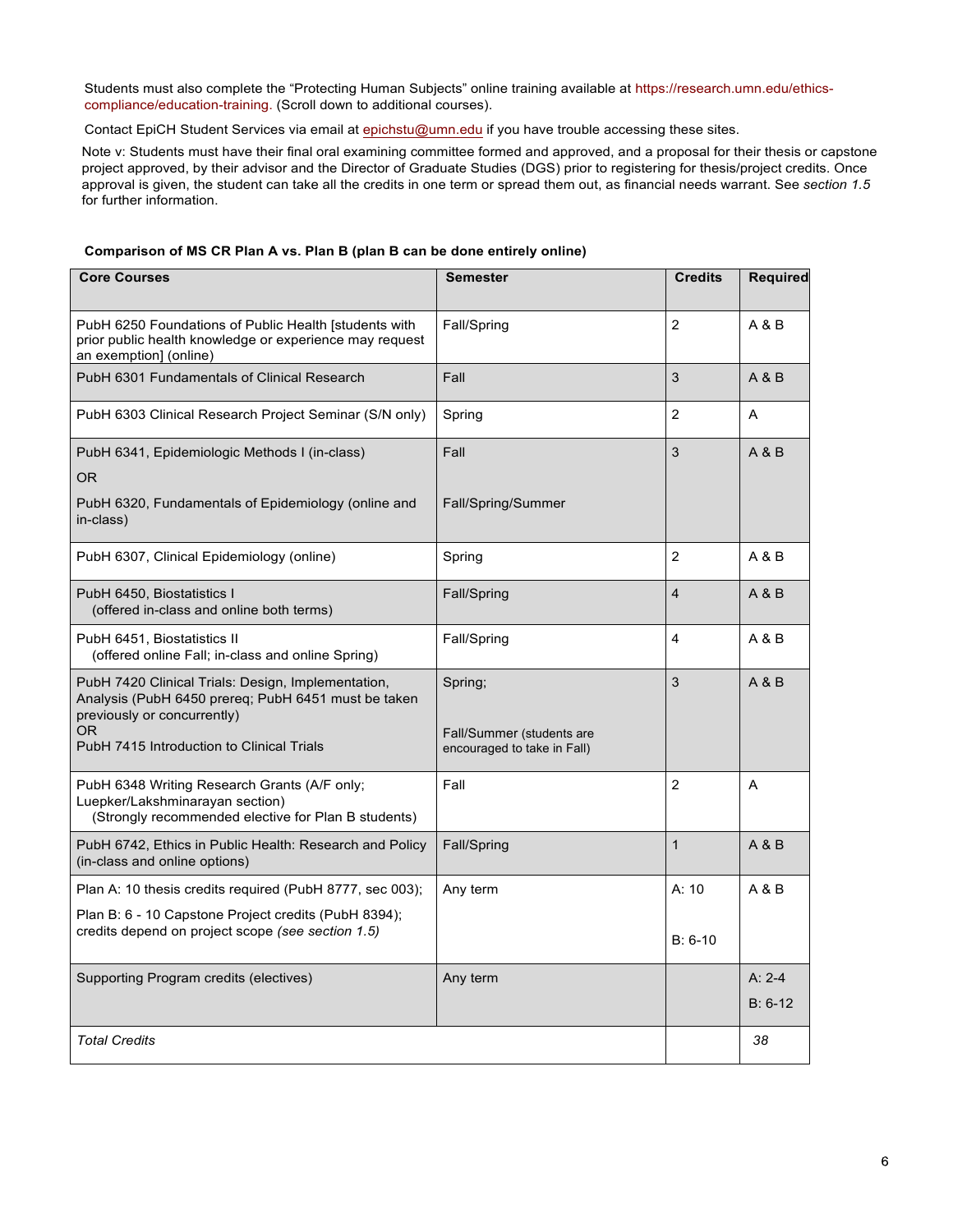#### **Sample Supporting Program Credits**

Supporting program credits are intended to help you tailor your training to suit your research interests and career focus. The potential courses are many and are found in the schools of the Academic Health Center. Students may also choose to do independent work for academic credit under PubH 8392 or 8393; see *section 2.5*. We recommend talking to your advisor and the DGS for suitable supporting program courses to match your career interests.

#### **Methods and Data Analytic Courses**

- PubH 6325 Data processing with PC-SAS or PubH 6420, Intro to SAS Programming
- PubH 6343 Epidemiologic Methods III (Prerequisites: PubH 6342 and 6451)
- PubH 7430 Statistical Methods for Correlated Data
- PubH 7440 Introduction to Bayesian Analysis
- PubH 7445 Statistics for Human Genetics and Molecular Biology
- PubH 7450 Survival Analysis
- PubH 7470 Statistical Methods for Translational and Clinical Research

# **Health Services Research, Policy and Administration Courses**

- Decision Analysis for Health Care
- PubH 6803 Conducting a Systematic Literature Review
- PubH 6863 Understanding Health Care Quality
- Conducting Health Outcomes Research
- Please check under PubH 67xx and 68xx for other Health Services Research, Policy & Administration courses

#### **Content courses**

- PubH 6375 Screening for Disease: A Double-Edged Sword<br>PubH 6381 Genetics in Public Health
- Genetics in Public Health
- PubH 6383 Vaccines
- PubH 6385 Epidemiology and Control of Infectious Diseases
- PubH 6386 Public Health Aspects of Cardiovascular Disease
- PubH 6387 Cancer Epidemiology
- PubH 6388 Foundations of Global Health
- PubH 6389 Nutritional Epidemiology

*Note: PubH 6305 is not an appropriate elective for CR MS student because the content is too basic.*

# **Nursing**

- Nurs 5925 Grantwriting and Critique<br>Nurs 6102 Family Health Theory
- Nurs 6102 Family Health Theory<br>Nurs 7202 Moral and Ethical Pos
- Nurs 7202 Moral and Ethical Positions and Actions in Nursing<br>Nurs 8152 Scholarship in Health Care Ethics
- Scholarship in Health Care Ethics
- Nurs 8172 Theory and Theory Development for Research
- Nurs 8173 Principles and Methods of Implementing Research
- Nurs 8175 Quantitative Research Design and Methods

# **Dentistry/Oral Biology\***

- Literature Review Periodontology
- DENT 8120 Advanced Principles and Techniques of Orofacial Pain Disorders
- DENT 8121 Current Literature in TMD and Orofacial Pain
- TMDP 8441 Seminar in Temporomandibular Disorders & Orofacial Pain

\**Please contact the course director for times courses are taught*

# **Experimental and Clinical Pharmacology\***<br>ECP 5220 **Requiatory Issues in Drug A**

- ECP 5220 Regulatory Issues in Drug Abuse<br>ECP 5620 Drug Metalbolism and Disposition
- Drug Metalbolism and Disposition
- ECP 8100 ECP Seminar
- ECP 8400 Pharmacometrics
- ECP 8410 Population Pharmacokinetics
- ECP 8420 Clinical Trial Simulations
- ECP 8430 Advances in Modeling and Simulation Pharmacometrics
- Phar 6224 Pharmacogenics: Genetic Basis for Variability in Drug Response

*\*Please contact Professor Brundage prior to electing one of these courses, as they are not offered every year.*

#### **Veterinary Medicine**

- VMed 5080 Problems in Veterinary Epidemiology and Public Health
- VMed 5165 Surveillance of Foodborne Diseases and Food Safety Hazards (cross-listed with 6181)
- VMed 8090 Epidemiology of Zoonoses and Diseases Common to Animals and Humans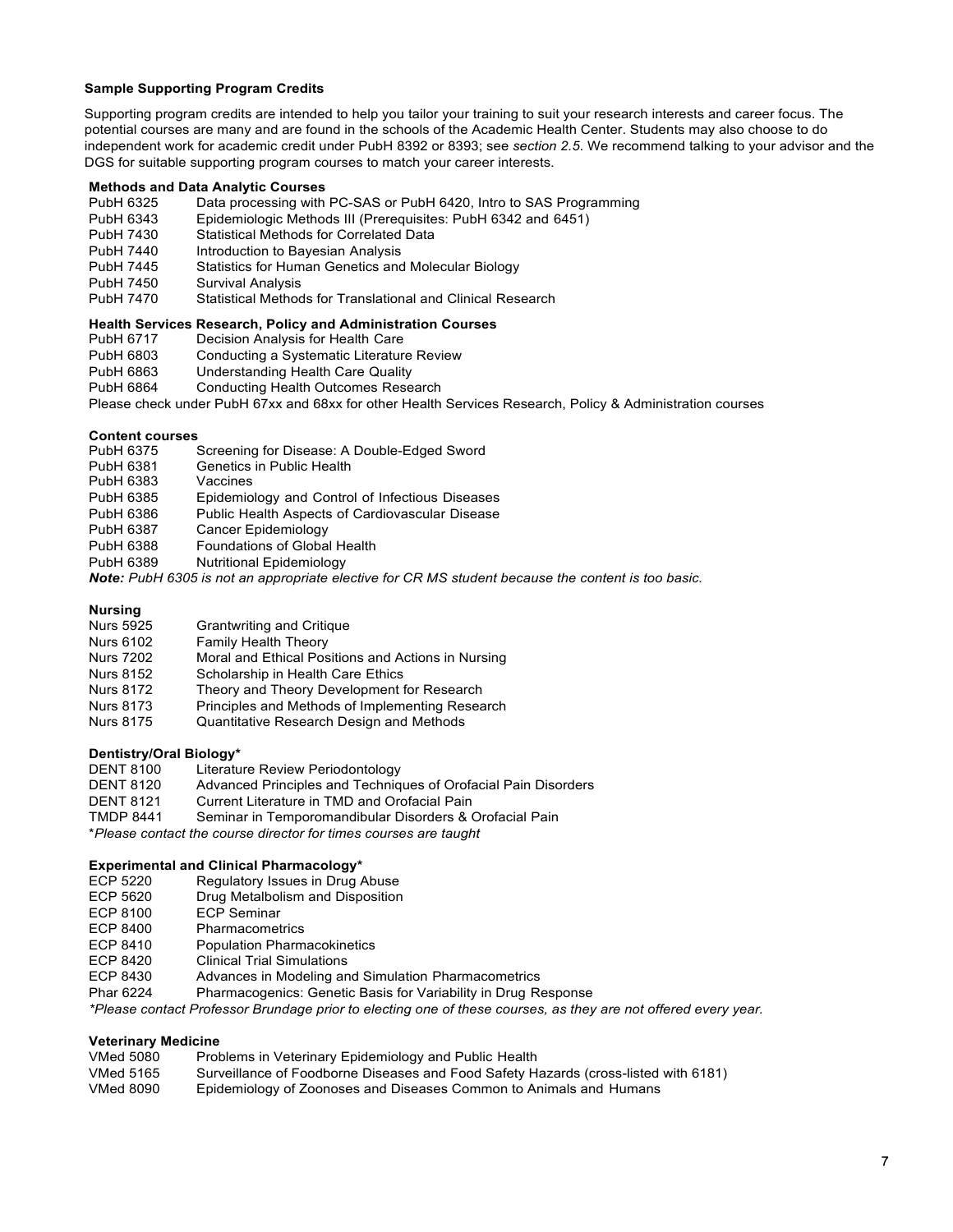#### **Other recommended electives**

PHCL 5111 Pharmacogenomics<br>MICa 8013 Translational Cance **Translational Cancer Research** The School of Public Health Institute offers 1 credit and/or short –term (i.e. one week) courses each summer: http://www.sph.umn.edu/academics/institutes/public-health-institute/ Click on Logistics to find course schedule

#### **Online electives**

Students can seek out online elective courses using the class search feature on the Academics tab at MYU.UMN.EDU

**Clinical Research Competency Areas,** upon completion of the degree students will have the….

- Ability to conceptualize and design clinical research of high quality and scientific integrity.
- Ability to plan and manage clinical research studies.
- Ability to perform data collection, management, analysis and interpretation of clinical research findings and to report them at professional meetings and in the peer-reviewed literature.
- Thorough understanding of human subjects' protection and the responsible conduct of research.
- Ability to write competitive research grants and obtain research funding for the projects.
- Ability to work with multidisciplinary teams to accomplish clinical research projects

# **1.2 SAMPLE STANDARD SCHEDULES 2018-19**

#### **Plan A Sample Standard Schedules 2018-19**

#### **Full-Time In 1.5 Years Fall Semester Year One**

| Course       | Title                                                                                | <b>Credits</b> |
|--------------|--------------------------------------------------------------------------------------|----------------|
| PubH 6301    | <b>Fundamentals of Clinical Research</b>                                             | 3              |
| PubH 6341 or | Epidemiologic Methods I (in-class) or                                                | 3              |
| PubH 6320    | Fundamentals of Epidemiology (in-class or online)                                    | 3              |
| PubH 6450    | Biostatistics I (Lecture and lab; in-class or online)                                |                |
| PubH 6250    | Foundations of Public Health [if required] (online) OR<br>Supporting Program credits | າ              |

#### **Spring Semester Year One**

| PubH 6303 | <b>Clinical Research Project Seminar</b>                         |  |
|-----------|------------------------------------------------------------------|--|
| PubH 6307 | Clinical Epidemiology (online)                                   |  |
| PubH 6451 | Biostatistics II (PubH 6450 is prerequisite; in-class or online) |  |
|           | Supporting Program credit(s) (can take any term)                 |  |

#### **Summer Session Year One**

| ' 7415<br>PubH | Introduction to Clinical Trials (online) |  |
|----------------|------------------------------------------|--|
|                |                                          |  |

#### **Fall Semester Year Two**

| PubH 6348             | Writing Research Grants (Lakshminarayan/Luepker section)                                                                                                                                      |    |
|-----------------------|-----------------------------------------------------------------------------------------------------------------------------------------------------------------------------------------------|----|
| PubH 6742             | Ethics in Public Health: Research and Policy (in-class and online Fall;<br>online Spring)                                                                                                     |    |
| PubH 8777,<br>sec.002 | Thesis Credits: Master's [Thesis credits can be taken other terms; you<br>have to have your committee formed and your proposal approved by<br>your committee and the DGS before registering.] | 10 |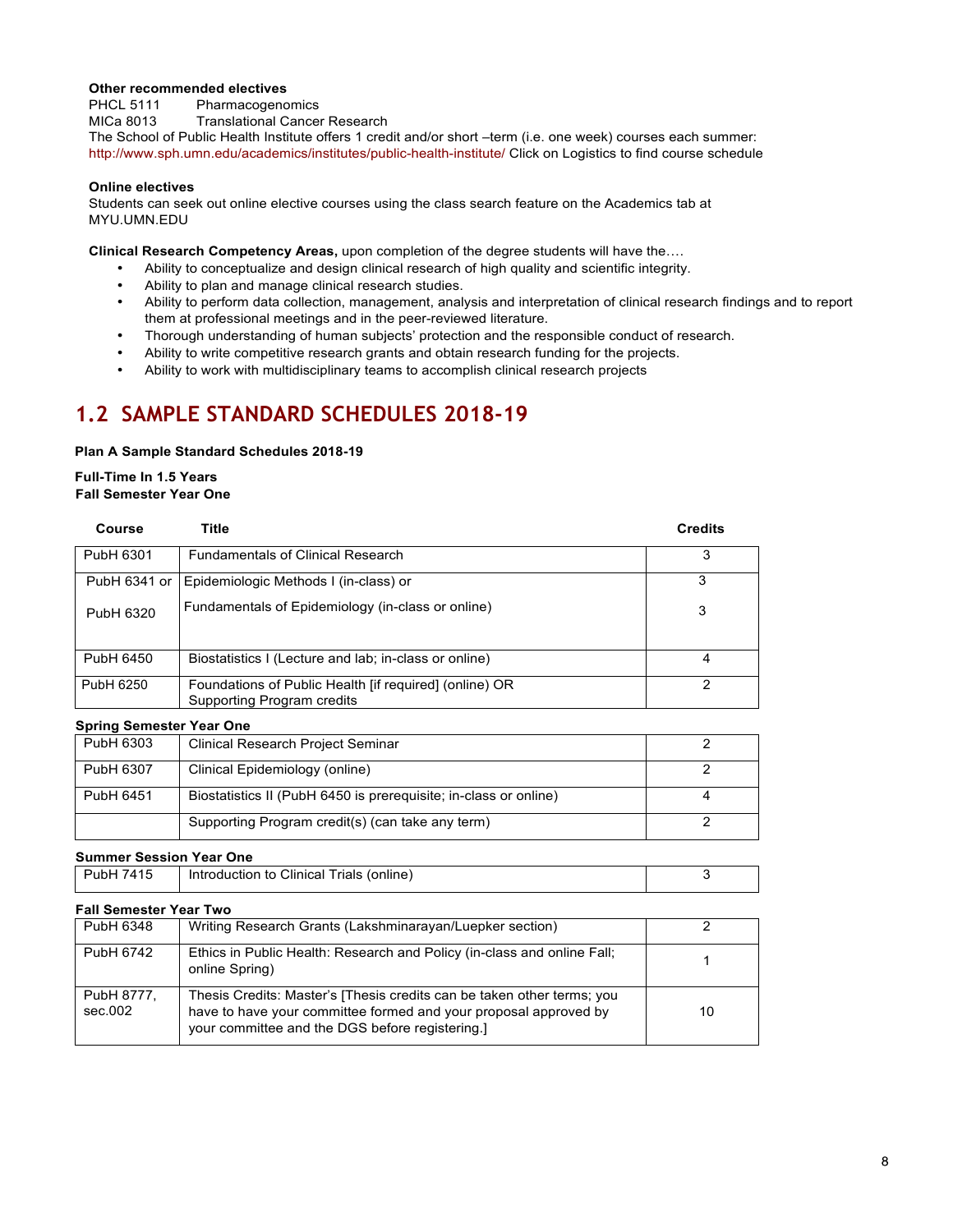# **Part-Time In Two Years Fall Semester Year One**

| Course       | Title                                                                                                   | <b>Credits</b> |
|--------------|---------------------------------------------------------------------------------------------------------|----------------|
| PubH 6301    | Fundamentals of Clinical Research (hybrid teaching of taped lectures<br>and in-class discussions, etc.) |                |
| PubH 6341 or | Epidemiologic Methods I (in-class) OR                                                                   |                |
| PubH 6320    | Fundamentals of Epidemiology (online or in-class)                                                       | 3              |
| PubH 6450    | Biostatistics I (online or in-class)                                                                    |                |

#### **Spring Semester Year One**

| PubH 6307 | Clinical Epidemiology (online)                                    |  |
|-----------|-------------------------------------------------------------------|--|
| PubH 6451 | Biostatistics II (PubH 6450 is prerequisite) (in-class or online) |  |
| PubH 6250 | Foundations of Public Health (if required) (online)               |  |

#### **Fall Semester Year Two**

| Course    | Title                                                                                                                                                                    | <b>Credits</b> |
|-----------|--------------------------------------------------------------------------------------------------------------------------------------------------------------------------|----------------|
| PubH 6348 | Writing Research Grants Lakshminarayan/Luepker section                                                                                                                   |                |
| PubH 6742 | Ethics in Public Health: Research and Policy (In-person and online Fall;<br>online Spring)                                                                               |                |
|           | Supporting Program credits(s) OR take Introduction to Clinical Trials<br>online this term, and take Supporting Program credits Spring term<br>instead of Clinical Trials | $2 - 4$        |

#### **Spring Semester Year Two**

| PubH 6303             | <b>Clinical Research Project Seminar</b>                                                                                                                                                      |    |
|-----------------------|-----------------------------------------------------------------------------------------------------------------------------------------------------------------------------------------------|----|
| PubH 7420             | Clinical Trials (PubH 6450 is prerequisite; PubH 6451 must be taken<br>previously or concurrently)                                                                                            |    |
| PubH 8777,<br>sec 002 | Thesis Credits: Master's [Thesis credits can be taken other terms; you<br>have to have your committee formed and your proposal approved by<br>your committee and the DGS before registering.] | 10 |

#### **Part-Time In Three Years Fall Semester Year One**

| Course    | Title                                                                                                   | <b>Credits</b> |
|-----------|---------------------------------------------------------------------------------------------------------|----------------|
| PubH 6301 | Fundamentals of Clinical Research (hybrid teaching of taped lectures<br>and in-class discussions, etc.) |                |
| PubH 6450 | Biostatistics I (online or in-class)                                                                    |                |

#### **Spring Semester Year One**

| PubH 6451 | Biostatistics II (PubH 6450 is prerequisite. If you can't take PubH 6450<br>in Fall, then take now and take PubH 6451 in Fall, Year Two, online or<br>in-class Spring) | 4 |
|-----------|------------------------------------------------------------------------------------------------------------------------------------------------------------------------|---|
| PubH 6742 | Ethics in Public Health: Research and Policy (In-class and online Fall;<br>online Spring)                                                                              |   |
| PubH 6250 | Foundations of Public Health (if required) (online)                                                                                                                    |   |

#### **Fall Semester Year Two**

| PubH 6341 or<br>PubH 6320 | Epidemiologic Methods I (either section fits schedule) OR<br>Fundamentals of Epidemiology (in-class or online) |         |
|---------------------------|----------------------------------------------------------------------------------------------------------------|---------|
|                           | Supporting Program credit(s) (can take any term)                                                               | $2 - 4$ |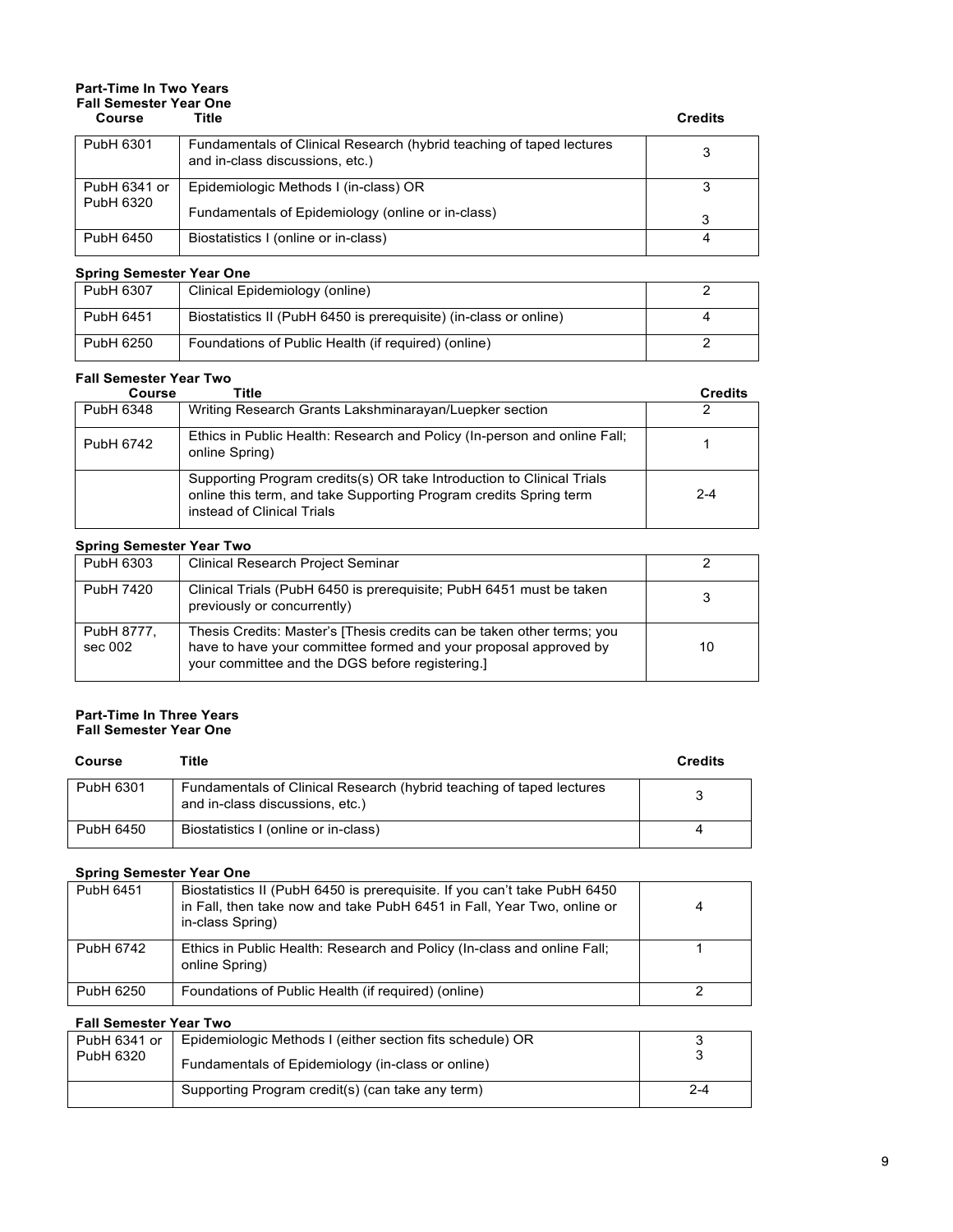#### **Spring Semester Year Two**

| PubH 6307 | Clinical Epidemiology (online)                                                                     |  |
|-----------|----------------------------------------------------------------------------------------------------|--|
| PubH 7420 | Clinical Trials (PubH 6450 is prerequisite: PubH 6451 must be taken<br>previously or concurrently) |  |

#### **Fall Semester Year Three**

| PubH 6348 | Writing Research Grants (Lakshminarayan/Luepker section) |  |
|-----------|----------------------------------------------------------|--|

#### **Spring Semester Year Three**

| PubH 6303              | <b>Clinical Research Project Seminar</b>                                                                                                                                                      |    |
|------------------------|-----------------------------------------------------------------------------------------------------------------------------------------------------------------------------------------------|----|
| PubH 8777.<br>sec. 002 | Thesis Credits: Master's [Thesis credits can be taken other terms; you<br>have to have your committee formed and your proposal approved by<br>your committee and the DGS before registering.] | 10 |

#### **Plan B Sample Standard Schedules 2018-19**

#### **Full-Time In 1.5 Years Fall Semester Year One**

| 1 AU OCHIGSLOI I GAI OIIG |                                                                                                         |                |
|---------------------------|---------------------------------------------------------------------------------------------------------|----------------|
| Course                    | Title                                                                                                   | <b>Credits</b> |
| PubH 6301                 | Fundamentals of Clinical Research (hybrid teaching of taped lectures<br>and in-class discussions, etc.) |                |
| PubH 6341 OR<br>PubH 6320 | Epidemiologic Methods I (either section fits schedule) OR<br><b>Fundamentals of Epidemiology</b>        |                |
| PubH 6450                 | Biostatistics I (in-class or online)                                                                    |                |
| PubH 6250                 | Foundations of Public Health (if required) (online) OR<br>Supporting program credits (electives)        |                |

#### **Spring Semester Year One**

| PubH 6307 | Clinical Epidemiology (online)                                                                     |  |
|-----------|----------------------------------------------------------------------------------------------------|--|
| PubH 6451 | Biostatistics II (PubH 6450 is prerequisite; in-class or online)                                   |  |
| PubH 7420 | Clinical Trials (PubH 6450 is prerequisite; PubH 6451 must be taken<br>previously or concurrently) |  |
|           | Supporting Program credits (electives)                                                             |  |

#### **Fall Semester Year Two**

| PubH 6742 | Ethics in Public Health: Research and Policy (In-person and online Fall;<br>online Spring)                                                                                                     |       |
|-----------|------------------------------------------------------------------------------------------------------------------------------------------------------------------------------------------------|-------|
| PubH 8394 | Capstone Credits: Master's [Thesis credits can be taken other terms;<br>you have to have your committee formed and your proposal approved<br>by your committee and the DGS before registering. | $10*$ |

\*Plan B students take 6 – 12 supporting credits and 6 – 10 capstone credits.

#### **Part-Time In Two Years Fall Semester Year One**

| Course       | Title                                                                                                   | <b>Credits</b> |
|--------------|---------------------------------------------------------------------------------------------------------|----------------|
| PubH 6301    | Fundamentals of Clinical Research (hybrid teaching of taped lectures<br>and in-class discussions, etc.) |                |
| PubH 6341 or | Epidemiologic Methods I (in-person) or                                                                  |                |
| PubH 6320    | Fundamentals of Epidemiology (online or in-person)                                                      |                |
| PubH 6450    | Biostatistics I (in-class or online)                                                                    |                |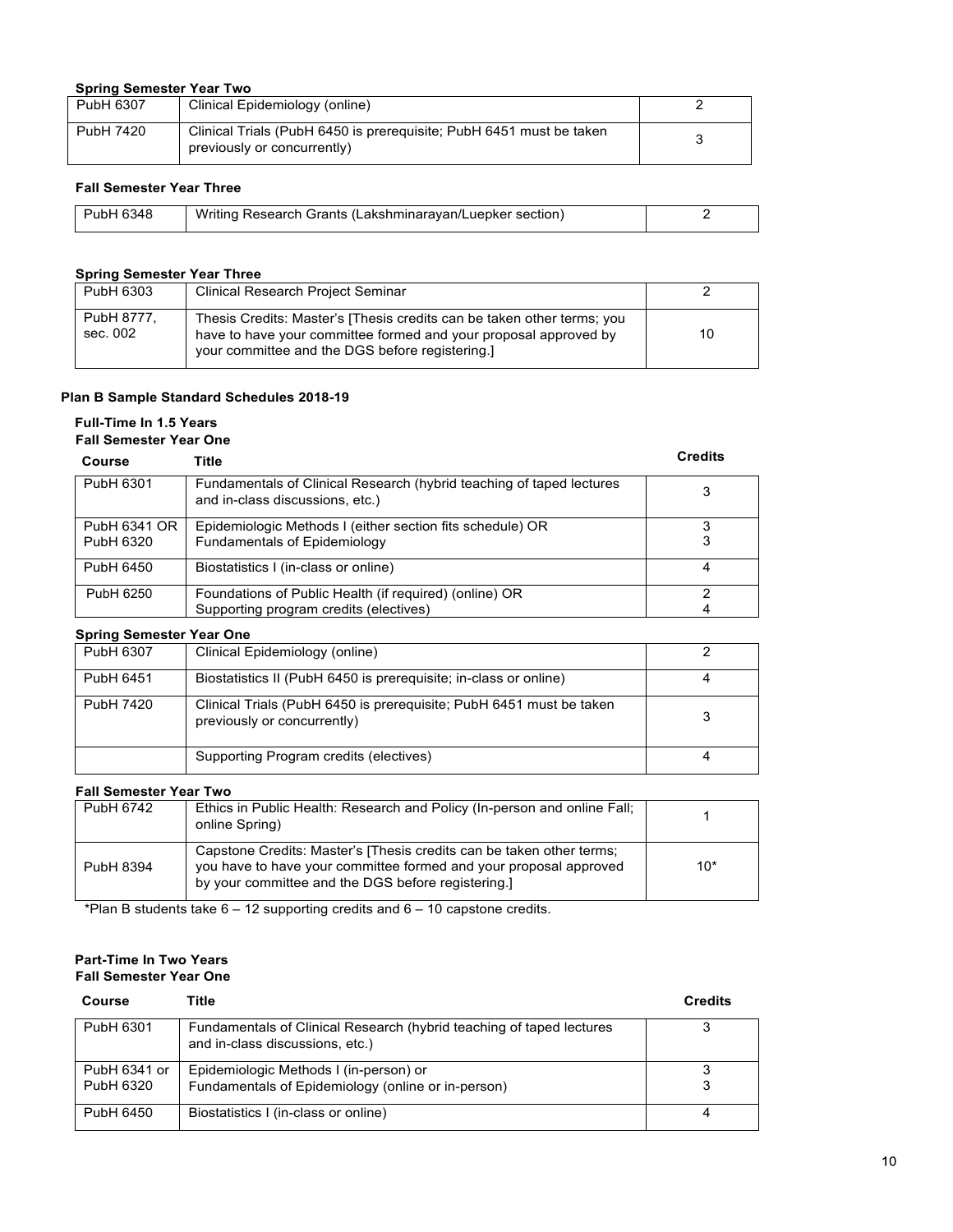#### **Spring Semester Year One**

| PubH 6307 | Clinical Epidemiology (online)                                   |  |
|-----------|------------------------------------------------------------------|--|
| PubH 6451 | Biostatistics II (PubH 6450 is prerequisite) (in-clss or online) |  |
| PubH 6250 | Foundations of Public Health (if required) (online)              |  |

#### **Fall Semester Year Two**

| PubH 6742 | Ethics in Public Health: Research and Policy (In-person and online Fall;<br>online Spring) |  |
|-----------|--------------------------------------------------------------------------------------------|--|
|           | Supporting program credits; can take any term; total 6-12 cr required                      |  |

#### **Spring Semester Year Two**

| Course    | Title                                                                                                                                                                                                          | <b>Credits</b> |
|-----------|----------------------------------------------------------------------------------------------------------------------------------------------------------------------------------------------------------------|----------------|
|           | Supporting program credits; can take any term; total 6-10 cr required                                                                                                                                          |                |
| PubH 7420 | Clinical Trials (PubH 6450 is prerequisite; PubH 6451 must be taken<br>previously or concurrently) OR take Introduction to Clinical Trials in Fall<br>and take additional Supporting Program credits this term |                |
| PubH 8394 | Capstone project credits; can be taken other terms; you have to have<br>your committee formed and your proposal approved by your committee<br>and the DGS before registering.]                                 | $10*$          |

**\***Plan B students take 6 – 12 supporting credits and 6 – 10 capstone credits.

#### **Part-Time In Three Years Fall Semester Year One**

#### **Course Title Credits** PubH 6301 Fundamentals of Clinical Research (hybrid teaching of taped lectures and in-class discussions, etc.) 3 PubH 6450 Biostatistics I (in-class or online) 4

#### **Spring Semester Year One**

| PubH 6451 | Biostatistics II (PubH 6450 is prerequisite. If you can't take PubH 6450<br>in Fall, then take now and take PubH 6451 in Spring of Year Two; in-<br>class or online) |  |
|-----------|----------------------------------------------------------------------------------------------------------------------------------------------------------------------|--|
| PubH 6742 | Ethics in Public Health: Research and Policy (In-class and online Fall;<br>online Spring)                                                                            |  |
| PubH 6250 | Foundations of Public Health (if required) (online)                                                                                                                  |  |

#### **Fall Semester Year Two**

| PubH 6341 or | Epidemiologic Methods I OR                                                                                                                                                        |   |
|--------------|-----------------------------------------------------------------------------------------------------------------------------------------------------------------------------------|---|
| PubH 6320    | Fundamentals of Epidemiology (in-class or online)                                                                                                                                 |   |
|              | Supporting program credits; can take any term; total 6-10 cr required<br>OR take Introduction to Clinical Trials this term and additional<br>Supporting Program credits in Spring | Δ |

#### **Spring Semester Year Two**

| PubH 6307 | Clinical Epidemiology (online)                                                                     |  |
|-----------|----------------------------------------------------------------------------------------------------|--|
| PubH 7420 | Clinical Trials (PubH 6450 is prerequisite: PubH 6451 must be taken<br>previously or concurrently) |  |

#### **Fall Semester Year Three**

| Supporting program credits; can take any term; total 6-12 cr required |  |
|-----------------------------------------------------------------------|--|
|-----------------------------------------------------------------------|--|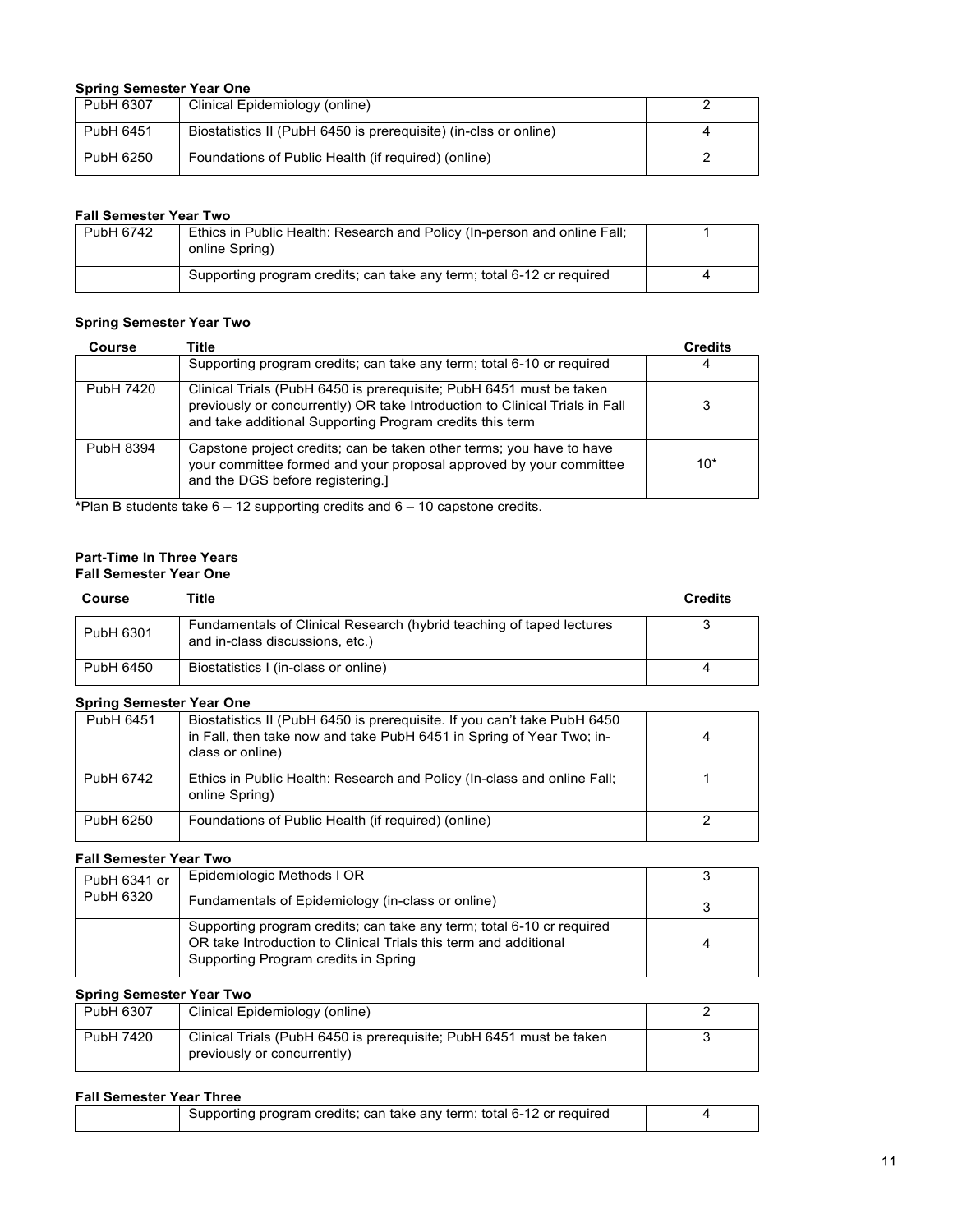| <b>Spring Semester Year Three</b> |                                                                                                                                                                               |       |
|-----------------------------------|-------------------------------------------------------------------------------------------------------------------------------------------------------------------------------|-------|
|                                   | Supporting program credits; can take any term; total 6-12 cr required                                                                                                         |       |
| PubH 8394                         | Capstone project credits; can be taken other terms; you have to have<br>your committee formed and your proposal approved by your committee<br>and the DGS before registering. | $10*$ |

**\***Plan B students take 6 – 12 supporting credits and 6 – 10 capstone credits.

# **1.2 PROGRAM REQUIREMENTS, RESOURCES AND POLICIES**

#### **Grade Point**

The CR MS program requires a **cumulative GPA of at least 3.00** for graduation. Regular meetings with advisors and reviews by the Director of Graduate Studies and Student Advising Manager will evaluate student progress.

#### **S-N Credits**

Clinical Research MS students can take up to one-third of course credits (does not include thesis credits) for a grade of S-N (satisfactory/non-satisfactory). Note that the one-third limit does include courses available only S-N. For most CR MS students who take 28 course credits, a maximum of nine credits are allowed S-N; Plan A students need to count the 2 credits of PubH 6303, offered only S/N, as part of the nine allowed.

#### **Transfer Credits (Bringing in courses taken prior to matriculation)**

Masters of Science degree students are required to complete at least 60 percent of coursework for their official degree programs (excluding thesis credits) as Clinical Research MS students. For example, in Plan A, the total number of course credits—not including thesis credits--for Clinical Research MS students is 28 semester credits. Therefore, Plan A Clinical Research students can transfer in a maximum of 11 credits.

For Plan B, see the EpiCH Student Services staff for details on the process to transfer in a course.

#### **Time Frame**

All requirements for the MS degree must be completed, and the degree awarded, within five years. The five-year period begins with the earliest coursework included on the student's official degree program form, including any transfer work.

The Clinical Research MS major is flexible, allowing part-time status and up to five years to complete degree work. Some students may choose to complete the degree full-time, in approximately 18 months or less, especially if they have already earned a few credits transferable to the degree program. With no prior coursework, it will likely take 18 months to two years to complete the degree. However, since many students have simultaneous clinical duties completing the program in two to four years is reasonable.

#### **Thesis or Culminating Experience credits; Oral Examination**

Plan A students are required to complete a thesis and an oral examination. Plan B students are required to complete a capstone project by taking Culminating Experience credits and an oral examination. See *sections 1.5 through 1.7* for detailed information.

#### **Graduate Degree Plan Form for Degree Completion**

Students are required to submit a **Graduate Degree Plan (GDP)** form. Students list all coursework, completed and proposed, taken in fulfillment of degree requirements, including any transfer work. Please see the "Checklist" in *section 1.8* for details on completing the degree. EpiCH Student Services staff, will help you complete the form. Students must turn in the form **at least one term prior** to scheduling the oral defense. Turning in the form later than one term prior to the defense may delay the oral defense date.

#### **Setting the Oral Exam Committee**

Students are required to complete an electronic form that assigns their final oral exam committee. The form needs to be submitted at least one month prior to exam, and should be completed with the assistance of Shelley Cooksey. See "Forming a Master's Final Exam Committee" in section 1.5 for more information and also review Checklist #8 in *section 1.8.*

#### **Residency/Graduate School Active Status**

All Clinical Research MS students are required to register \*every fall and spring term\* to maintain their active status. If students are done taking coursework and/or thesis credits, Grad 999 is available and is a free, zero-credit, non-graded option for MS and PhD students. Active status is required for students to be able to register for courses, take exams, submit official forms, file for graduation, or otherwise participate in the University community as a Graduate School student. Grad 999 only meets the registration requirement. It does not meet registration requirements established by departments/agencies within or outside the University (which include, but are not restricted to, registration required to hold an assistantship, maintain legal visa status, obtain financial aid, or defer loans). Students can find the Grad 999 class number (for registration) under the Graduate School designator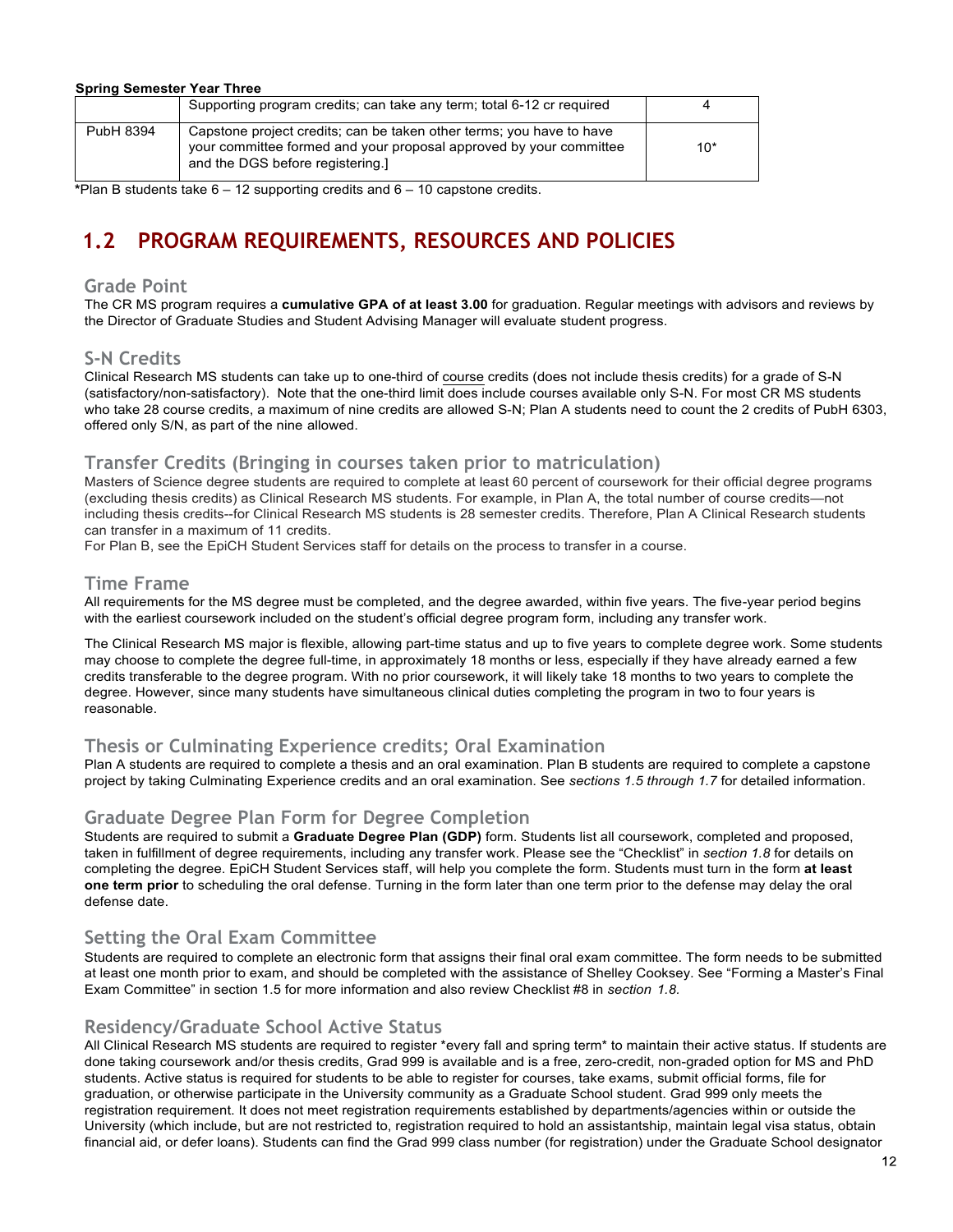in the online Class Schedule.

Students who do not register for a fall or spring term must re-enroll. Please contact EpiCH Student Services staff at epichstu@umn.edu for more information. Summer registration is not required to maintain active status.

The Graduate School has a website dedicated to information for special registration categories (e.g. Grad 999, thesis credits, advanced status, etc.). This new page can be accessed at: https://onestop.umn.edu/academics/special-registration-categoriesgraduate-and-professional-students

#### **Enrolling for Thesis or Culminating Experience credits**

Prior to registering for thesis or culminating experience credits, students must (1) have their master's oral exam committee formed and approved, and (2) get their thesis or culminating experience proposal approved by at least their advisor and the Director of Graduate Studies (DGS). It is recommended that students get approval for their proposal from the full committee.

Students should consider how to spread out the registration of their thesis or culminating experience credits to best suit their financial needs. Students can register for all credits at once, or spread them out over two or more terms. If a department, fellowship, or business is paying for tuition, students may want to figure out the most economical way to register for the credits. Note that as long as you keep your active status by registering for Grad 999 in Fall and Spring terms, you do not have to be registered for thesis or culminating experience credits or course credits in the term in which you hold your oral exam.

Students who plan to work on their thesis or culminating experience over a longer period--more than one year--should remember there are specific residency requirements; see *Residency* in this section.

#### **Informational Notice**

The Academic Health Center (AHC) Office of the Vice President for Research (OVPR) distributes a brief newsletter focusing on Clinical Research issues via e-mail each month. **Research News Online** is an online newsletter providing information about news, policies, procedures, funding opportunities, and events of interest to our University of Minnesota research community. It is sent by the Office of the Vice President for Research (OVPR) twice a month to faculty, staff, and other interested parties. To subscribe, send an e-mail to resnews@umn.edu. To submit an article, see the **Research News Online** submission guidelines. Comments and questions may be sent to resnews@umn.edu. The newsletter is at the RSO web site at http://www.research.umn.edu/connect/

#### **Responsible conduct of research and scholarship, and professional ethics**

This site (https://research.umn.edu/) introduces graduate students to these very important concepts; to institutional expectations regarding intellectual honesty and integrity; and to the Graduate School's commitment to provide educational opportunities and resources for students to learn about these topics.

# **1.3 FACULTY**

Additional faculty can be added as the program needs grow and specific skills are required. Please note that all academic and thesis advisors must be Clinical Research faculty. Please see the EpiCH Student Services staff, to verify potential committee members.

| <b>CR Faculty/Home Department</b>                                                   | Email            | <b>Research Interests</b>                                                                                                                                                                                                                                                                                                                                 |
|-------------------------------------------------------------------------------------|------------------|-----------------------------------------------------------------------------------------------------------------------------------------------------------------------------------------------------------------------------------------------------------------------------------------------------------------------------------------------------------|
| Selcuk Adabag, MD, MS<br>Medicine                                                   | adaba001@umn.edu | Cardiology; cardiac electrophysiology; arrhythmias<br>and sudden death                                                                                                                                                                                                                                                                                    |
| Rafael Andrade, MD<br>Department of Surgery                                         | andr0119@umn.edu | Sympathectomy for hyperhidrosis; endobronchial<br>ultrasonography; diaphragmatic plication;<br>esophageal mucosal resection; impedance<br>esophageal function tests; esophageal stents;<br>GERD; 3D bio printing for esophageal<br>reconstruction                                                                                                         |
| Gregory Beilman, MD, FACS<br><b>Surgical Critical Care: Surgery</b>                 | beilm001@umn.edu | Tissue energetics in hemorrhagic and septic shock;<br>new monitoring strategies in the ICU; Novel<br>treatments of sepsis; outcomes in ICU and surgical<br>infections                                                                                                                                                                                     |
| <b>Melena Bellin, MD</b>                                                            | bell0130@umn.edu | Research interests include clinical research in<br>chronic pancreatitis, and islet transplantation to treat<br>surgical diabetes and type 1 diabetes.                                                                                                                                                                                                     |
| Joanne Billings, MD, MPH<br>Pulmonary, Allergy, Critical<br>Care and Sleep Medicine | billi001@umn.edu | Primary research and clinical work focuses on cystic<br>fibrosis (CF). I have a particular interest in the<br>women's health issues in patients with CF. I<br>investigate the role of sex hormones in CF and their<br>impact on CF lung disease. My research examines<br>lung function during the phases of the menstrual<br>cycle in young women with CF |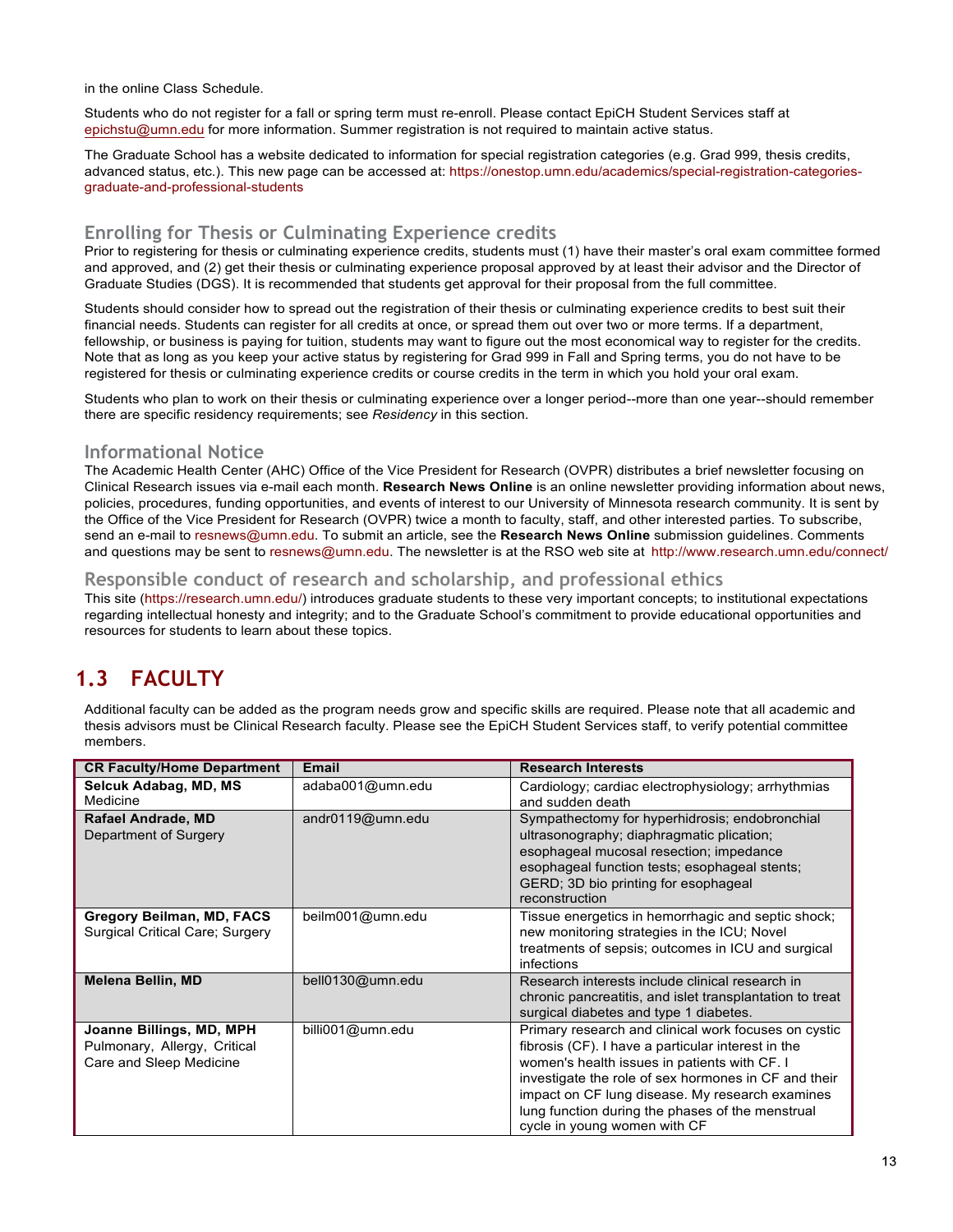| Michelle Biros, MD, MS<br>Department of Emergency<br>Medicine<br><b>Hennepin County Medical</b><br>Center                      | biros001@umn.edu | Research interests focusing on emergency<br>medicine and research ethics                                                                                                                                                                                                                                                                                    |
|--------------------------------------------------------------------------------------------------------------------------------|------------------|-------------------------------------------------------------------------------------------------------------------------------------------------------------------------------------------------------------------------------------------------------------------------------------------------------------------------------------------------------------|
| Donna Bliss, PhD, RN, FAAN<br>Nursing                                                                                          | bliss@umn.edu    | Effects of dietary fiber therapies on fecal<br>incontinence; nutrition support - dietary fiber, tube<br>feeding and diarrhea; prevention of perineal<br>dermatitis associated with incontinence                                                                                                                                                             |
| Hanna Bloomfield, MD, MPH<br>General Internal Medicine; VA<br><b>Medical Center</b>                                            | bloom013@umn.edu | Health services and outcomes research, chronic<br>disease, cardiovascular disease prevention and<br>clinical trials                                                                                                                                                                                                                                         |
| Paul Bohjanen, MD, PhD<br>Microbiology Department                                                                              | bohja001@umn.edu | T Lymphocyte mRNA Stability. Research focuses<br>on the role of mRNA decay in regulating T<br>lymphocyte activation and function.                                                                                                                                                                                                                           |
| Gert Bronfort, DC, PhD<br>Professor<br>Integrative Health & Wellbeing<br>Research Program<br>Center for Spirituality & Healing | bronf003@umn.edu | Integrative health and wellbeing. Clinical trials, and<br>systematic reviews for complementary and<br>integrative therapies. Main focus: mind and body<br>therapy, self-care interventions, exercise, and brain<br>imaging for musculoskeletal pain (mainly low back<br>pain, neck pain and headache).                                                      |
| <b>Blanche Chavers, MD</b><br>Department of Pediatrics                                                                         | chave001@umn.edu | Cardiac disease in the setting of pediatric chronic<br>kidney disease; pediatric kidney transplantation                                                                                                                                                                                                                                                     |
| Lin-Yee Chen, MD, MS<br>Cardiovascular Division<br>Department of Medicine                                                      | chenx484@umn.edu | Clinical expertise in atrial fibrillation ablation with<br>research on the epidemiology of heart rhythm<br>disorders, particularly atrial fibrillation. My overall<br>research goal is to elucidate the determinants and<br>health impact of heart rhythm disorders in the<br>population.                                                                   |
| Jay N. Cohn, MD<br>Cardiovascular Division,<br>Rasmussen Center for<br>Cardiovascular Disease<br>Prevention                    | cohnx001@umn.edu | Congestive heart failure diagnosis and treatment,<br>hypertension, early detection of CV disease, arterial<br>compliance                                                                                                                                                                                                                                    |
| Jon Cole, MD<br>Department of Emergency<br>Medicine                                                                            | jbcole@umn.edu   | Dr. Cole practices the breadth and depth of<br>Emergency Medicine, regularly treating patients of<br>all ages and backgrounds. He focuses his practice<br>on sedation, medication safety, and poison-induced<br>cardiogenic shock. As medical director of the<br>Minnesota Poison Control System, he also practices<br>a broad range of Medical Toxicology. |
| Levi S. Downs, Jr., MS, MD,<br><b>FACOG</b>                                                                                    | Downs008@umn.edu | Research interests include HPV induced                                                                                                                                                                                                                                                                                                                      |
| Obstetrics, Gynecology, &<br>Women's Health; Medical<br>School                                                                 |                  | carcinogenesis, molecular therapeutics for cervical<br>cancer and gynecologic oncology clinical trials                                                                                                                                                                                                                                                      |
| Paul Drawz, MD, MHS, MS<br>Renal Diseases and Hypertention                                                                     | draw0003@umn.edu | Renal Diseases and Hypertention                                                                                                                                                                                                                                                                                                                             |
| Daniel Duprez, MD, PhD<br>Cardiology; Medicine                                                                                 | dupre007@umn.edu | Clinical trials cardiology, primary and secondary<br>prevention, arterial stiffness, lipid disorders, arterial<br>hypertension, peripheral vascular disease,<br>cardiovascular risk scores. New techniques for early<br>detection of cardiovascular disease                                                                                                 |
| <b>Susan Duval, PhD</b><br>Division of Epidemiology and<br><b>Community Health; Public</b><br>Health                           | duval002@umn.edu | Cardiovascular and diabetes epidemiology,<br>biostatistical methods, meta-analysis, publication<br>bias, statistical consulting                                                                                                                                                                                                                             |
| <b>Lynn Eberly PhD</b><br>Biostatistics - School of Public<br>Health                                                           | leberly@umn.edu  | Area of expertise is methods for and applications to<br>correlated data. My statistical research has<br>expanded into the area of methods for imaging data<br>(NMR spectroscopy, MRI, MEG, etc.)                                                                                                                                                            |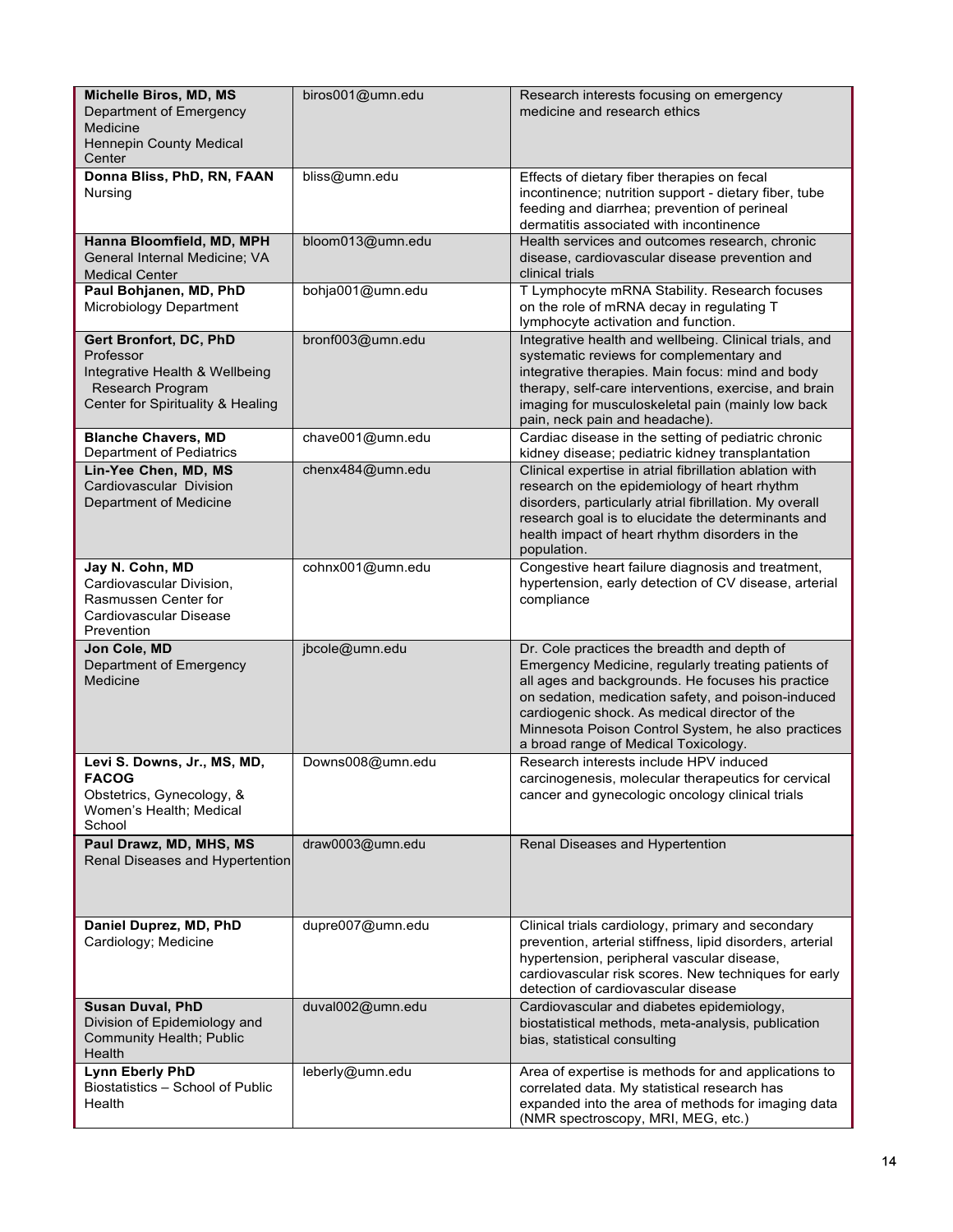| Kristine Ensrud, MD, MPH<br>Epidemiology/Medicine; VA<br><b>Medical Center</b>                                                                             | ensru001@umn.edu | Epidemiology of chronic diseases with focus in<br>osteoporosis prevention and treatment,<br>management of menopausal symptom, sleep<br>disorders                                                                                                                                                                                                                                                                 |
|------------------------------------------------------------------------------------------------------------------------------------------------------------|------------------|------------------------------------------------------------------------------------------------------------------------------------------------------------------------------------------------------------------------------------------------------------------------------------------------------------------------------------------------------------------------------------------------------------------|
| Roni Evans, DC, MS, PhD<br>Associate Professor<br>Integrative Health & Wellbeing<br>Research Program<br>Center for Spirituality & Healing                  | evans972@umn.edu | Clinical trials, qualitative research, and systematic<br>reviews for complementary and integrative<br>therapies, self-care interventions, and rehabilitative<br>exercise for musculoskeletal pain (mainly low back<br>pain, neck pain and headache). Recent interests<br>include dissemination and implementation research<br>to affect evidence based change in clinician<br>behaviors.                         |
| Robert N. Foley, MD, MSc,<br><b>FRCPI, FRCPC</b><br>Director of Scientific Affairs,<br>Chronic Research Group,<br><b>Hennepin County Medical</b><br>Center | foley034@umn.edu | Chronic kidney disease                                                                                                                                                                                                                                                                                                                                                                                           |
| Ronald Furnival, MD, FAAP,<br><b>FACEP</b><br>Division of Pediatric Emergency<br>Medicine                                                                  | furnival@umn.edu | Enhancing patient safety, pediatric prehospital care,<br>pediatric trauma and analysis of emergency medical<br>services data at statewide levels.                                                                                                                                                                                                                                                                |
| Pankaj Gupta, MD<br>Division of<br>Hematology/Oncology; VA<br>Medical Center                                                                               | gupta013@umn.edu | Treatment of myelodysplastic syndromes and<br>gastro-intestinal malignancies. Examining the role<br>of heparan sulfate proteoglycans (HSPG) and<br>glycosaminologycans (GAGS) in stem cell biology                                                                                                                                                                                                               |
| Stephen J. Haines, MD, FACS<br>Department of Neurosurgery<br><b>Medical School</b>                                                                         | shaines@umn.edu  | Primary research interest focuses on applying<br>advanced clinical research techniques to<br>neurosurgery and developing resources for the<br>evidence-based practice of neurosurgery                                                                                                                                                                                                                            |
| James Harmon, MD<br>Department of Surgery                                                                                                                  | harm0031@umn.edu | Surgical and anesthesia care for patients                                                                                                                                                                                                                                                                                                                                                                        |
| Dorothy Hatsukami, PhD<br>Psychiatry; Medical School                                                                                                       | hatsu001@umn.edu | Behavioral pharmacology and treatment of nicotine<br>addiction; toxicity of tobacco products                                                                                                                                                                                                                                                                                                                     |
| <b>Charles Herzog, MD</b><br><b>Hennepin County Medical</b><br>Center: Medicine                                                                            | herzo003@umn.edu | International expert in assessing cardiovascular<br>disease among individuals with chronic kidney<br>disease                                                                                                                                                                                                                                                                                                     |
| Areef Ishani, MD, MS<br>VA Medical Center, Renal<br>Division                                                                                               | Isha0012@umn.edu | The prevention of chronic kidney disease and<br>complications associated with kidney disease. Is<br>involved in a number of epidemiological studies to<br>define the epidemiology of complications associated<br>with chronic kidney disease such as osteoporosis<br>and progressive loss of bone mineral density.                                                                                               |
| Ajay Israni, MD, MS<br>Renal Division, Department of<br>Medicine                                                                                           | isran001@umn.edu | Molecular epidemiology and renal transplantation,<br>outcomes in renal transplantation and end-stage<br>renal disease                                                                                                                                                                                                                                                                                            |
| James R. Johnson, MD<br>VA Medical Center, Infectious<br>Disease Section                                                                                   | johns007@umn.edu | Molecular pathogenesis of urinary tract infections,<br>with an emphasis on the virulence properties,<br>ecology, and phylogenetic aspects of uropathogenic<br>E. coli; molecular epidemiology of antibiotic<br>resistance in E. coli; virulence factors and molecular<br>epidemiology of enterococci, including VRE.                                                                                             |
| Anne Joseph, MD, MPH<br><b>General Internal Medicine</b><br>Medicine                                                                                       | amjoesph@umn.edu | Primary research interests are in tobacco control.<br>Conducted research focused on reducing harm from<br>tobacco use, with an emphasis on randomized<br>controlled clinical trials and health services<br>research. Her work has focused on smoking<br>cessation and smoking reduction interventions for<br>special populations of smokers that experience<br>unique barriers to delivery of tobacco treatment. |
| Robert A. Kratzke, MD<br>Division of<br>Hematology/Oncology/<br>Transplant                                                                                 | kratz003@umn.edu | Research has centered around molecular<br>abnormalities in lung cancer and mesothelioma,<br>focusing primarily on cell cycle regulator genes and<br>their loss of function in cancer.                                                                                                                                                                                                                            |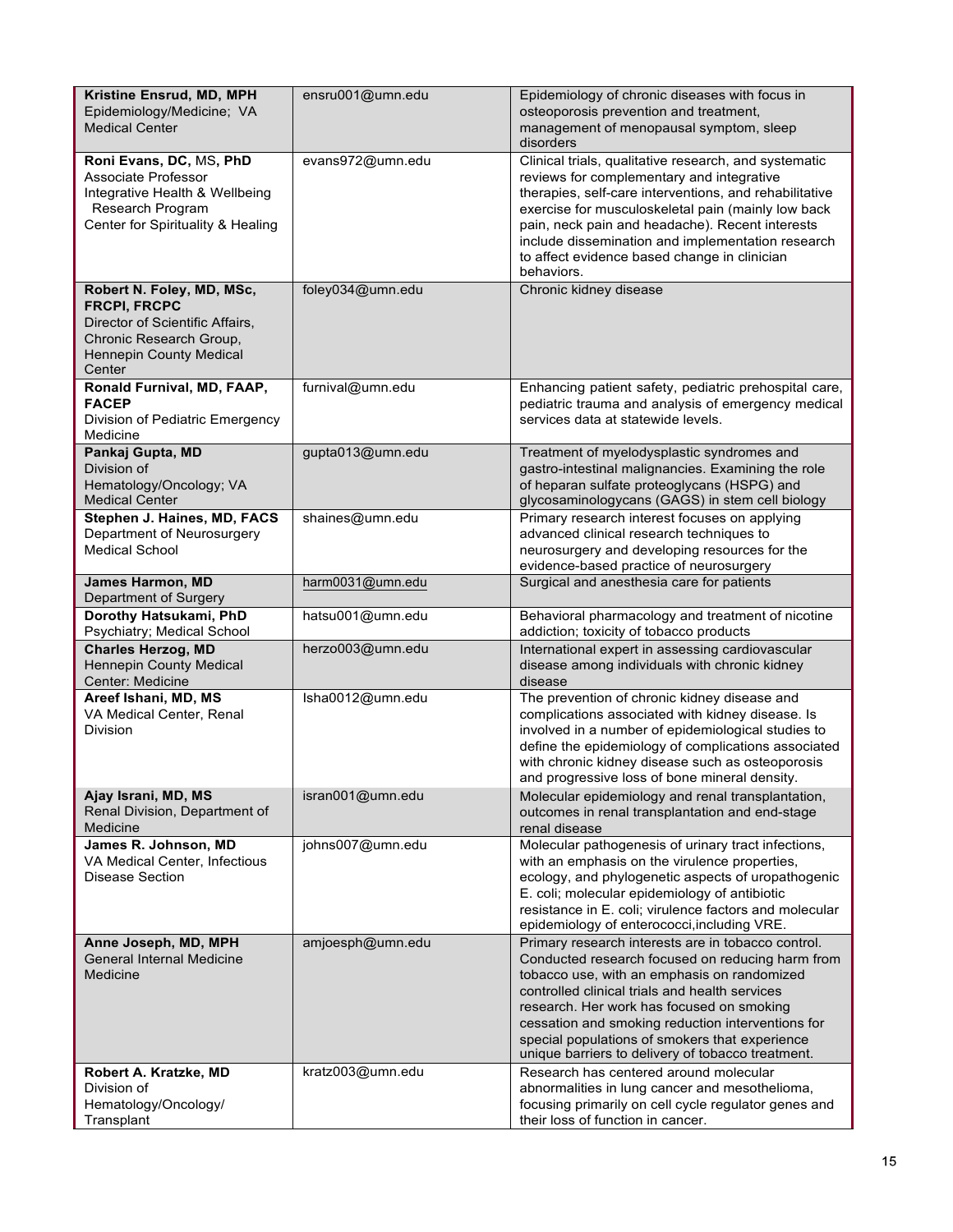| Mary Jo Kreitzer, PhD, RN,<br><b>FAAN</b><br>Center for Spirituality and<br>Healing; School of Nursing                            | kreit003@umn.edu | Optimal healing environments; complementary<br>therapies and healing practices; mindfulness-based<br>stress reduction                                                                                                                                                                                                                                     |
|-----------------------------------------------------------------------------------------------------------------------------------|------------------|-----------------------------------------------------------------------------------------------------------------------------------------------------------------------------------------------------------------------------------------------------------------------------------------------------------------------------------------------------------|
| Shalini Kulasingam, PhD<br>Epidemiology and Community<br>Health                                                                   | kulas016@umn.edu | Chronic diseases, infectious disease, management<br>& economics, mother & children, cancer, screening,<br>vaccination, HPV, decision modeling, sexually<br>transmitted infections                                                                                                                                                                         |
| Ken Kunisaki, MD, MS<br>Minneapolis VA Health Care<br>System, Pulmonary, Critical<br>Care and Sleep Apnea                         | kunis001@umn.edu | Pulmonary, Critical care and Sleep apnea                                                                                                                                                                                                                                                                                                                  |
| Kamakshi Lakshminarayan,<br>MD, PhD, MS<br><b>Epidemiology and Community</b><br>Health<br>Director of Graduate Studies<br>(DGS)   | laksh004@umn.edu | Stroke epidemiology; quality of stroke care and long<br>term stroke outcomes; interventions to improve<br>stroke outcomes; stroke genetics                                                                                                                                                                                                                |
| Kelvin Lim, MD<br>Department of Psychiatry                                                                                        | kolim@umn.edu    | Brain imaging                                                                                                                                                                                                                                                                                                                                             |
| Russell Luepker, MD, MS<br>Epidemiology and Community<br>Health; Public Health;<br>Cardiology Division, Department<br>of Medicine | luepk001@umn.edu | Cardiovascular disease epidemiology and clinical<br>trials                                                                                                                                                                                                                                                                                                |
| <b>Erin Marcotte, PhD</b><br>Epidemiology and Clinical<br>Research                                                                | marcotte@umn.edu | Primary research interests include the genetic,<br>molecular, and environmental causes of childhood<br>leukemia and hepatoblastoma and also interested in<br>understanding how maternal and early life nutrition<br>impact childhood cancer risk and studying pediatric<br>outcomes among children born by cesarean section.                              |
| Genevieve Melton-Meaux, MD,<br><b>PhD</b><br>Department of Surgery                                                                | gmelton@umn.edu  | Her research interests include clinical colorectal<br>surgery, improving note usage in EHRs, evaluating<br>standards in practice, clinical natural language<br>processing (NLP), and improving surgical care with<br>informatics.                                                                                                                         |
| <b>Bradley Scott Miller, MD, PhD</b><br>Pediatrics                                                                                | mille685@umn.edu | General Disorders of Growth and Puberty;<br>Endocrine problems in children with brain tumors<br>and other cancers; Growth and pubertal disorders in<br>children who have experienced early adversity<br>including International Adoption, Fetal Alcohol<br>Syndrome, Prematurity and Small for Gestational<br>Age; Congenital Disorders of Glycosylation. |
| Jeffrey S. Miller, MD<br>Division of Hematology,<br>Oncology and Transplantation;<br>Medicine                                     | mille011@umn.edu | How undifferentiated stem cells develop into<br>functioning NK cell lymphocytes; How to manipulate<br>NK cells to treat or prevent cancer relapse. A major<br>emphasis is on natural killer (NK) cell development.<br>Pre-clinical and clinical studies to develop effective<br>anti-tumor immunotherapies.                                               |
| James R. Miner, MD, FACEP<br>Department of Emergency<br>Medicine<br>Hennepin County Medical<br>Center                             | miner015@umn.edu | Emergency medicine setting including diagnosis,<br>therapy and clinical trials.                                                                                                                                                                                                                                                                           |
| <b>Antoinette Moran, MD</b><br>Endocrinology; Pediatrics                                                                          | moran001@umn.edu | Diabetes mellitus/cystic fibrosis                                                                                                                                                                                                                                                                                                                         |
| <b>James Neaton, PhD</b><br><b>Biostatistics; Public Health</b>                                                                   | neato001@umn.edu | Randomized clinical trials - HIV treatment,<br>hypertension, and heart failure trials                                                                                                                                                                                                                                                                     |
| Joseph Neglia, MD, MPH<br>Pediatrics, Division of<br>Hematology/Oncology/Bone<br>Marrow Transplantation                           | jneglia@umn.edu  | Long-term effects of cancer therapy. Occurrence of<br>second malignancies following childhood cancer.                                                                                                                                                                                                                                                     |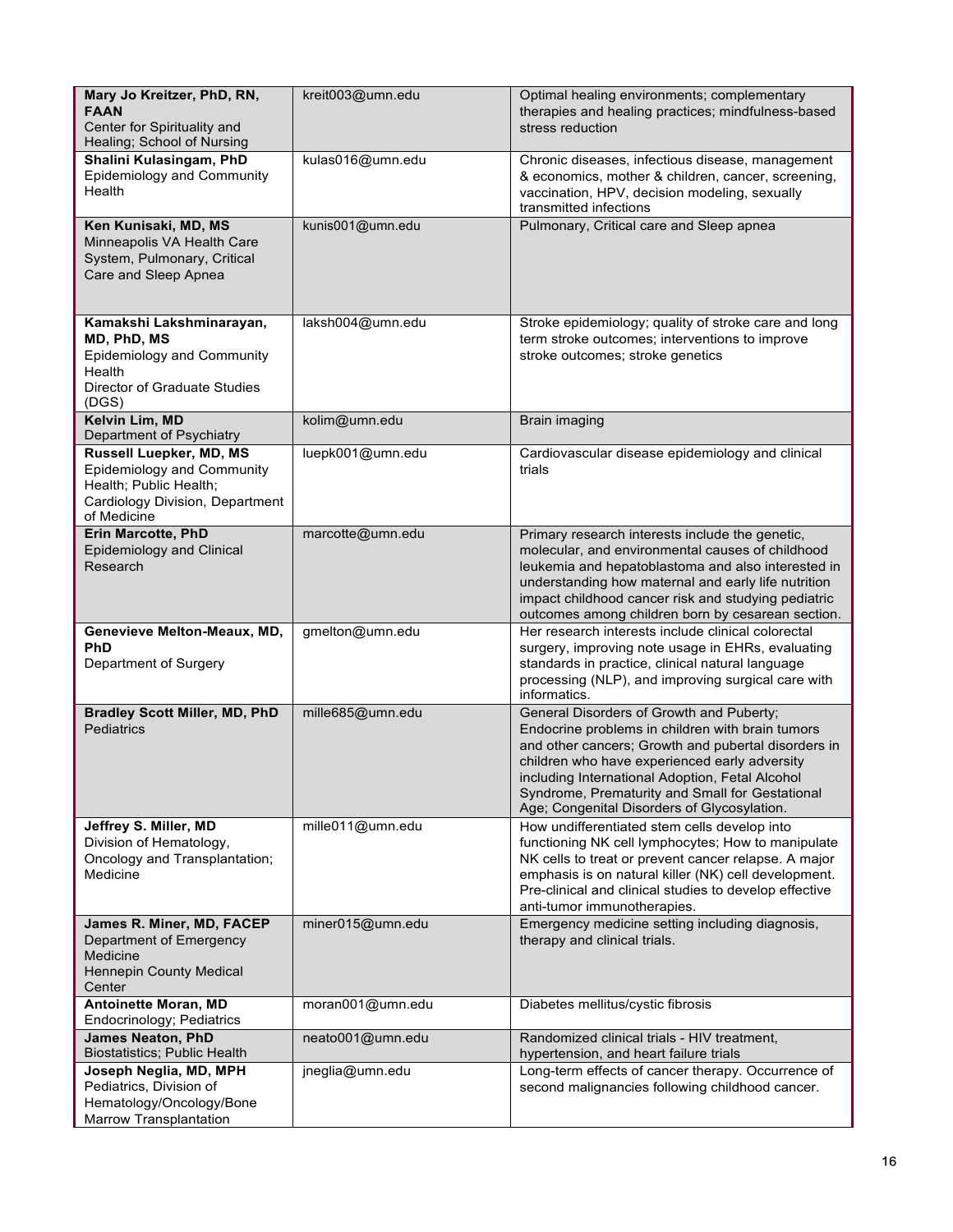| Donald R. Nixdorf, DDS, MS<br>Division of TMD/OFP<br><b>School of Dentistry</b>                  | nixdorf@umn.edu  | Epidemiological aspects of tooth pain association<br>with dental procedures, specifically root canal<br>therapy; functional imaging of chronic orofacial pain<br>conditions; classification of orofacial pain disorders;<br>dental MRI |
|--------------------------------------------------------------------------------------------------|------------------|----------------------------------------------------------------------------------------------------------------------------------------------------------------------------------------------------------------------------------------|
| <b>Bruce Peterson, MD</b><br>Hematology, Oncology,<br>Transplantation; Medicine                  | peter001@umn.edu | Clinical research/Hematologic malignancies                                                                                                                                                                                             |
| David Rothenberger, MD<br>Department of Surgery;<br><b>Colon/Rectal Surgery</b>                  | rothe002@umn.edu | Rectal cancer; Familial Colorectal cancer; Clinical<br>research in a managed care environment                                                                                                                                          |
| Eric Schiffman, DDS, MS<br><b>School of Dentistry</b>                                            | schif001@umn.edu | Study of temporomandibular disorders (TMD),<br>especially randomized clinical trials to assess<br>treatment efficacy and diagnostic tests for TMD.                                                                                     |
| Sarah Schwarzenberg, MD<br>Division of Pediatric<br>Gastroenterology, Hepatology &<br>Nutrition  | schwa005@umn.edu | Gastrointestinal, nutritional, and liver disease in<br>cystic fibrosis. Pediatric obesity                                                                                                                                              |
| <b>Elizabeth Seaquist, MD</b><br>Endocrinology and Diabetes;<br>Medicine                         | seaqu001@umn.edu | Diabetes and diabetes complications                                                                                                                                                                                                    |
| Julia Steinberger, MD, MS<br>Pediatrics, Division of<br>Cardiology                               | stein055@umn.edu | Metabolic syndrome in youth                                                                                                                                                                                                            |
| Marie E. Steiner, MD<br>Pediatrics                                                               | stein083@umn.edu | Coagulation disturbances in the critically ill pediatric<br>patient.                                                                                                                                                                   |
| Carolyn Torkelson, MD, MS<br>Family Medicine and<br><b>Community Health</b>                      | tork0004@umn.edu | Complementary/alternative medicine, women's<br>health, nutrition, probiotics                                                                                                                                                           |
| <b>Todd Tuttle, MD</b><br>Surgery, Oncology                                                      | tuttl006@umn.edu | Clinical trials evaluating therapies for breast cancer,<br>melanoma, and gastrointestinal malignancies                                                                                                                                 |
| Beth A. Virnig, PhD, MPH<br>Division of Health Services<br>Research and Policy; Public<br>Health | virni001@umn.edu | Access and quality of end-of-life care, cancer care<br>and differences in care between the Medicare Fee-<br>for service and managed care systems.                                                                                      |
| David M. Vock, PhD<br>Division of Biostatistics                                                  | vock@umn.edu     | Chronic diseases, methods, causal inference, clinical<br>trials, adaptive interventions, dynamic treatment<br>regimes, semiparametric theory, machine learning,<br>electronic health data, transplantation                             |
| Daniel Weisdorf, MD<br>Hematology, Oncology,<br>Transplantation; Medicine                        | weisd001@umn.edu | Clinical bone marrow transplantation and<br>management of hematologic malignancy                                                                                                                                                       |
| <b>Christine Wendt, MD</b><br>Pulmonary, Critical Care and<br>Sleep<br>VA Medical Center         | wendt005@umn.edu | Clinical focus has been on advanced therapies for<br>emphysema. Area of study has focused on two<br>major diseases: COPD and allograft rejection in<br>lung transplant recipients.                                                     |
| Douglas Yee, MD<br>Hematology, Oncology,<br>Transplantation; Medicine                            | yeexx006@umn.edu | Breast cancer: on insulin growth factors (IGF) in<br>breast cancer, including their signaling pathways<br>and receptors                                                                                                                |
| Bevan Yueh, MD, MPH<br>Department of Otolaryngology                                              | byueh@umn.edu    | Head and neck cancer survivorship and treatment<br>effectiveness                                                                                                                                                                       |

# **1.4 THESIS/PLAN B PROJECT**

The thesis project for students in the Clinical Research MS program is in the form of a written product that is orally defended. It demonstrates the student's ability to do quantitative research utilizing data collected by the student or obtained from another source. The thesis must demonstrate the student's familiarity with the design and conduct of clinical research. The thesis may include materials that the student has published while enrolled in the Clinical Research program, provided the research was conducted under the direction of the Clinical Research Master's faculty member and approved by the student's advisor for incorporation into the thesis. Publication in the peer-reviewed research literature is considered the best demonstration of quality in a student's research.

The thesis must represent work done during the student's enrollment in the Clinical Research MS program. Prior to commencing the thesis project, and prior to registering for thesis credits, please send a one page summary of the proposal by email to the DGS,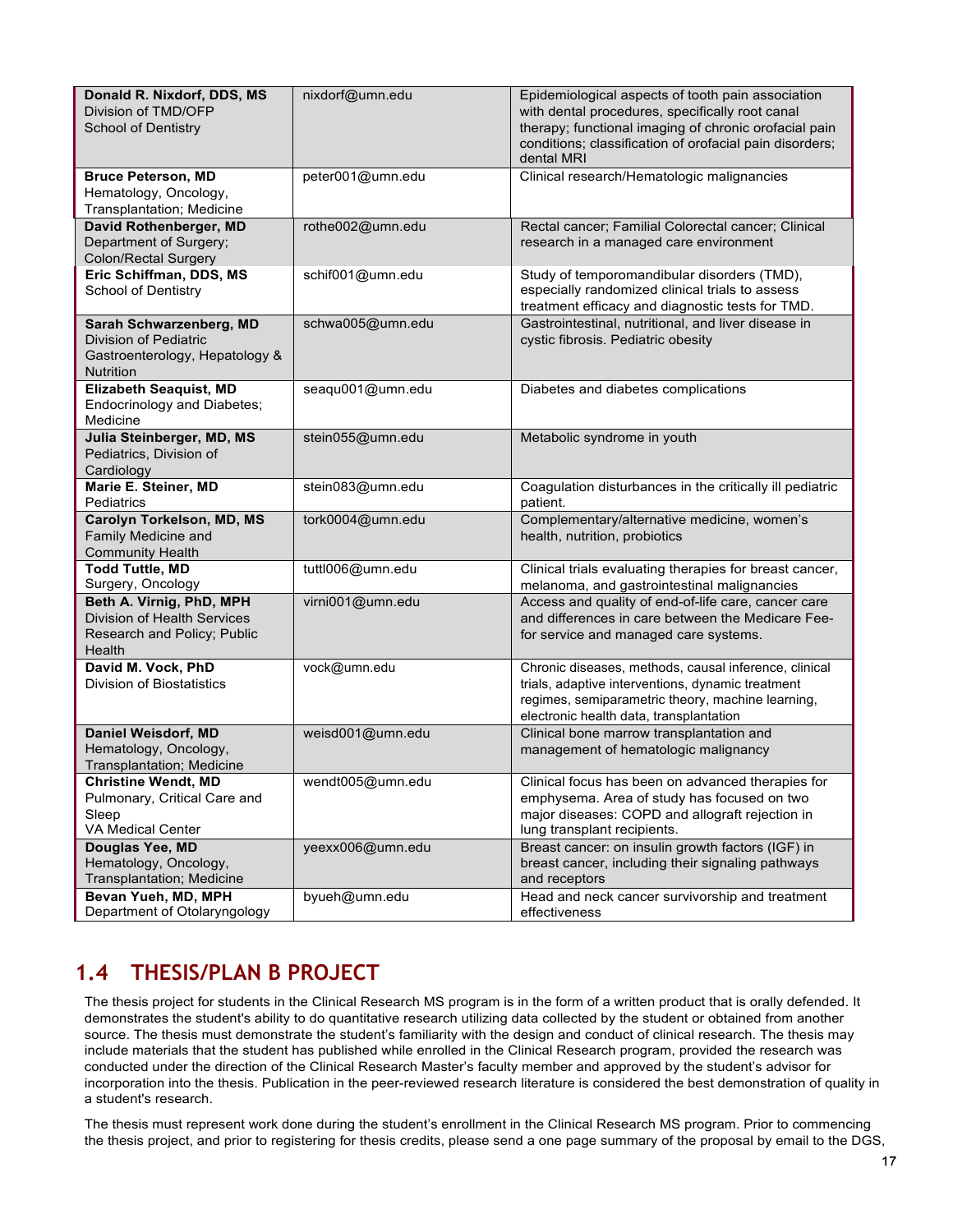for approval. The project may start after the thesis advisor and DGS approves the summary, and after IRB procedures arefollowed.

The thesis must reflect work on the design, implementation, and analysis of a research project. It is recognized the time period of training may not permit the development and completion of a research project from start to finish, however the thesis project must minimally include a detailed protocol for a study and either the collection and summary of preliminary/pilot data or the analysis of a data set in support of the research project. The protocol must include a literature review, a clear statement of objectives, a discussion of sample size considerations, a data collection plan (including forms design), and an analysis plan. The thesis must demonstrate the student's knowledge in how to carry out the research project. Students who have never done quantitative analysis outside of normal coursework are strongly encouraged to do a project that includes quantitative analysis. Examples of quantitative analysis projects – in addition to a detailed protocol – include collection, analysis, and interpretation of data collected by the student, or secondary analysis and interpretation of data collected by a research project, or data from a public access source. Please also see section 1.6 below, Clinical Research Program Model for additional helpful information.

The Plan B project for students in the Clinical Research MS program is also in the form of a written project that is orally defended. The goal of the Plan B is to allow the student to select an experience that would be relevant to their career goals. Acceptable projects for Plan B include a grant at the level of an NIH R21, R01 or R23 or a K23 as described. See link for description of grant format and specifics: http://grants.nih.gov/grants/oer.htm. Agencies other than the NIH are acceptable if the grant length, format and rigor are comparable to the specific NIH grants cited above and if discussed with the DGS. Other than a grant, a full length manuscript submitted to a lead journal is acceptable. Brief reports, conference abstracts/posters/presentations and literature reviews are not acceptable projects. Prior to commencing the Plan B project, and prior to registering for project credits, please send a one page summary of the proposal by email to the DGS, for approval. The project may start after the project advisor and DGS approves the summary.

#### Clinical Research MS Plan B Project Experience Guidelines

The following is intended to help students compute how many credits to register for the Plan B project. We assume that a one credit work load is 3 hours of work/week. For a typical 15-week semester this translates into 45 hours of work over the whole semester. Similarly, a 2-credit course will involve 90 hours of work over the semester. If this 90 hours of work is distributed over 2 semesters then the students will register for 1 credit each semester for a total of 2 credits. Based on the reasoning above, the following are the expected hours of work for a range of Plan B credits. The actual scope of the work, i.e. how much work time a given project will take is a decision to me made by the student and their thesis advisor since they will have an idea of the expected magnitude of the research project.

- $6$  credits = 270 hours total work time
- 7 credits=315 hours total work time
- 8 credits=360 hours total work time
- 9 credits=405 hours total work time
- 10 credits-450 hours total work time

Students wishing to see examples of completed theses can go to the following website:

http://conservancy.umn.edu/handle/11299//45272. The collection can be sorted by name, or you can browse the collection by dates, authors, titles, subjects and types. Students can get alum suggestions from Shelley Cooksey.

#### **Human Subjects Information**

All students at the University of Minnesota who conduct any research using human subjects are required to submit their research proposal to the University of Minnesota Institutional Review Board, for approval prior to conducting their study. This procedure is necessary even for students who are doing secondary data analysis.

#### **Forming a Master's Oral Exam Committee**

*Note: When you start the MS program, Dr. Kamakshi Lakshminarayan, the DGS (Director of Graduate Studies is your academic advisor, and Shelley Cooksey is the staff administrative advisor. When you start putting together your thesis proposal, the faculty member you select to be your thesis advisor then becomes your academic advisor. Dr. Lakshminarayan will no longer be your academic advisor, although she is always available as a resource to you and your thesis advisor. Shelley Cooksey remains as your administrative advisor throughout the program.*

#### *How many exam members must you have?*

The committee consists of three faculty members. Two must represent the major field (Clinical Research master's faculty) and one must represent a minor/related field (e.g. not Clinical Research master's faculty).

#### *Who are the three committee members?*

1. Your thesis/project advisor is one member, and serves as chair. She/he must be a member of the Clinical Research MS faculty body. If s/he is not a member, please contact Shelley Cooksey as soon as you've identified that person as the thesis/project advisor. Shelley will with work with you, the faculty member, and the DGS to get this person nominated so s/he can serve as your advisor. This can take about a month so please plan accordingly.

2. A second member must also be a Clinical Research faculty member, but note: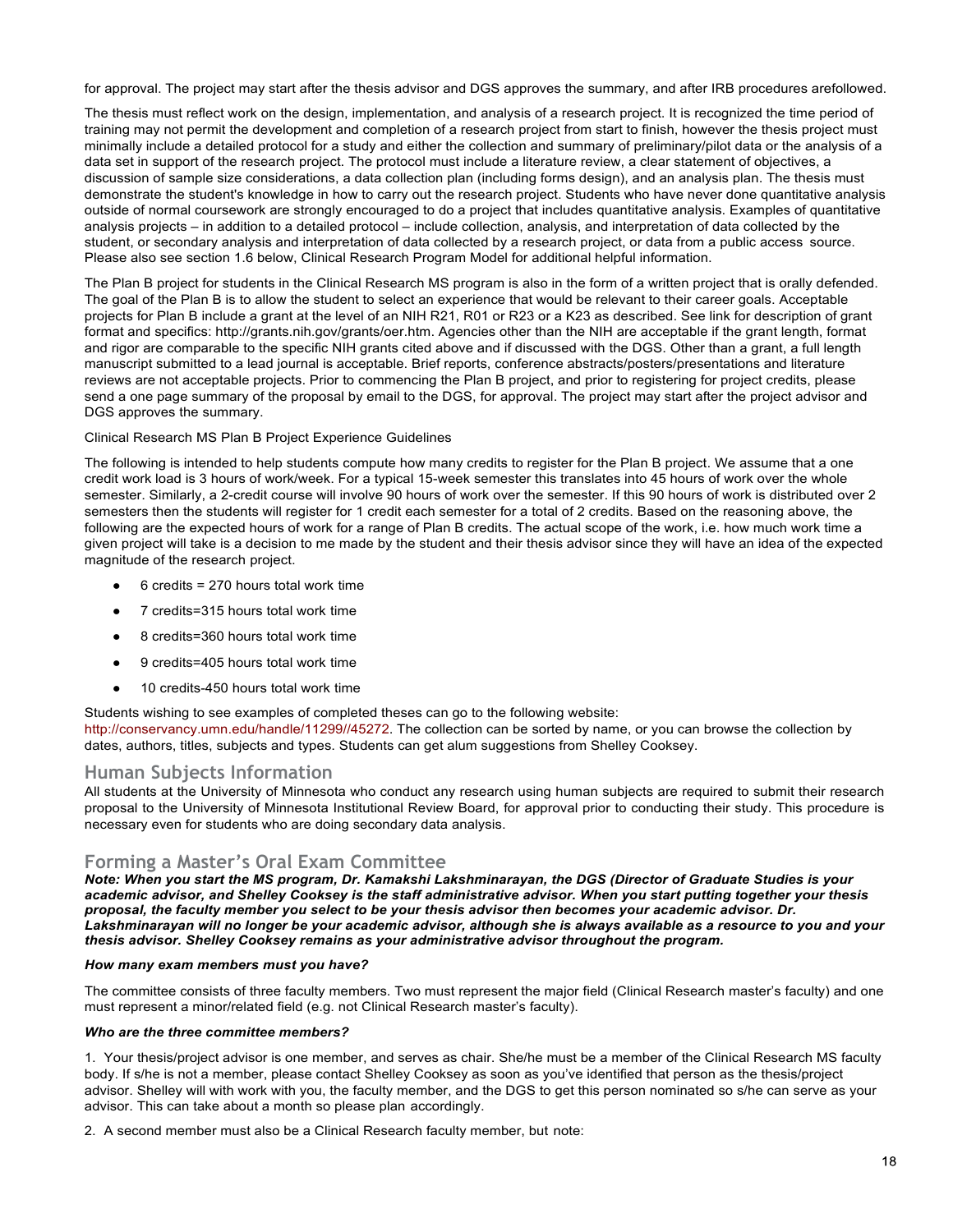a. If they are not a member of the CR MS faculty, contact Shelley so the nomination process can start;

b. There is now more flexibility in eligibility for committee members. For example, experts outside the University may serve on a master's committee in any role except advisor. Discuss with Shelley if this is a possibility for your committee. The Graduate School says: "Occasionally there is not sufficient expertise among the faculty to examine a student with a very narrow or specific research focus. In these instances, the college may consider a request for an expert outside the University of Minnesota to serve as a member of the student's examining committee. Students interested in including an external committee member on his or her examining committee should discuss the possibility with his or her adviser or Director of Graduate Studies (DGS)." Please start by discussing this with Shelley;

3. Your third exam committee member cannot be a member of the CR faculty—they have to be from a "related" field. Examples: students have had faculty serve in this role from Biostatistics, Epidemiology, the Medical School, Lab Medicine, Pharmacology, Veterinary Medicine, and Dentistry. Experts outside the University may be able to serve in the outside role. The exceptions are James Neaton and Lynn Eberly: they are on both the Clinical Research and Biostatistics faculty bodies, so can serve any role on your committee.

#### *Who cannot serve on a committee?*

(1) Individuals having a nonacademic relationship with the student may not serve; (2) individuals working toward a graduate degree at the University (including faculty working toward an additional degree) may not serve unless an exception is requested and granted.

#### *If I am not sure where to start, who do I contact first?*

Please email the EpiCH Student Services staff at epichstu@umn.edu.

#### **Costs Associated with the Thesis/Plan B Project**

Students are responsible for costs associated with completing their master's thesis/culminating experience. These costs are sometimes offset in part by the organization with which the student is working. Funds may also be available from programs associated with the Clinical Research MS or available from the Division of Epidemiology and Community Health by applying for the J. B. Hawley Student Research Award; see *section 2.6* for further information.

There are also Division of Epidemiology and Community Health resources available for statistical computing. In *section 2.6*, see subsection titled "SAS Access." It gives information about how to purchase the SAS program; offers a suggestion for a helpful guide; and explains how you can make an appointment with an expert SAS programmer at no cost. In addition, the Division will provide MS students working on research projects free access to the Division's research computers. This policy is addressed to those students who need computer access for faculty-sponsored research that is part of their Master's thesis. The following rules apply:

- A sponsoring faculty member should initiate access for the student and specify the time period that access is needed.
- Access beyond the initial time period is renewable at the request of the faculty member and subject to approval by the Computer Resources committee.
- To be courteous, the student should run only one job at a time.
- The computer may not be used for other coursework.
- This access is limited to the main research computers and does not necessarily include exclusive use of a PC or Mac (the student is assumed to need access to the specialized analysis software only available on the Epi main system).
- Any problems should be reported to the faculty sponsor, not the computer support staff.

Other departments in the Academic Health Center associated with the Clinical Research MS may also have computer support for students.

# **1.5 PUBLISHED WORK AND THE THESIS**

The Graduate School stipulates that a master's thesis (Plan A students only) may include materials that an individual has published while a University of Minnesota graduate student. The following information indicates that an acceptable alternative to the traditional dissertation format is to publish a paper on a related theme and combine these with a summary paper reviewing the studies to form the basis of the dissertation. Several issues are involved, including the basic structure of this alternative format, the number of papers, authorship, acceptable journals and the role of the committee.

#### **Clinical Research Program Model**

Plan A Thesis: At least one first-authored manuscript suitable for a peer-reviewed journal must be combined with a summary paper. The manuscript does not have to be published nor accepted for publication (although it is deemed desirable for the manuscript to be submitted for publication), but rather judged by the thesis examining committee to be ready to submit to a peerreviewed journal. Individuals seeking this alternative approach to the traditional thesis should present their program plan to their committee members, and they will decide the number of manuscripts and authorship necessary to satisfy requirements. Please note that a sole brief report, abstract or literature review will not satisfy thesis requirements.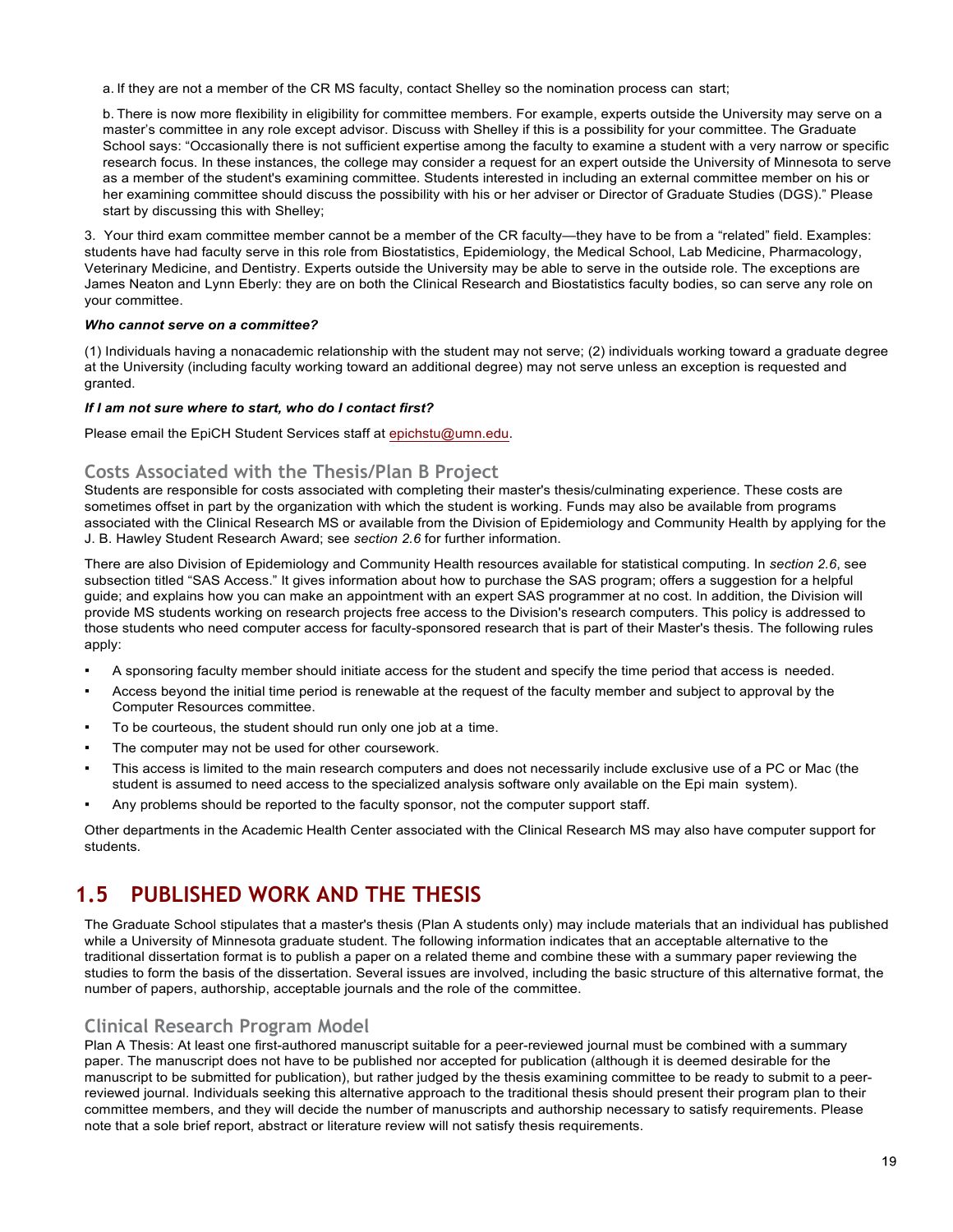How to put your thesis together: Your thesis has three pieces. First write your manuscript. Typically manuscripts are only 5000- 6000 words - so not much space. Take the introduction of your manuscript and expand it into two to three pages, setting the stage for why you did the research you did. The second part is the manuscript. The third part: you take the future directions part of the manuscript and expand it into one to two pages to show where you are headed with your research after your thesis. If there is redundancy between parts 1 and 2 or parts 2 and 3 - that's fine.

Plan B Project Manuscript Option: The manuscript requirements are the same as in Plan A thesis above.

Plan B Grant Option: A grant at the level of an NIH R21, R01 or a K23 as described in the following link: http://grants.nih.gov/grants/oer.htm is acceptable. Agencies other than the NIH are acceptable if the grant length, format and rigor are comparable to the specific NIH grants cited above and if discussed with the DGS.

Please note that all students in the CR MS program must have approval for their thesis/Plan B project proposal from the DGS and their thesis/project advisor prior to embarking on their thesis/project work.

#### **Graduate School Requirements: Plan A Thesis only**

The thesis may include materials that have been (or will be) published while the author has been a University graduate student. Students wishing to delay publication of the thesis can refer to the section Thesis Embargo Request. The following items must be completed to include a published work as part of the thesis:

1. A letter (or email) authorizing use of this material must be obtained from the publisher, and a copy must be submitted to GSSP upon completion of the thesis. If permissions are not supplied, ProQuest will not publish copyright materials. In addition, students should be aware that work will be available for open access through the University of Minnesota Digital Conservancy. Please consult publishing agreements to determine what rights were retained. More information is available at www.lib.umn.edu/copyright/disstheses

2. If work has not yet been published but there are plans to publish part of the materials, the student's adviser(s) must notify GSSP by email of the intention to publish a part of the material; GSSP's approval is not required.

3. If all or part of the thesis is initially in a format appropriate for submission to a professional journal, the following guidelines apply: The thesis must read as one cohesive document. One set of introductory materials (i.e., dedication, abstract, table of contents) is necessary as well as a suitable introduction, transition sections, a conclusion, and appendices (if applicable) that might not ordinarily be included in the published manuscript. A comprehensive bibliography, not usually permitted by journals, must be included as the last section of the submitted thesis. The research must have been carried out under the direction of University of Minnesota graduate faculty and approved by the adviser for incorporation into the thesis. The student must be listed as the sole author of the thesis. Editorial or substantive contributions with general significance made by others should be acknowledged in the introductory materials; more specific contributions should be acknowledged by footnotes where appropriate. Students whose manuscripts include more than the student's research must make others' contribution clear in the thesis. In rare circumstances use of manuscript reprints of the published articles themselves are acceptable if they are satisfactorily and legally reproduced and conform to all the formatting specifications outlined in this document. Reprints must conform to a style consistent with the rest of the thesis document.

Please see http://www.grad.umn.edu/sites/grad.umn.edu/files/grad\_content\_460854.pdf for more information.

**Note:** The Graduate School stipulates that, "Theses must be normally written in English or in the language of instruction."

# **1.6 ORAL EXAMINATION**

The following are guidelines for the oral examination for the Clinical Research Major. These guidelines are for both Plan A and Plan B students.

#### **Material Covered**

The oral examination is comprehensive and covers the following:

- **Master's Thesis/Culminating Experience**
- Course materials and seminars (including both major field and related fields)
- Application of knowledge to practical use.

#### **Committee**

The exam committee is governed by both Graduate School rules and additional policies specific to the Clinical Research major. See the detailed information in *section 1.5*.

#### **Required One-Month Notification Interval**

Please remember faculty must be given sufficient time to read the thesis/culminating experience and decide whether it is ready for defense. Students must notify their advisor and other members of the committee at least two weeks in advance that the thesis/culminating experience will be delivered on a specific date. It is also required that all members of the committee must have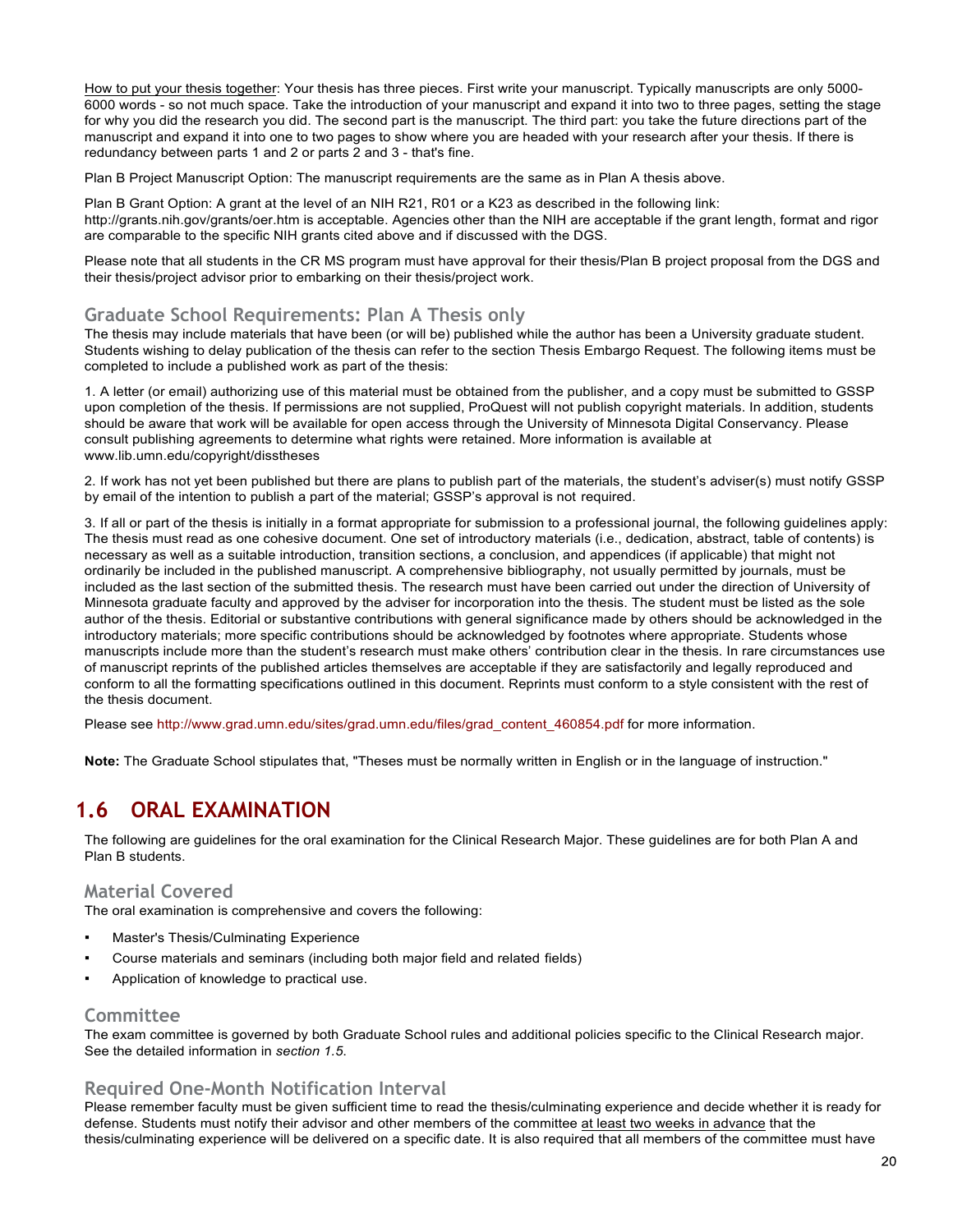at least two weeks to read it after it is delivered. Thus, you need to schedule your oral exam and notify your committee of the date at least one month in advance.

# **Format of Oral Exam**

Schedule a two-hour block of time for your oral exam. The oral examination for the masters' degree requires a 30-minute public presentation followed by a closed examination (approximately 1.5 hours), attended only by the student and the final oral exam committee. The thesis/culminating experience advisor is the chair of the student's exam committee and s/he runs the final exam.

All committee members must be present at the examination; the absence of any member results in an invalid examination.

Note: some CR MS students are required or expected to give a half-hour or one hour lecture/seminar on their thesis/culminating experience results as part of their fellowship or as part of other professional obligations. If this fits your situation, please talk with Shelley Cooksey to see if your final exam can be scheduled to coordinate with your lecture/seminar.

#### **Date, Time, and Location**

The student must coordinate a date and time (two hours) for the exam, must arrange for a conference room to meet in, and secure any equipment needed. The program does not cover the cost for any special AV equipment required.

The program is also required to announce the 30-minute public presentation. Students have to contact Shelley Cooksey at least two weeks prior to the oral exam and provide the following information:

- 1. How you want your name and degrees listed Shelley Cooksey on the email announcement;
- 2. Day, Date, and start time;
- 3. Building and room location;
- 4. Title of the talk and an abstract. The abstract must be 300 words or less.

Shelley will prepare an announcement which is emailed out to all Clinical Research MS faculty, students, and is posted on the AHC electronic announcement board.

#### **Grading**

A majority vote of the committee, all members present and voting, is required to pass the examination. The results of the examination are reported to the Graduate School on the Final Examination Report form. A student who fails the examination may be terminated from the graduate program or may be allowed, on unanimous recommendation of the examining committee, to retake the examination, provided the re-examination is conducted by the original examining committee.

#### **Required Paperwork**

Please see points #7 through #15 for a detailed explanation of the paperwork required to be completed prior to, and after, holding the final oral exam.

# **1.7 CHECKLIST FOR COMPLETING DEGREE**

| <b>Step and Deadline</b>                                                                                                                                                                                                                                                                                                                                                                                                                                                                                                          | <b>Check</b><br>when<br>complete |
|-----------------------------------------------------------------------------------------------------------------------------------------------------------------------------------------------------------------------------------------------------------------------------------------------------------------------------------------------------------------------------------------------------------------------------------------------------------------------------------------------------------------------------------|----------------------------------|
| 1. Register for coursework before late fee kicks in.                                                                                                                                                                                                                                                                                                                                                                                                                                                                              |                                  |
| <b>Deadline:</b> First day of each term.                                                                                                                                                                                                                                                                                                                                                                                                                                                                                          |                                  |
| Tips:                                                                                                                                                                                                                                                                                                                                                                                                                                                                                                                             |                                  |
| Some courses, or sections of a course, fill up quickly so you are encouraged to register<br>when your name appears in the registration queue. The registration queue is available at<br>www.onestop.umn.edu.<br>You need to be registered by the first day of each term; if not, you will be "inactive" and<br>$\bullet$<br>will have to complete a form in order to be re-admitted.<br>Continuous registration can be accomplished, once other credits are taken, using the<br>course designation GRAD 999, which incurs no fee. | □                                |
| 2. If you took any CR MS coursework prior to matriculating, see Shelley Cooksey to transfer any                                                                                                                                                                                                                                                                                                                                                                                                                                   |                                  |
| coursework into the Clinical Research MS program.                                                                                                                                                                                                                                                                                                                                                                                                                                                                                 |                                  |
| <b>Deadline:</b> Can be done anytime but suggest first term so you can plan the rest of your coursework<br>accordingly.                                                                                                                                                                                                                                                                                                                                                                                                           | □                                |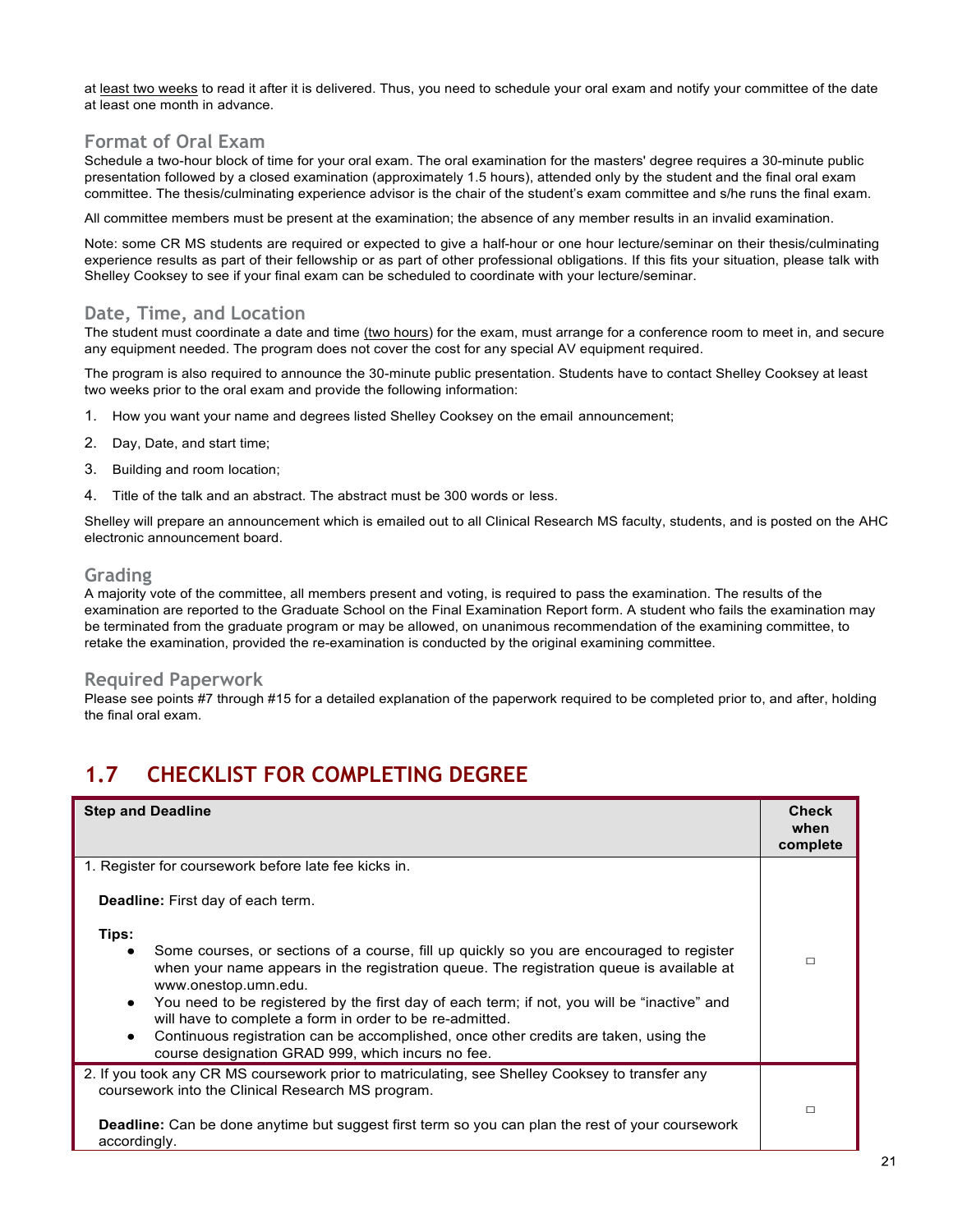| 3. Set up an appointment to discuss potential thesis/project advisors. Most CR MS students get<br>accepted into the program with an advisor already in mind. If you don't have one, you can discuss<br>potential advisors with the DGS (Dr. Lakshminarayan) and Shelley Cooksey. There is an extensive<br>list of CR MS faculty and their research interests in section 1.4.<br>Deadline:<br>If completing the program in 18 months - December of year one.<br>If completing the program in 24 months - June of year one.<br>If completing the program in 36 months - December of year two.<br>If less than 18 months or longer than 36 months - arrange with DGS and Shelley.                                                                                                                                                                                                                                                                                                                                                                                                                                                                                                                                                                                                                                                        | $\Box$                                                                  |
|---------------------------------------------------------------------------------------------------------------------------------------------------------------------------------------------------------------------------------------------------------------------------------------------------------------------------------------------------------------------------------------------------------------------------------------------------------------------------------------------------------------------------------------------------------------------------------------------------------------------------------------------------------------------------------------------------------------------------------------------------------------------------------------------------------------------------------------------------------------------------------------------------------------------------------------------------------------------------------------------------------------------------------------------------------------------------------------------------------------------------------------------------------------------------------------------------------------------------------------------------------------------------------------------------------------------------------------|-------------------------------------------------------------------------|
| 4. Develop a thesis/project proposal with your advisor, discuss the format of the thesis/project and<br>form a final exam committee. Please consult with Shelley, who can assist with questions about<br>forming a committee. You can find guidelines about the committee in section 1.5.<br>Deadline:<br>If completing the program in 18 months - December of year one.<br>If completing the program in 24 months - June of year one.<br>If completing the program in 36 months - December of year two.<br>If less than 18 months or longer than 36 months - arrange with DGS and Shelley.                                                                                                                                                                                                                                                                                                                                                                                                                                                                                                                                                                                                                                                                                                                                           | □                                                                       |
| 5. Before starting your thesis/project research, complete the following:                                                                                                                                                                                                                                                                                                                                                                                                                                                                                                                                                                                                                                                                                                                                                                                                                                                                                                                                                                                                                                                                                                                                                                                                                                                              |                                                                         |
| Establish your final exam committee.                                                                                                                                                                                                                                                                                                                                                                                                                                                                                                                                                                                                                                                                                                                                                                                                                                                                                                                                                                                                                                                                                                                                                                                                                                                                                                  | □                                                                       |
| Have your proposal reviewed by the committee, either in a meeting, or, more efficiently, by collecting<br>comments from individual members, and then review comments with your advisor.                                                                                                                                                                                                                                                                                                                                                                                                                                                                                                                                                                                                                                                                                                                                                                                                                                                                                                                                                                                                                                                                                                                                               | $\Box$                                                                  |
| Check to see if you will need human subjects' approval from the University of Minnesota Institutional<br>Review Board (this will almost certainly be the case) and/or a criminal background check.                                                                                                                                                                                                                                                                                                                                                                                                                                                                                                                                                                                                                                                                                                                                                                                                                                                                                                                                                                                                                                                                                                                                    | □                                                                       |
| Submit your one-page proposal to the DGS for approval to proceed.                                                                                                                                                                                                                                                                                                                                                                                                                                                                                                                                                                                                                                                                                                                                                                                                                                                                                                                                                                                                                                                                                                                                                                                                                                                                     | $\Box$                                                                  |
| Deadline for all #5 tasks: Prior to embarking on your thesis research                                                                                                                                                                                                                                                                                                                                                                                                                                                                                                                                                                                                                                                                                                                                                                                                                                                                                                                                                                                                                                                                                                                                                                                                                                                                 |                                                                         |
| 6. Register for thesis/culminating experience credits.                                                                                                                                                                                                                                                                                                                                                                                                                                                                                                                                                                                                                                                                                                                                                                                                                                                                                                                                                                                                                                                                                                                                                                                                                                                                                |                                                                         |
| Deadline: After you have completed all the steps in #5 above.                                                                                                                                                                                                                                                                                                                                                                                                                                                                                                                                                                                                                                                                                                                                                                                                                                                                                                                                                                                                                                                                                                                                                                                                                                                                         | $\Box$                                                                  |
| 7. Contact Shelley to fill out and complete the Graduate Degree Plan (GDP) form after you have<br>completed about 50% of your coursework. You will list all completed and anticipated coursework on<br>the form. Shelley will help you complete the form correctly; you can meet with her in-person or on<br>the phone. This form can be filled out as a pdf, but is submitted in paper copies with original<br>signatures. The GSSP office states the form should be turned in at least one semester prior to the<br>final exam; there is some latitude with this deadline, but a minimum of $8 - 10$ weeks is required.<br>Download the form from this site: https://onestop.umn.edu/node/104866/attachment and communicate<br>with Shelley to get assistance with the form. With her help, you will complete the form, get your<br>advisor's signature on the form, and then send Shelley the original form with the original signature.<br>She gets the DGS's signature and turns the form in for processing. When the GSSP staff approves<br>the form, they will send you a personalized email with a scanned copy of the form and a link to an<br>online checklist that outlines remaining requirements. Their checklist website:<br>https://assets.asr.umn.edu/files/gssp/otr201_Masters_PlanA_GDP_2017-08-21.pdf<br>Deadline: | Meet with<br>Student<br>Advising<br>Manager to<br>complete this<br>step |
| If completing the program in 18 months - March of year one. If<br>completing the program in 24 months - October of year two. If<br>completing the program in 36 months - March of year two.<br>If less than 18 months or longer than 36 months - arrange with DGS and Shelley.                                                                                                                                                                                                                                                                                                                                                                                                                                                                                                                                                                                                                                                                                                                                                                                                                                                                                                                                                                                                                                                        |                                                                         |
| 8. Assign members to final exam committee                                                                                                                                                                                                                                                                                                                                                                                                                                                                                                                                                                                                                                                                                                                                                                                                                                                                                                                                                                                                                                                                                                                                                                                                                                                                                             |                                                                         |
| You will work with your advisor to form your committee but early in the discussion about potential<br>committee members please consult with Shelley to ensure your selection of faculty members for<br>the committee meets both the graduate degree rules and the program's rules.                                                                                                                                                                                                                                                                                                                                                                                                                                                                                                                                                                                                                                                                                                                                                                                                                                                                                                                                                                                                                                                    |                                                                         |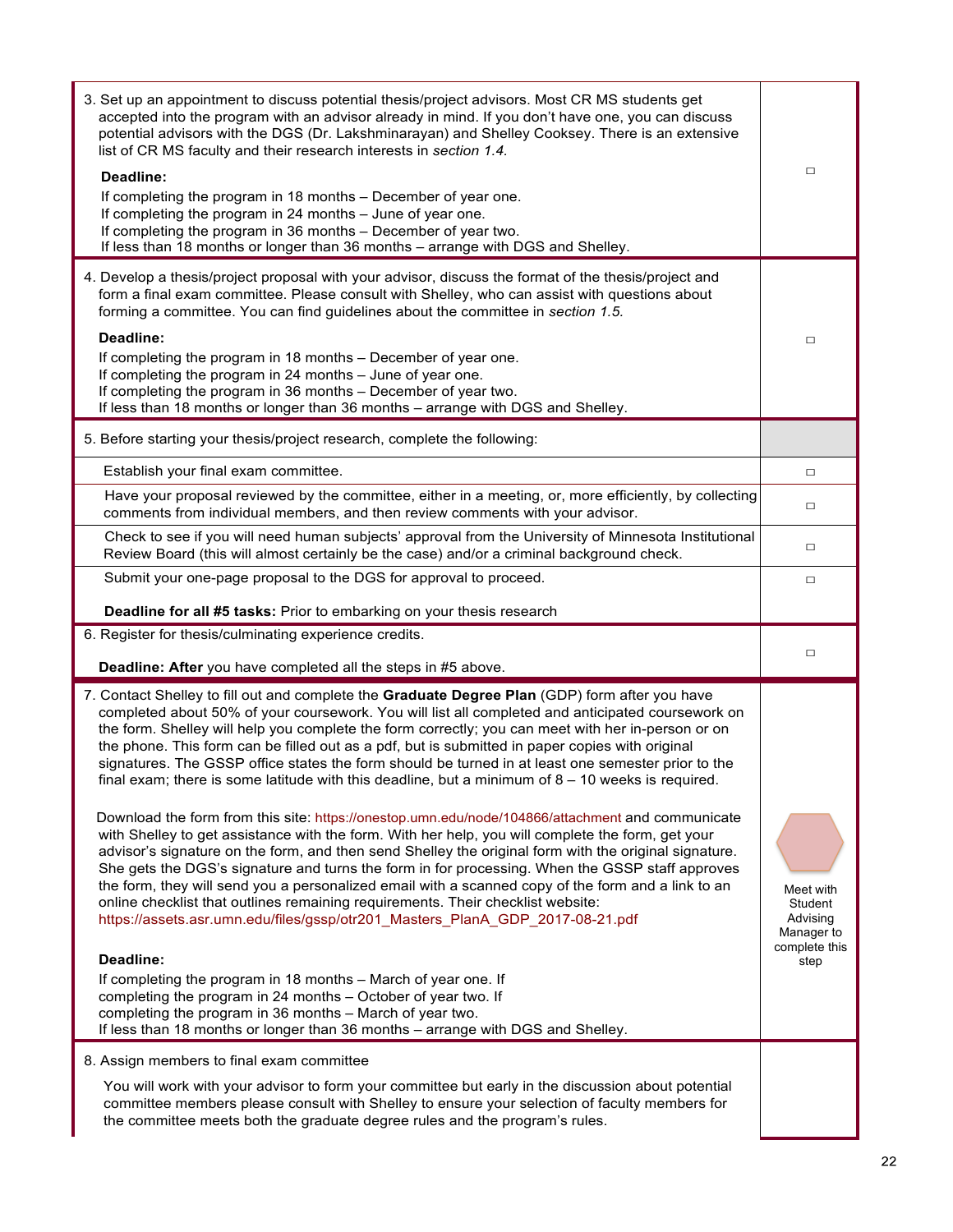| The Final Exam Committee form is completed online and is sent around for electronic signatures.<br>Please meet with Shelley on the phone to do this: it's a quick process (less than 10 minutes). Set<br>up the meeting with Shelley to do the form at least six weeks prior to the exam. It is important to<br>initiate the form far enough in advance to allow time for automated routing for approvals. You will<br>not be allowed to hold your exam until the form has been submitted and approved.<br>After the electronic form is submitted, when your committee has been approved, the GSSP office<br>will notify you via email.<br>Deadline: About two months prior to the final oral exam.                                                                                                                                                                                                                                                                                                                                                                                                                                                                                                  | Meet with<br>Student<br>Advising<br>Manager to |
|------------------------------------------------------------------------------------------------------------------------------------------------------------------------------------------------------------------------------------------------------------------------------------------------------------------------------------------------------------------------------------------------------------------------------------------------------------------------------------------------------------------------------------------------------------------------------------------------------------------------------------------------------------------------------------------------------------------------------------------------------------------------------------------------------------------------------------------------------------------------------------------------------------------------------------------------------------------------------------------------------------------------------------------------------------------------------------------------------------------------------------------------------------------------------------------------------|------------------------------------------------|
|                                                                                                                                                                                                                                                                                                                                                                                                                                                                                                                                                                                                                                                                                                                                                                                                                                                                                                                                                                                                                                                                                                                                                                                                      | complete this<br>step                          |
| 9. Submitting the Graduate Degree Plan form (paper) and submitting the Final Exam Committee<br>form electronically clears you to request a Graduate packet. Once your final oral exam committee<br>has been approved, you will get an email telling you the committee is approved, and it tells you<br>"Your graduation packet will be available in the next $2 - 3$ business days. You can download the<br>packet at" and it will give you the email to download the packet. If you lose that email, go to<br>https://onestop.umn.edu/academics/graduation-checklist-grad-students (click on Graduation<br>Packet Request). The Graduate Packet has important forms that allow you to proceed with your<br>final oral exam.<br>Once you get the packet, please read through the instructions carefully and complete all paperwork<br>by the deadlines outlined. The packet include information about completing the Graduate<br>Application for Degree form, the timing of giving your final thesis/project draft to your committee,<br>scheduling your final oral exam with the Graduate School, and submitting the Reviewer's Report<br>form. Please use Shelley as a resource for any questions. | □                                              |
| Deadline: No later than 8 weeks prior to the final oral exam.                                                                                                                                                                                                                                                                                                                                                                                                                                                                                                                                                                                                                                                                                                                                                                                                                                                                                                                                                                                                                                                                                                                                        |                                                |
| 10. Schedule your final oral exam with your committee                                                                                                                                                                                                                                                                                                                                                                                                                                                                                                                                                                                                                                                                                                                                                                                                                                                                                                                                                                                                                                                                                                                                                |                                                |
| This can take some work and advance notice, depending on their travel and work schedules. After<br>the time and day are set, find a room in which to hold the defense. A conference room in the West<br>Bank Office Building can be used if available (find out by calling the Division of Epidemiology and<br>Community Health receptionist at 612-624-1818). Most CR MS students find it more convenient to<br>have it in a room near their department. It is possible to have it off-site if that is where the audience<br>for your public presentation is located. For example, there have been final oral defenses at the VA.<br>Again, please contact Shelley if you have questions or concerns.<br>Remember, the first half-hour of the defense is public, so the room must be large enough for an<br>audience.<br>Students need to arrange for any equipment.<br><b>Deadline:</b> It is recommended that the student plan ahead one to two months to arrange for a<br>specific time and date.                                                                                                                                                                                                | □                                              |
| 11. Submit the Graduate Application for Degree form. This is in the Graduation Packet.                                                                                                                                                                                                                                                                                                                                                                                                                                                                                                                                                                                                                                                                                                                                                                                                                                                                                                                                                                                                                                                                                                               |                                                |
| Deadline: On or before the first working day of the month the student wishes to graduate.                                                                                                                                                                                                                                                                                                                                                                                                                                                                                                                                                                                                                                                                                                                                                                                                                                                                                                                                                                                                                                                                                                            | □                                              |
| 12. Get the first 30 minutes of your final oral publicly announced as required<br>No later than two weeks prior to the defense, email Shelley Cooksey (cooks001@umn.edu) with<br>the following information: how you want your name and degrees listed on the announcement, the<br>day, date, time, and location (building and room number), the title of the talk and a brief abstract                                                                                                                                                                                                                                                                                                                                                                                                                                                                                                                                                                                                                                                                                                                                                                                                               |                                                |
| (must be 300 words or less).<br>The first half-hour of your final oral defense is public and it is required this public presentation be<br>announced to all Clinical Research MS students and faculty. Shelley needs to send out the<br>announcement no later than two weeks prior to the final oral exam.<br>Deadline: Either at the time the date/time/location is finalized with the committee (preferred) or no                                                                                                                                                                                                                                                                                                                                                                                                                                                                                                                                                                                                                                                                                                                                                                                  | $\Box$                                         |
| later than two weeks prior to the defense.                                                                                                                                                                                                                                                                                                                                                                                                                                                                                                                                                                                                                                                                                                                                                                                                                                                                                                                                                                                                                                                                                                                                                           |                                                |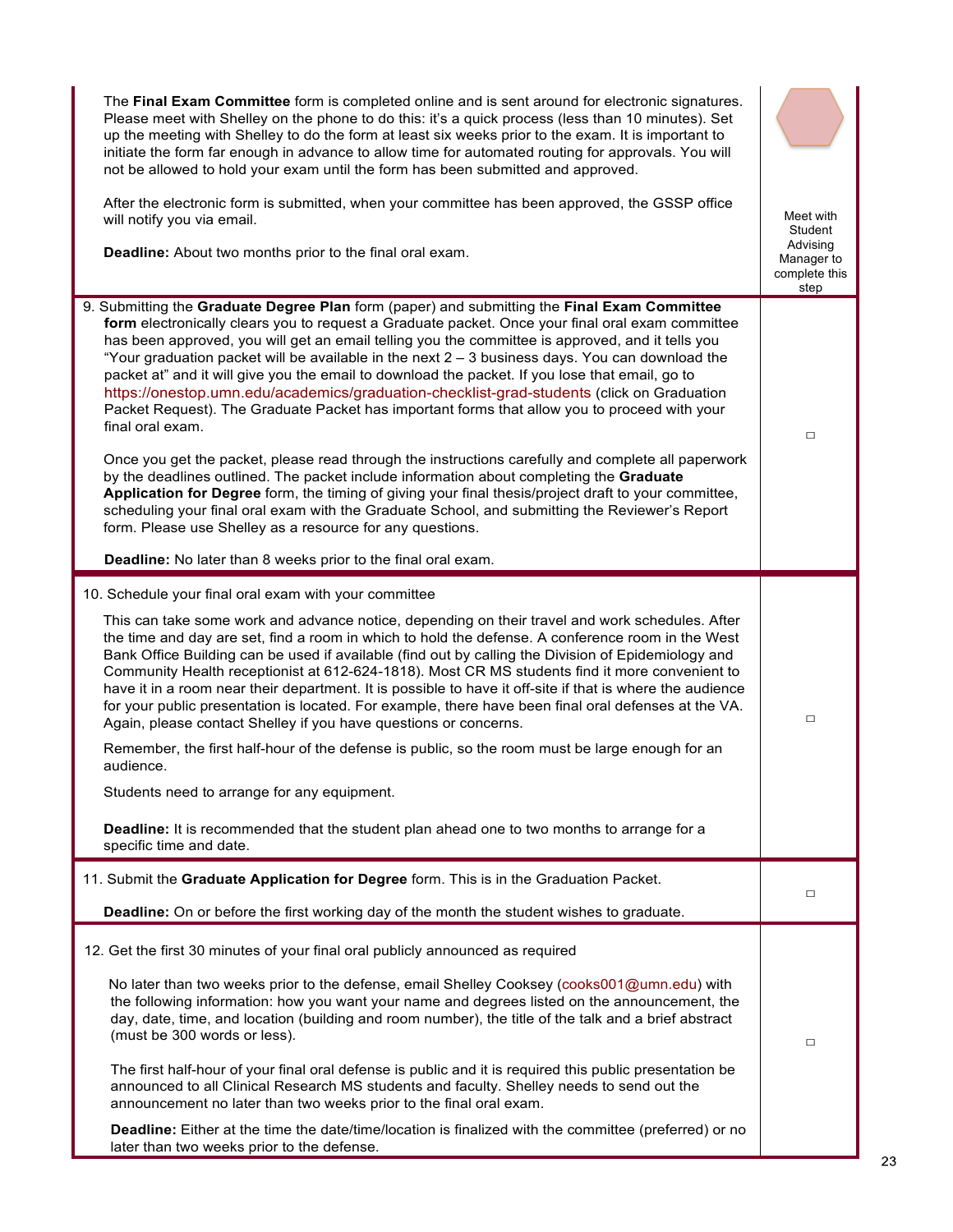| 13. Timeline to notify your committee when they will receive your final draft                                                                                                                                                                                                                                                                                                                                                                                                                                                                                                              |        |  |
|--------------------------------------------------------------------------------------------------------------------------------------------------------------------------------------------------------------------------------------------------------------------------------------------------------------------------------------------------------------------------------------------------------------------------------------------------------------------------------------------------------------------------------------------------------------------------------------------|--------|--|
| Your committee must have at least two weeks' notice that your thesis/project will be given to them<br>by a specific date. It is also required that all committee members have at least two weeks to read<br>your thesis/project before the exam date. In other words, a month before the exam, the committee<br>has to know the exam date and that they are getting the final draft in two weeks.                                                                                                                                                                                          |        |  |
| 14. Required Reviewer's Report form                                                                                                                                                                                                                                                                                                                                                                                                                                                                                                                                                        |        |  |
| After the committee has read the thesis/project and unanimously agreed that it is ready for the<br>defense, they must sign off on the Master's Thesis/Project Reviewers' Report form (in the<br>Graduation Packet), which you must return to the GSSP office at 333 Bruininks Hall to obtain the<br>Examination Report form. The reviewers should not sign off on the form until they have read your<br>final thesis/project draft, and this form should be turned in about week before the defense.                                                                                       |        |  |
| You must have the Examination Report form with you at your examination. Your committee will<br>indicate their vote on the form and you need to return the signed exam form to 333 Bruininks Hall a<br>few days after your defense. There are some other things you need to turn in after your defense<br>and these are spelled out in the Graduation Packet.                                                                                                                                                                                                                               | $\Box$ |  |
| Tips:<br>If you have any reviewers who might be out of town right before your final oral, this form<br>can be turned in a little early but the reviewers need to have your final draft in hand in<br>order to sign off on the Reviewer's form that you are ready to defend.<br>One, and only one, of the three reviewers can sign remotely; two signatures have to be<br>on the original form; you can scan or fax the form to a third reviewer, they will print it<br>out, sign the form, and scan or fax it back. You attach the scanned/faxed form to the<br>original and turn both in. |        |  |
| The Reviewer's form is normally turned in sometime after you have given your<br>$\bullet$<br>committee the final draft (two weeks prior to the final oral exam) and one week before<br>the final oral exam. However, if your reviewers are traveling, the form can be turned in<br>as late as the day of the exam. However, before you hold your final oral exam, you must<br>turn in the Reviewer's Report form and obtain the Final Oral Exam form.                                                                                                                                      |        |  |
| Deadline: The form must be turned into the GSSP office in order to get the final oral exam form.                                                                                                                                                                                                                                                                                                                                                                                                                                                                                           |        |  |
| 15. Complete all academic requirements including:                                                                                                                                                                                                                                                                                                                                                                                                                                                                                                                                          |        |  |
| Deadline: By the last working day of the month you want to graduate.                                                                                                                                                                                                                                                                                                                                                                                                                                                                                                                       |        |  |
| Coursework                                                                                                                                                                                                                                                                                                                                                                                                                                                                                                                                                                                 | $\Box$ |  |
| Any independent credits                                                                                                                                                                                                                                                                                                                                                                                                                                                                                                                                                                    | $\Box$ |  |
| Finish any incompletes                                                                                                                                                                                                                                                                                                                                                                                                                                                                                                                                                                     | $\Box$ |  |
| Hold your final oral exam                                                                                                                                                                                                                                                                                                                                                                                                                                                                                                                                                                  | □      |  |
| Make any changes, edits, etc. to your thesis as requested by the committee                                                                                                                                                                                                                                                                                                                                                                                                                                                                                                                 | $\Box$ |  |
| Turn in all the required items to the GSSP office as outlined in the Graduation Packet                                                                                                                                                                                                                                                                                                                                                                                                                                                                                                     | $\Box$ |  |
| Note: Students are cleared for graduation only once per month on the final business day of the month.                                                                                                                                                                                                                                                                                                                                                                                                                                                                                      |        |  |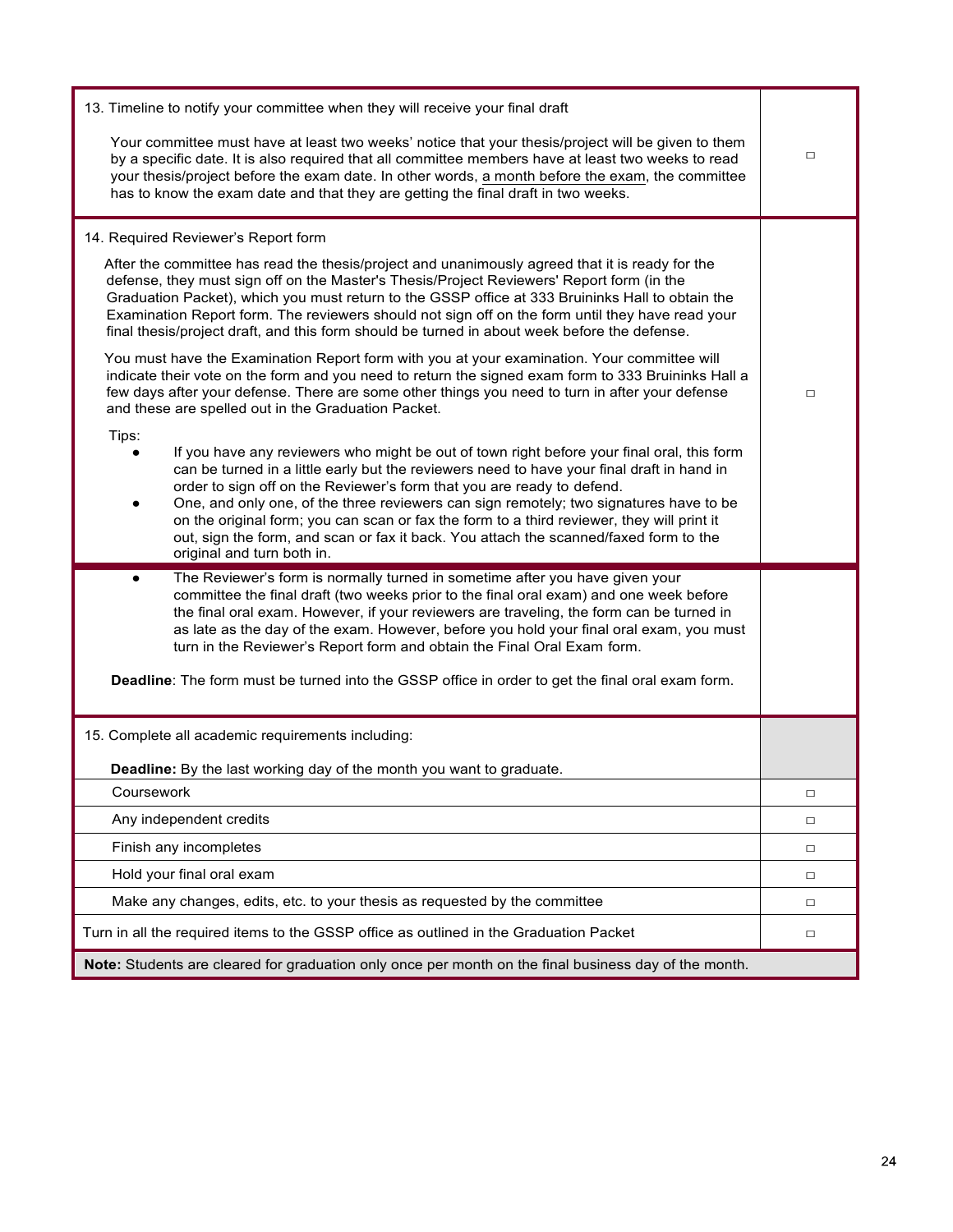# **2. Division of Epidemiology and Community Health (EpiCH)**

# **2.1 Welcome**

Epidemiology and Community Health is one of four Divisions that make up the School of Public Health at the University of Minnesota. The Division of Epidemiology and Community Health is home to six majors in the School of Public Health:

- § Clinical Research MS
- § Community Health Promotion MPH
- § Epidemiology MPH
- § Epidemiology PhD
- Maternal and Child Health MPH
- § Public Health Nutrition MPH

The Division Head is Dr. Dianne Neumark-Sztainer

# **EpiCH Student Services (ESS):**

**Kathryn Schwartz-Eckhardt:** *Director of Epidemiology and Communtiy Health Student Services* – Primary contact for prospective students, and curriculum development in master's and PhD level programs

**Christine Vu:** *Admissions Coordinator* – Primary contact for prospective students in master's and PhD level programs

**Shelley Cooksey,** Student Advising Manager– Primary contact for current students in master's and PhD level programs

**Marlin Farley**, *Student Advising Coordinator*– Primary contact for prospective students in master's and PhD level programs

**Laurie Zurbey:** *Academic Support Coordinator* – course scheduling, data management, staff support

E-Mail.............epichstu@umn.edu Phone .............. 612-626-8802 Fax................... 612-624-0315 Campus Mail..WBOB, #300, Delivery Code 7525 US Mail ..........1300 South Second Street, Suite 300, Minneapolis, MN 55454

# **2.2 The West Bank Office Building (WBOB)**

The offices are located in the West Bank Office Building (WBOB) at 1300 South  $2^{nd}$  Street in Minneapolis. Students can find directions to WBOB at http://www1.umn.edu/twincities/maps/WBOB/.

# **Forms**

We have PDF versions of forms at http://www.isph.umn.edu/epich/current-student-forms-and-policies/. Microsoft Word documents of all the forms are also available upon request. Contact the EpiCH Services staff at epichstu@umn.edu to obtain the Word documents via e-mail.

# **Evening and Weekend Access**

Division graduate students who do not have a paid appointment in the Division can have access to the student computer lab and student mailboxes after work hours and on weekends. Students obtain access by filling out a form to have their UCard programmed for access to the third and fourth floors of WBOB. Students are given the option to sign up for building access at Orientation. After orientation, contact the EPICH Student Services staff for information at epichstu@umn.edu.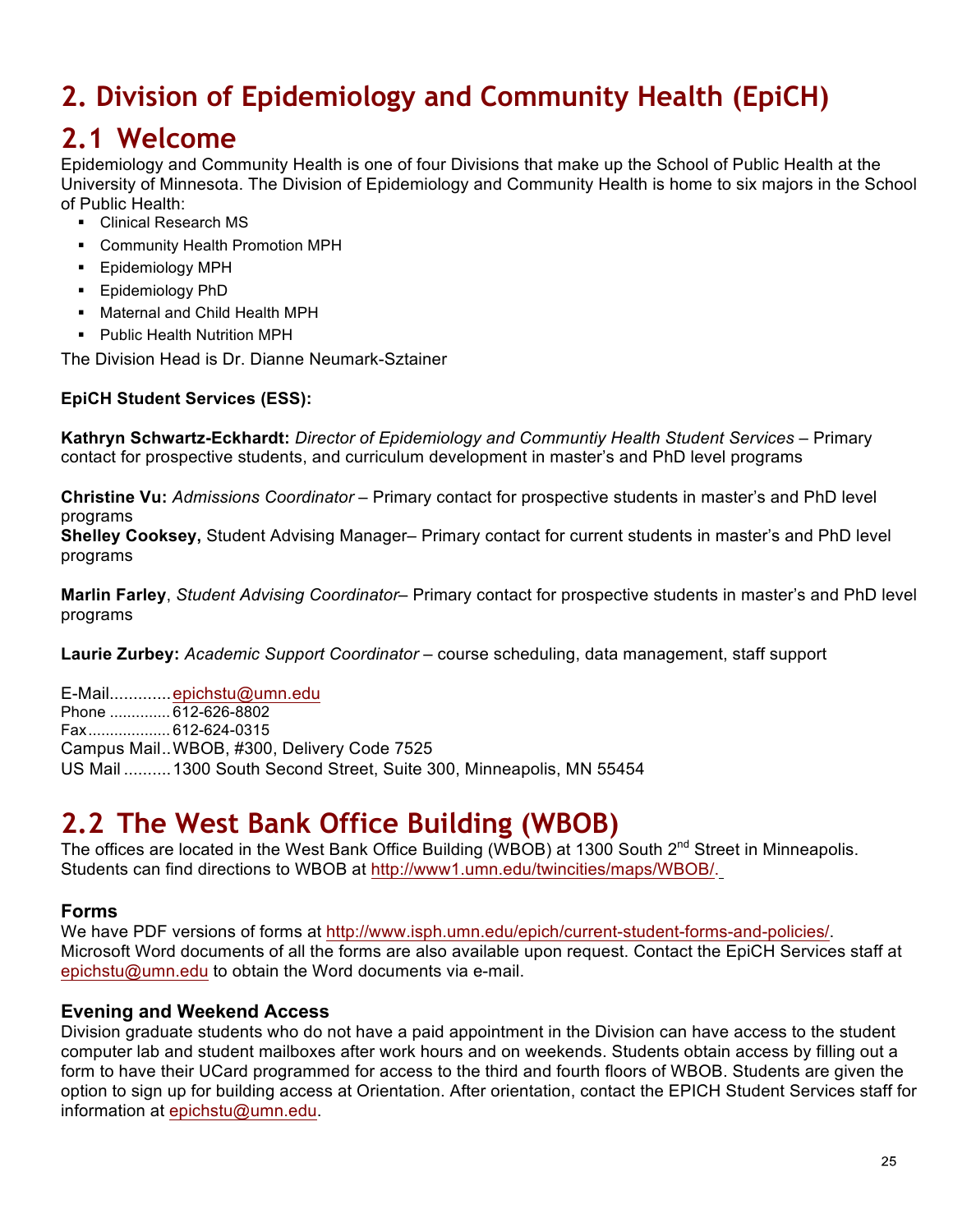**NOTE:** There is approximately a one-week turnaround time to get a student's UCard programmed, so please plan accordingly.

# **Computer Lab**

The Division computer lab in WBOB includes several PC's available for student use. The computer lab is located in the student lounge in room 466. The general policy for use of these computers is that they are for Division graduate students for work pertaining to their degree program. All of the computers have SAS and two of them have STATA. Printers are available.

# **Copier and Fax Access**

The Division does not allow copy machines or fax machines to be used for personal use. Personal copies can be made for a cost at various locations throughout campus. Unfortunately, there is not a copier for use in WBOB.

# **2.3 Division Communication with Students**

The Division communicates information to students in the following ways:

- § **E-mail:** Students are expected to check their U of M email regularly. Communication between the Division and students regarding changes in programmatic requirements or announcements, as well as advisor, faculty, and studentto-student contacts is usually through e-mail. If you do not register for courses for two full academic years you will lose access to your e-mail account and will need to contact the Technology Helpline to restore your access. Alumni maintain lifetime access to their University e-mail account as long as the account is accessed on a regular basis.
- § **My U Portal:** This is a form of communication and information exchange within the University. Students are expected to check their portal regularly. Access to the portal is available at https://www.myu.umn.edu/.
- § **Weekly SPHere:** A weekly electronic publication for students. This publication contains important deadline reminders as well as updates on students and faculty research and activities.
- § **Division Newsletter:** The Division administrative staff produces a more extensive monthly newsletter titled EpiCHNews. EpiCHNews is available on the Epi web site at http://www.isph.umn.edu/epich/.
- § **University News:** The University of Minnesota student newspaper is called The Daily and is available campus-wide.

# **2.4 Seminars**

The Division of Epidemiology and Community Health sponsors scientific seminars between September and June to exchange ideas and research findings pertinent to the field. Because the Division has a large faculty, staff and student body, the seminar provides a forum for exchange of information among people who may not otherwise meet or work together. All faculty and students are strongly encouraged to attend regularly.

Division faculty members and other scientific staff are asked to present at least one seminar every two years. Each year, the seminar brings in about 10 scientists from outside the Division.

Notices are posted in the Division's third floor reception area as well as sent out electronically. Most seminars are held 10:00-11:00 a.m., Fridays, in Room 364 of WBOB. Seminars by visiting scientists may be at other times. Students can check the EpiCH Web site for seminar information by going to http://www.isph.umn.edu/epich/

# **2.5 Academic Credit for Independent or Directed Coursework**

Independent and directed coursework can be taken to fulfill elective credits and can take many forms depending upon the student's interests and needs. All independent/directed coursework needs the support of a Division of EpiCH faculty member who agrees to serve as an "instructor/advisor" for the independent or directed course. The expectation is that the student has something specific to propose prior to approaching a faculty member.

To fulfill the course requirements, the student and instructor should agree on the type, scope, and length of a final academic "product" whether it is a paper(s), an annotated bibliography, curriculum, training modules, media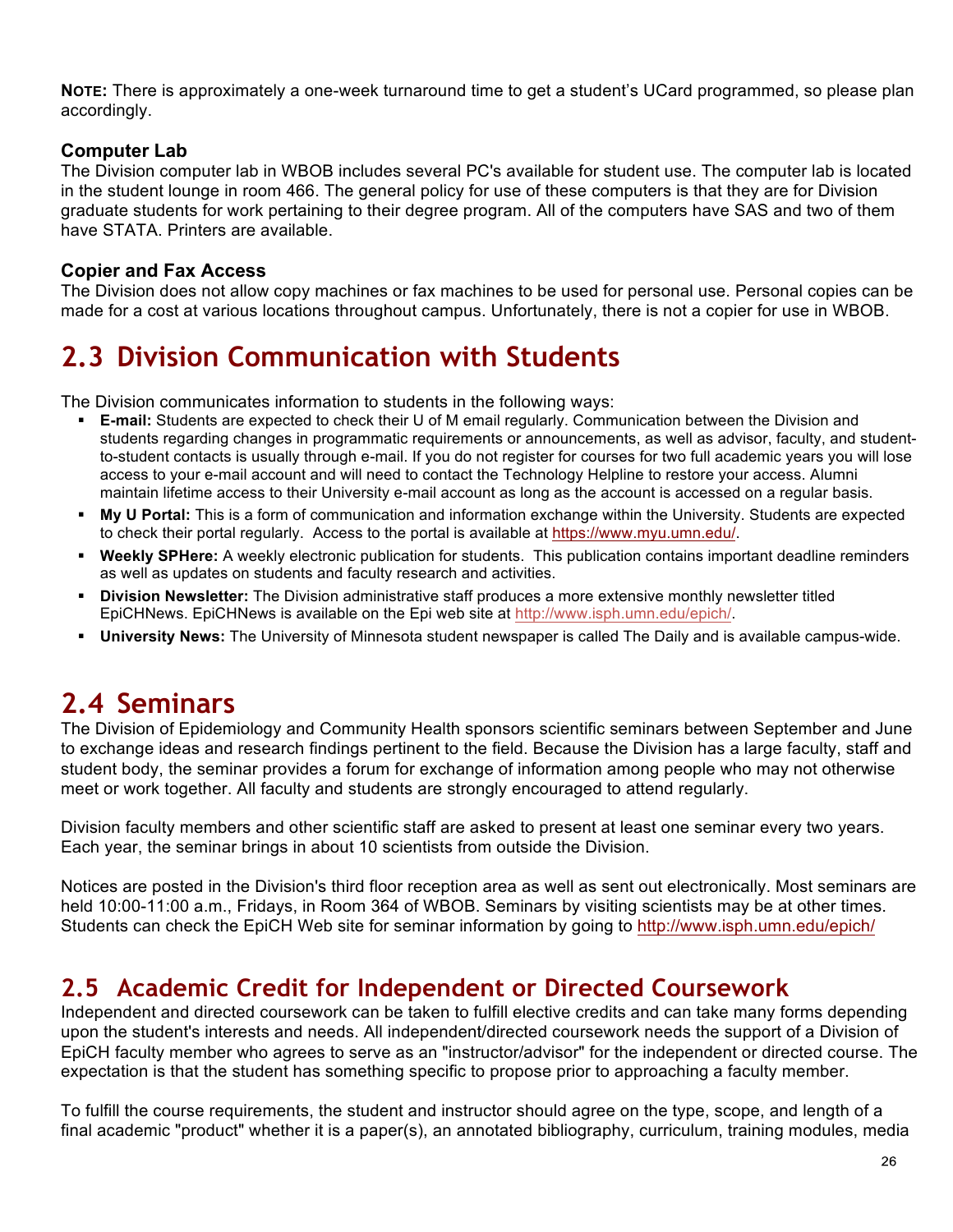piece(s), etc. It is expected that the faculty member and student will meet regularly during the term.

It is very unusual for students to take more than four credits total of independent or directed coursework (over and above any credits earned for the Applied Practice Experience (APEx) or Integrated Learning Experience (ILE)/thesis requirement). Students are expected to fulfill the majority of their elective credits through regularlyscheduled courses.

# **Examples of Independent and Directed Coursework**

- 1. Students interested in a theory, an evaluation method, or a skill not covered in depth in a specific course could arrange for an independent study course with a faculty member knowledgeable in that area and/or willing to work with the student.
- 2. The student wants to attend a conference, workshop, or mini-course, but there is no academic credit involved. The student must find a faculty member willing to work with the student to develop academic work over and above the actual event to fulfill some elective credits. This must be arranged ahead of time, not after the event has occurred.

### **Additional comments**

Arranging an independent/directed course depends upon the student putting together an academically rigorous proposal and finding a faculty member to serve as an instructor. The faculty instructor does not have to be the student's academic advisor or Integrated Learning Experience (ILE) advisor. The instructor must be a member of the major associated with the course number; see below.

The student should also receive prior approval from the EPICH Student Services staff to count the independent/directed work as an elective course.

# **Choosing Course Numbers**

Independent study, directed study, and readings courses are available within the Division of Epidemiology and Community Health. The student and instructor should agree on the course number/title that most closely matches the work being proposed. Course options are:

- § PubH 7091 Independent Study: Community Health Promotion (only CHP faculty can serve as instructor)
- § PubH 7391 Independent Study: Epidemiology (only Epi MPH or Epi PhD faculty can serve as instructor)
- PubH 7392 Readings in Epidemiology (only Epi MPH or Epi PhD faculty can serve as instructor)
- § PubH 7691 Independent Study: Maternal and Child Health (only MCH faculty can serve as instructor)
- § PubH 7991 Independent Study: Public Health Nutrition (only PHN faculty can serve as instructor)
- § PubH 8392 Readings in Clinical Research (only Clinical Res. graduate faculty can serve as instructor)
- § PubH 8393 Directed Study: Clinical Research (only Clinical Res. graduate faculty can serve as instructor)

**NOTE:** Other majors in the School of Public Health may have independent/directed coursework opportunities in their areas. Check with the Divisions of Environmental Health Sciences, Health Policy Management, and/or Biostatistics. You could also do an independent/directed course with another graduate-level program. Remember that the EPICH Student Services staff has to approve it as an elective.

# **Procedures**

- 1. Student meets with the faculty member to discuss the requirements for the independent/directed course.
- 2. Student fills out an *Independent/Directed Study Contract* form outlining the requirements for the course and has the form signed by their academic advisor and Independent/Directed Study instructor. This information is vital to receive proper credit for this course (i.e., a grade). The instructor needs to agree to work with the student and both need to agree on the requirements. The form can be downloaded from the web at http://www.isph.umn.edu/epich/current-student-forms-and-policies/.
- 3. Student gives the completed/signed *Independent/Directed Study Contract to* the EPICH Student Services staff. Once the completed form is received you will be sent registration information.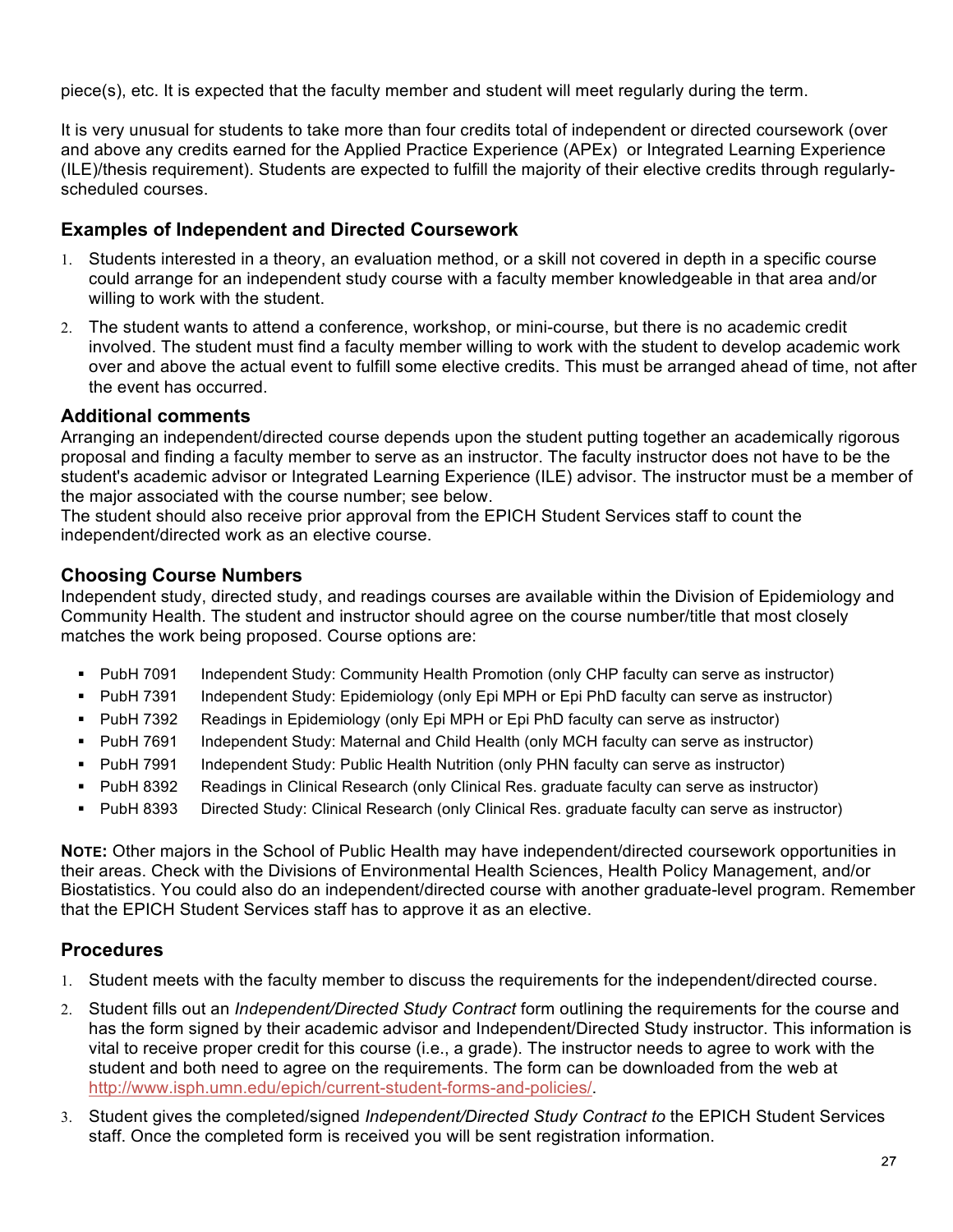4. At the end of the semester, the instructor assigns a final grade. The grade will then be entered on the official transcript. It is the student's responsibility to make sure that all requirements are completed so a grade can be submitted.

# **2.6 Division Resources and Policies**

# **Incomplete Grades**

For MPH students, all required courses (with the exception of Applied Practice Experience (APEx), internship, or Integrated Learning Experience(ILE)/thesis credits must be completed during the term of registration. Students must complete all course requirements by the end of the registered term so that faculty can submit a grade by the appropriate due date. A grade of incomplete "I" shall be assigned at the discretion of the instructor when, due to extraordinary circumstances, the student was prevented from completing the work of the course on time. The assignment of an incomplete grade requires an electronic contract between the instructor and student specifying a deadline by which the student will complete the course requirements. In no event may the written agreement allow a period of longer than one year to complete the course requirements. If the requirements of the contract are not met by the contract deadline a final grade will be submitted based on the work submitted to date. Applied Practice Experience (APEx), internship, and Integrated Learning Experience (ILE) projects that are not completed by the end of the term of graduation will receive a grade of "K" indicating "work in progress."

PhD Students only: The symbol "I" may be assigned by an instructor to indicate "incomplete," in accordance with the provisions announced in class at the beginning of the semester and outlined on the course syllabus, when in the instructor's opinion there is a reasonable expectation that the student can successfully complete the work of the course. An "I" remains on the transcript until the instructor replaces it with a final A-F or S-N grade. Course instructors are encouraged to establish a time limit for the removal of incomplete grades.

### **Six Credit Minimum Exemption**

The University of Minnesota has a policy that students must register for a minimum of six credits in order to hold a Graduate Assistant position. The policy states that "exemption from [this requirement] is determined on a semester by semester basis" and that "eligibility criteria are to be determined by each graduate program...these criteria will be well publicized and administered equitably among all Graduate Assistants in the program."

The Division Training Committee (DTC) approved the following policy: "Students will almost always be granted a one semester exemption so they can finish their work toward the end of their degree program, but must petition the DTC for more than one semester's exemption and this would be given under only extraordinary, extenuating circumstances. Extending coursework in order to remain a graduate assistant will not be sufficient reason." Students who wish to request an exemption should contact Kathryn Schwartz-Eckhardt. It may take several weeks for this request to be reviewed so please submit your request at least one month prior to the start of the term.

Graduate Assistants who wish to be exempt from FICA withholding must register for at least three credits per term (one credit for PhD candidates working on a dissertation).

# **Sitting in on a Class**

Students are not permitted to attend a class for which they are not registered. This means that if you are unable to register for a class before it begins for any reason you may not attend the class.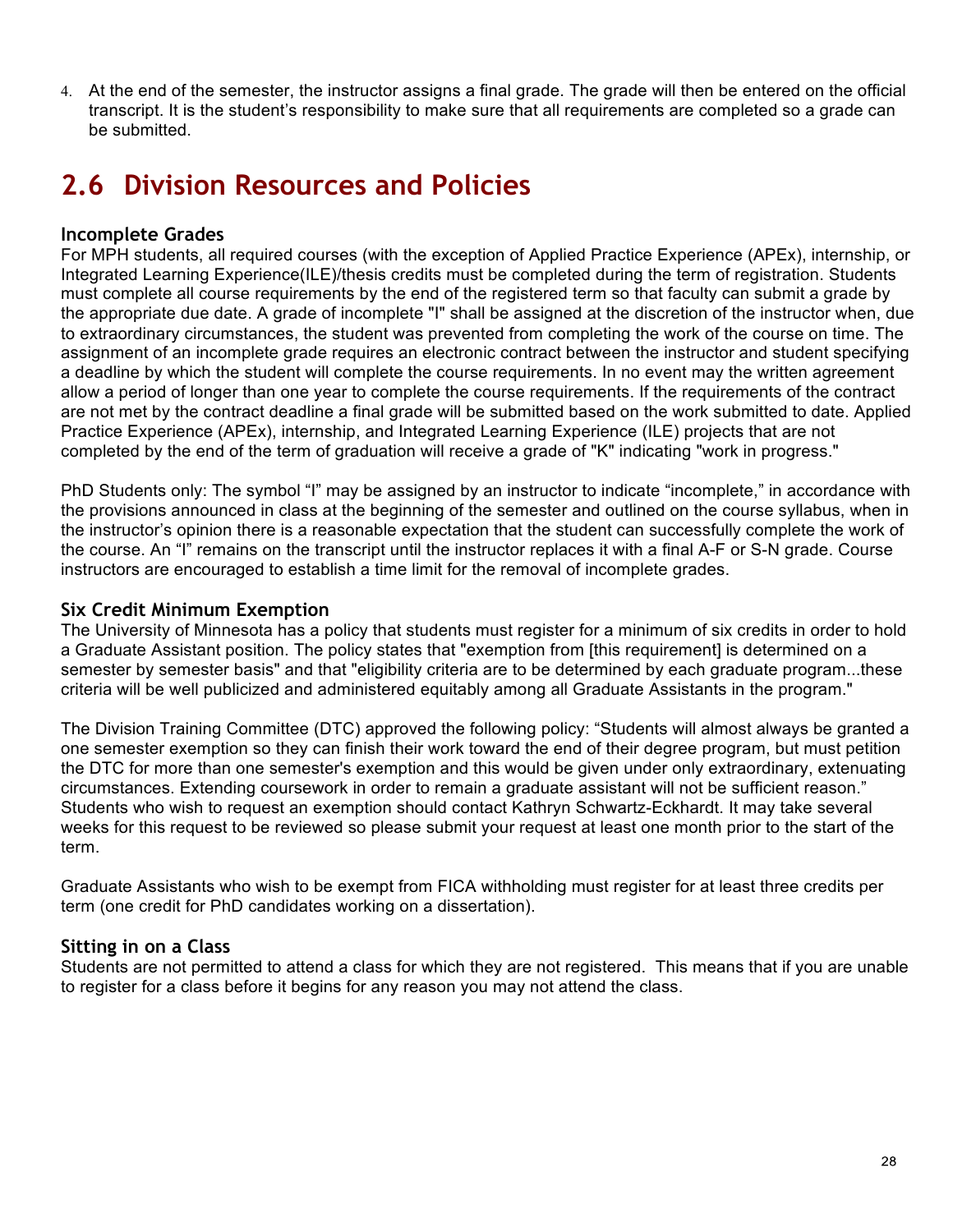# **Support for Student Travel** (effective 5/2017)

- 1. The Division will provide up to \$600 per student in a 12 month period [a maximum of \$3,200 available for all students during the fiscal year] for travel to a scientific meeting under the following conditions:
	- The student is currently enrolled in the Epi PhD/MS/MPH, CHP MPH, MCH MPH, PubH Nutr MPH, or Clinical Research MS program and must be the presenter of the paper or poster. The student has been enrolled in their program as least one term at the time of the conference; the work was done during the time the student was in their program.
	- The meeting can be local, regional, national or international but must have relevance to the student's field of study.
	- There are no other sources of support specifically allocated for such travel. For example, whenever a training grant provides funds for travel for its fellows, those fellows will not be eligible for travel support under this policy. However, students whose work was supported by a research grant with no funds specifically for student travel will be eligible for travel support under this policy. Principal Investigators are encouraged to provide support for student travel from their grants since their grants benefit as well as the students.
- 2. All requests for travel support must be in writing. The request should be addressed to the Chair of the Division Training Committee and given to Kathryn Schwartz-Eckhardt, who will process the request. The request should include:
	- The dates, location and purpose of the meeting and describe the student's role. A link to information about the conference should also be included.
	- § A copy of the abstract and letter of acceptance must be attached to the request. In addition, a letter from a member of the Division's faculty indicating that he/she is familiar with the student's work, judges it to be of good quality, and supports the student's request. The faculty letter should also provide any necessary clarifications on the student's role to ensure that the role of the student in the presentation is clear. The student must be the primary author. If the student is not also the first author, we need a reason why the student is presenting.
	- The request must be made in advance of the scientific meeting. Since the DTC only meets once per month, it is suggested that complete requests be submitted at least six weeks prior to the scientific meeting.
	- § A summary of the travel expenses (cost of air fare, hotel price, registration fees, etc.).
	- § Students need to include information about any other sources of funding they have applied for, even if the funds have not been awarded yet, including SPH Student Senate funds.
- 3. Allocations under this policy will of course be subject to the availability of funds for this purpose.

# **Payment for TA English Program**

If a nonnative English-speaking Division student is required by their degree program to fulfill a teaching assistantship position (i.e. Epidemiology PhD students), the Division will pay one-half the cost of instruction the first time the student takes the course (the University's Office of Academic Affairs pays the other half). Students not passing the exam must pay the costs of any additional instruction.

# **SAS Access**

Students can purchase the SAS program for a fee if it is necessary for them to complete research. Additional information on ordering the software is available at http://it.umn.edu/sas-sas-inc. Please note that all of the computers in the student computer lab (466 WBOB) have SAS.

# **J.B. Hawley Student Research Award**

The Division has established the J.B. Hawley Student Research Award, a small grant mechanism to support research projects. This is a wonderful opportunity for students and post-doctoral fellows to obtain funds for their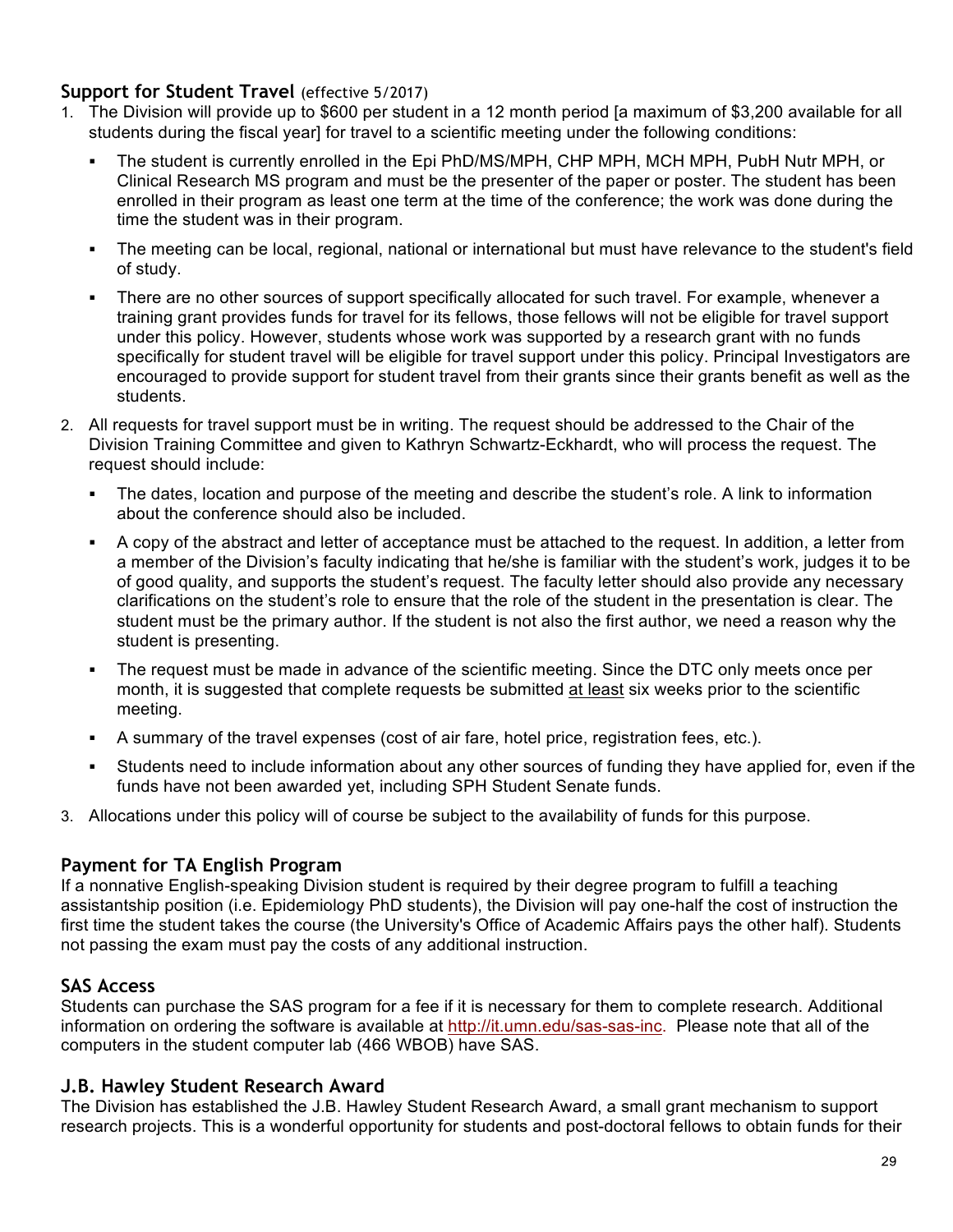research, gain experience in grant proposal writing, and receive faculty feedback on their ideas. During the academic year, we will have two separate award categories. The standard award is open to all students and post-doctoral fellows; the doctoral award is only open to doctoral students in Epidemiology. We anticipate two rounds of requests for proposals (one per semester). The chair of the Research Awards Committee will distribute detailed e-mail solicitations for applications.

# **STANDARD AWARD**

### **Who May Apply?**

Students currently enrolled in degree programs in Epidemiology, Community Health Promotion, Maternal and Child Health, Clinical Research, or Public Health Nutrition or post-doctoral fellows in Epidemiology. Proposed projects do not have to be thesis or Integrated Learning Experience (ILE) projects, and may be for any research that involves the applicant (e.g., evaluation of a program for an Applied Practice Experience (APEx). Those who have received previous funding from a Hawley Award will not be eligible for further support until they have submitted the required one-page report for their prior award (see below).

### **How Much?**

\$3,500 maximum, including fringe benefits when applicable. PhD students may request a maximum of \$7,500 to support thesis research.

### **How Can It Be Used?**

The award may be used to support research activities including supplies and equipment. It cannot be used for stipends or salary support for the applicant.

Please note that before making any expenditure with the award (i.e., ordering, purchasing, hiring, or contracting for services) the applicant must meet with accounting personnel in the Division to ensure that procedures are followed.

#### **How Long?**

Normally projects are funded for one year.

# **DOCTORAL AWARD**

#### **Who May Apply?**

Students currently enrolled in the doctoral program in Epidemiology. Proposed projects do not have to be thesis projects, and may be for any research that involves the applicant. Those who have received previous funding from a Hawley award will not be eligible for further support until they have submitted the required one-page report for their prior award (see below).

#### **How Much?**

\$7,500 maximum, including fringe benefits when applicable.

#### **How Can It Be Used?**

The award may be used to support research activities including supplies and equipment. It cannot be used for stipends or salary support for the applicant.

Please note that before making any expenditure with the award (i.e., ordering, purchasing, hiring, or contracting for services) the applicant must meet with accounting personnel in the Division to ensure that procedures are followed.

#### **How Long?**

Normally projects are funded for one year.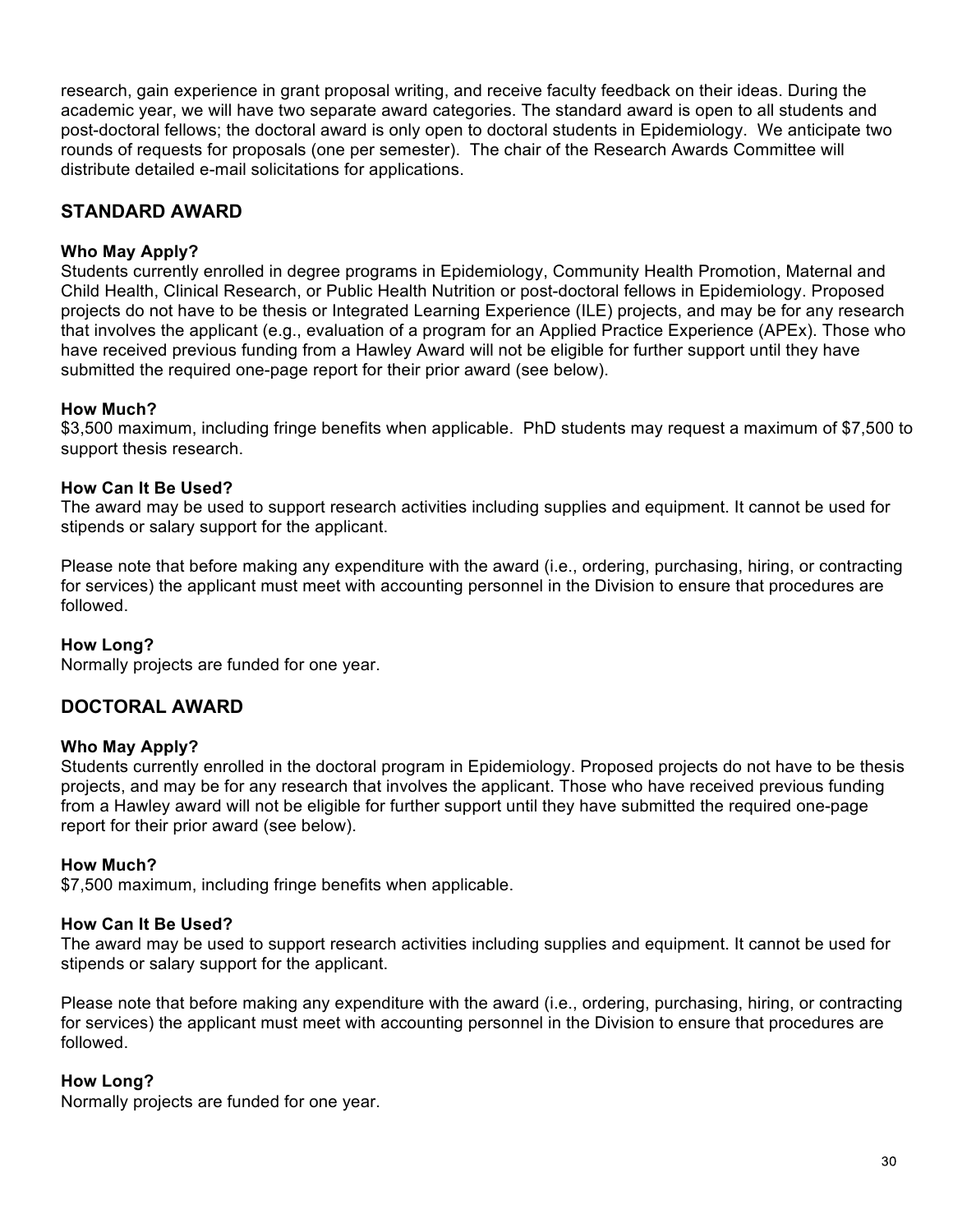# **What is the Format for the Proposal?**

1. Cover Letter

Please indicate in the letter whether the project will help support an Integrated Learning Expereince (ILE), master's thesis, PhD thesis, or Applied Practice Experience (APEx).

- 2. Face Page (1 page)
	- a. Title
	- b. Investigator information, including name, address, telephone, and e-mail address
	- c. Your degree program
	- d. Collaborating investigators (faculty, staff, students), if any
- 3. Research Proposal (4 pages maximum; font: 12-point Times or larger)
	- a. Background and Significance (1 page maximum):
	- Describe the background and justification for the study and state the research questions/hypotheses. b. Research Methods (2 pages maximum):
		- Describe the study design and detailed methods. Be sure to include information on each of the following issues (and others, as appropriate):
			- Study population
			- Sample selection and recruitment
			- Measurements
			- Data analysis plan (required for both quantitative and qualitative research)
			- Timeline
			- Sample size (justified by formal statistical calculations or other means)
	- c. Human Subjects (no page limit):

All proposals must address protection of human subjects and have the project approved by the University of Minnesota's Institutional Review Board (IRB) prior to receiving funds. However, a project will be reviewed by the Research Awards Committee prior to receiving final IRB approval.

- d. References (no page limit): Citations for articles referenced in the background and significance and research methods portions of the proposal should be listed after the Human Subjects section of the proposal.
- 4. Detailed Budget (2 page maximum):

The proposed budget should include precise amounts requested in various categories (e.g., postage, supplies, printing, personnel, etc.). Provide a brief justification for the amount requested in each category and state why these funds are needed to conduct the proposed research. The budget should clearly itemize and justify expenditures. If the request is part of a larger project, the proportion to be supported by this award and the rationale and need for this funding mechanism, should be specified clearly.

The following items are NOT allowed: stipends or salary for the applicant, computer purchase, publication costs (e.g., page charges, reprints), and presentation costs (e.g., travel to a conference, conference fee).

5. Letter of Endorsement from Faculty Advisor (1 page):

A primary or adjunct faculty member in the Division of Epidemiology and Community Health must provide a brief letter to accompany the proposal, specifically endorsing the applicant's request. First, applicants must discuss their proposals with the faculty advisor, who must review the proposal before it is submitted. Then, the faculty advisor's letter of funding endorsement must state that the faculty member has read and provided input on the proposal. The faculty member must also indicate his/her opinion of the quality and importance of the research.

6. Appendices, if needed (no page limit)

# **Submission**

Submit your proposal to the Chair of the Research Awards Committee, Division of Epidemiology and Community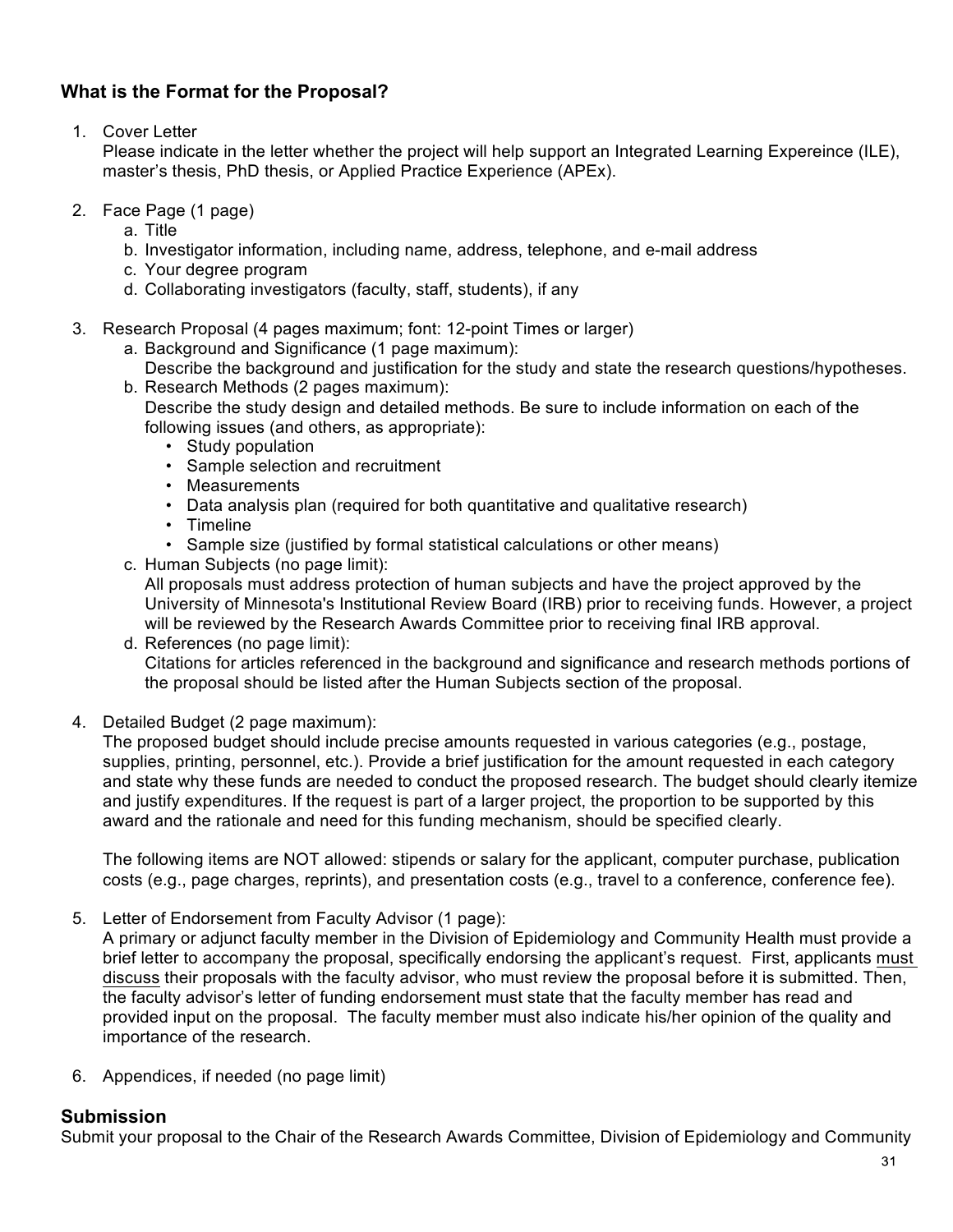Health, Suite 300, 1300 South Second Street, Minneapolis, MN 55454-1015

# **Review Process**

All applications will be reviewed by the Division of Epidemiology and Community Health Research Awards Committee, which includes faculty members representing the major fields. Each proposal will be evaluated according to its scientific and technical merits and public health implications. The most important criteria are (1) importance of the area, (2) quality of proposed research, (3) investigator's experience and resources to accomplish the project, and (4) relevance to public health.

If you have questions regarding preparation of a proposal, please contact the Chair of the Research Awards Committee. Information regarding the status of human subjects (IRB) applications must be provided to the Committee. Award funds will not be released until Division of Epidemiology and Community Health accounts administration has received notification of Human Subjects Committee approval.

# **Final Report**

A one-page report to the Research Awards Committee on progress and outcome is due on the one-year anniversary date of the award.

# **Martinson-Luepker Student Travel Award**

The Martinson-Luepker Student Travel Award will support Division of Epidemiology and Community Health students pursuing an international Applied Practice Experience (APEx) placement in fulfillment of curriculum requirements for a Applied Practice Experience (APEx) or Integrated Learning experience (ILE) project. Funds will be provided to help support the cost of air fare to the international location. Students may request up to \$1500 U.S. Students must apply for this award. As part of this application, students should fully describe their proposed Applied Practice Experience (APEx) project, including location, populations to be worked with and proposed program activities. The application form can be obtained from EPICH Student Services staff epichstu@umn.edu.

# **Division of Epidemiology and Community Health Student Support Policies**

#### **Doctoral Student Support Policy, for those matriculating Fall 2003 or later**

- 1. Students can be accepted to the program with varying levels of support including no guaranteed support, guaranteed support for the initial year, or support for multiple years.
- 2. Support levels will be set at the level of an NIH Pre-Doctoral Fellow or, if not an NIH Fellow, not more than 50% RA/TA position. This means that those who accept a pre-doctoral fellowship may not also accept an RA or TA position in the Division. Scholarship or block grant awards are not included.
- 3. Students on fellowships perform their TA requirement as part of the fellowship, with terms to be negotiated with the training director.
- 4. Requests may be made to the DGS for levels of RA/TA support up to 75% for students who have passed their preliminary examinations and are working on their thesis. These requests are required to show that such additional work does not delay the thesis defense and graduation.
- 5. Physicians who are licensed to practice medicine in the United States will have an RA/TA stipend set at the doctoral level. Those who are not licensed to practice will be paid at the Masters level RA/TA position stipend.
- 6. There is no limit on the number of years of support; however, adequate progress toward degree completion is required for continued support.
- 7. Students may increase support to 75% during the Summer term.
- 8. This policy only applies to positions held within the Division. For example, a student with a 50% research assistantship in the Division would also be able to hold a 25% research assistantship in the Medical School. Approved 7/1/03, revised 06/08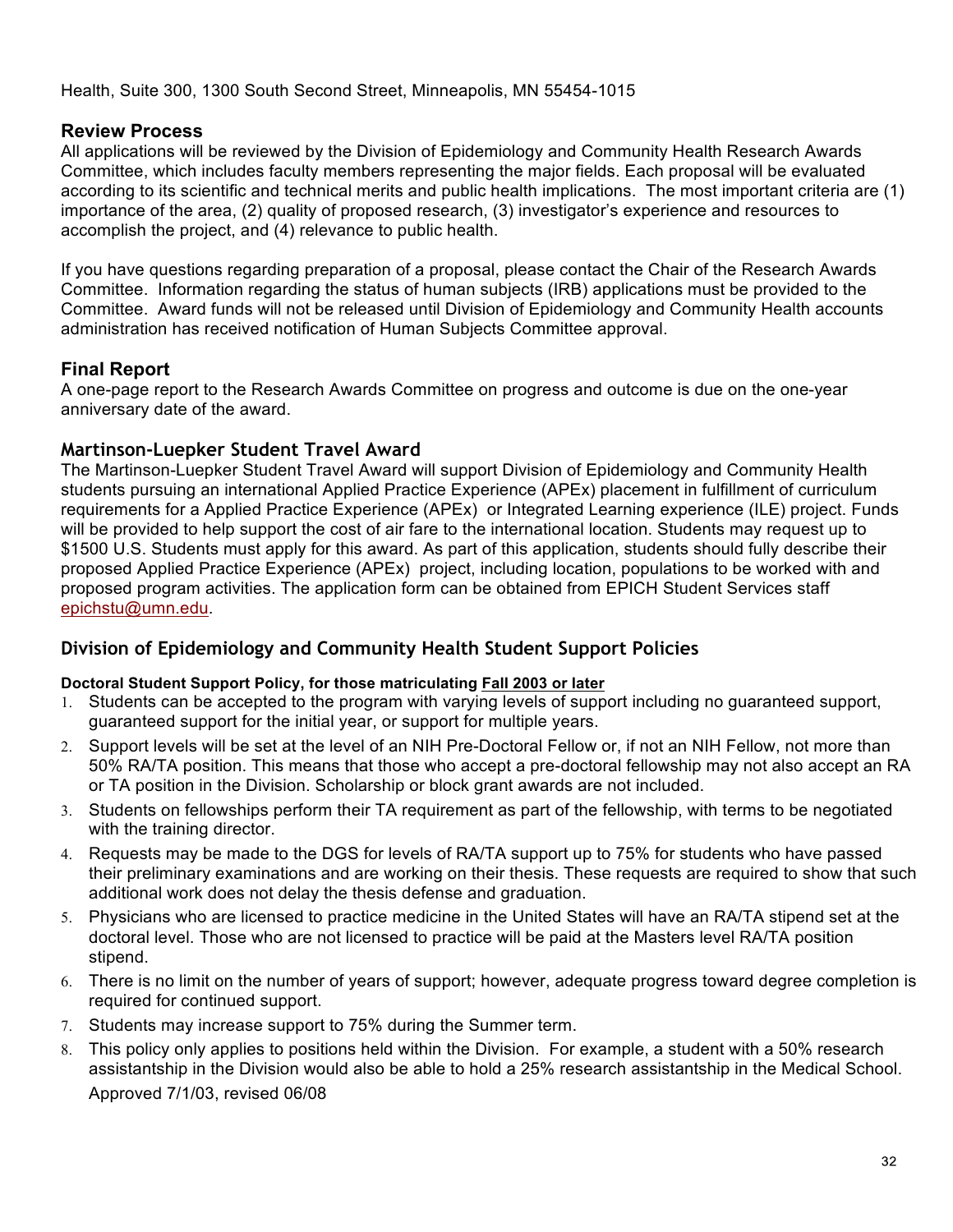#### *Doctoral students matriculating prior to Fall 2003 should see the EpiCH Student Services staff to discuss their student support policy.*

#### **Master's Student Support Policy**

No one may hold a graduate assistantship of more than 50% (75% in the Summer) in the Division of Epidemiology and Community Health. Adopted 12/17/03, and applies to students matriculating Fall 2004 and after. This policy only applies to positions held within the Division. For example, a student with a 50% research assistantship in the Division would also be able to hold a 25% position in Medical School because that is not in the Division.

#### **Policy for Graduate Assistant Pay Scale for Post-Baccalaureate Professional Students**

Post-baccalaureate professional students in doctoral-level programs (e.g. dental, medical, law, veterinary students) who have completed two years of their professional studies will be paid at the rate of those who have completed a master's degree. Those who have not completed the first two years will be paid at the rate of those whose highest degree is a bachelor's degree. This policy is effective beginning Spring semester, 2004. Adopted 12/17/03.

# **Requesting Letters of Support – 10 Tips for Students**

The following tips may help you get a positive—and productive—response when you request a letter of support from a faculty member for a fellowship, an internship, a scholarship, graduate school admission, or a professional position.

- **1. FIRST CONTACT: E-MAIL IS OK.** Make the e-mail brief. Mention the opportunity for which you are applying, the deadline, what you are requesting, and what you are willing to send for further information (e.g., CV, bullet points, a draft letter). If there is a chance the faculty member will not remember you, mention where you have met.
- **2. THINK AHEAD.** Many faculty members in EpiCH have 10 or more advisees, so they may not be able to respond immediately to student requests. If they receive a request with short notice, they may not be able to respond positively, so contact them well ahead of deadlines so they can schedule your request. *Deadlines:* Clearly convey the deadline for the materials you are requesting. It is also fine to re-contact the faculty member a week before the deadline as a gentle reminder. Such contact should include, in addition to the reminder about the deadline, your reiteration that you are happy to provide additional information about yourself, or the opportunity and details about where and how to submit the reference (in case the original contact information was misplaced).
- **3. REQUEST LETTERS FROM PEOPLE WHO KNOW YOU.** A letter from someone who does not know you well may not be a strong letter, as the lack of familiarity is usually reflected in the text. Many requests for references also require individuals to specifically indicate how well they know an applicant. Reviewers may not give much weight to a referral from someone who does not know the applicant well—and they may wonder why the applicant did not select someone who knows her/him well. For example, they could think that either the applicant does not know anyone well OR everyone who knows the applicant well would write a lousy letter—both imagined scenarios are bad.

**Try to gauge if the person can write a "good" letter for you.** A strategy is to ask this question directly: don't ask "will you write a letter for me?" Instead, ask "will you write a supportive letter for me?" A hard life lesson is that some faculty members may be unable to strongly recommend you, and it is best to find that out—and respect it—before you agree that the person will write a letter. Most faculty members will reveal any hesitation they have and it is important to listen to it and accept it. A tentative, or a poor, letter can have a strong negative impact on an application.

**4. IF YOU CONTACT SOMEONE WHO DOES NOT KNOW YOU WELL, BE PROFESSIONAL.** An exception to item #3 is when you have to ask Program Directors or Division Heads for letters of support because their support is required by the applicant organization. If you don't know such people well, and must request a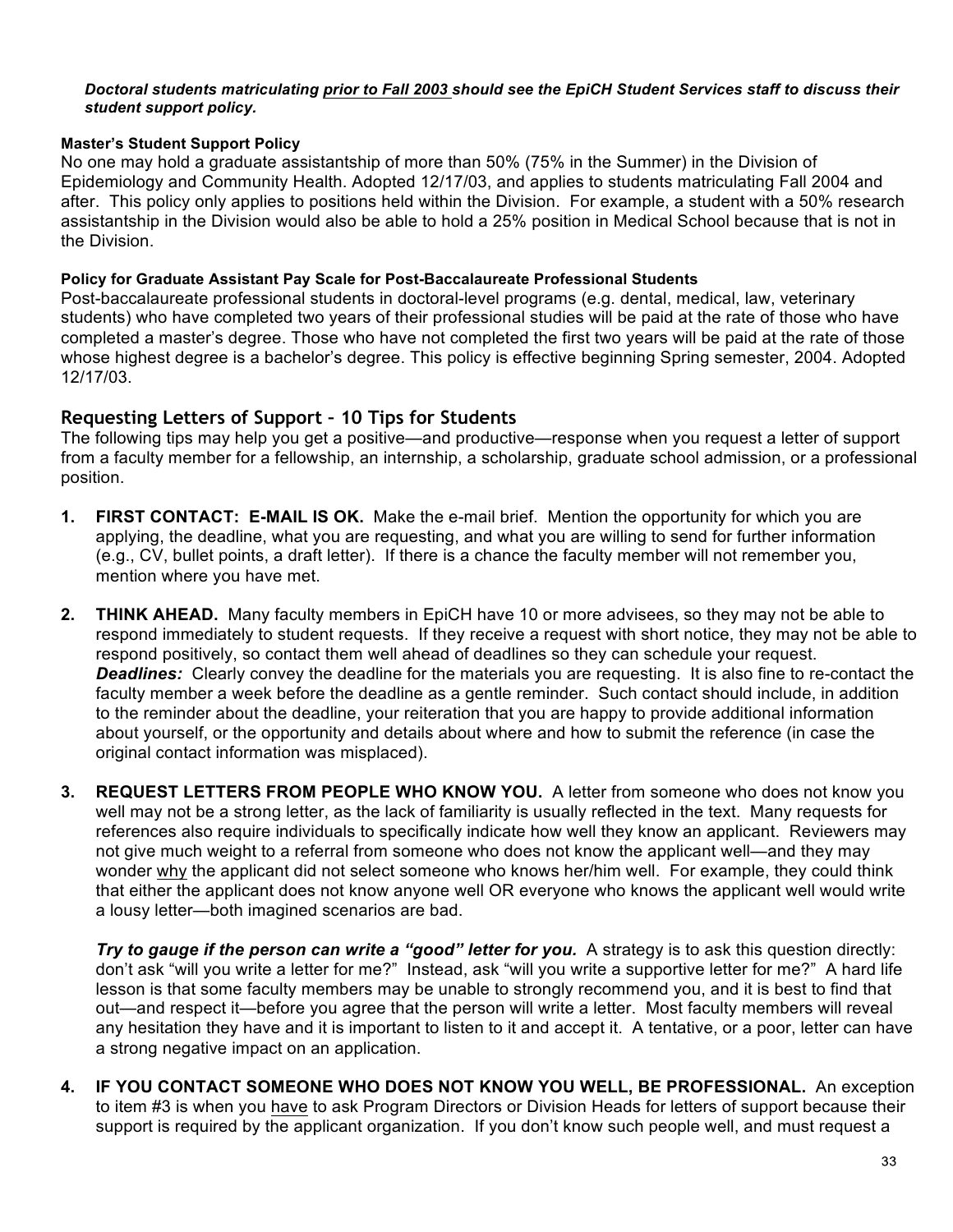favor, use his/her last, rather than first, name (i.e., Dr. Smith instead of Judy) when you make your first approach. In EpiCH, you will likely be told to use his/her first name, but your professionalism will be noted and appreciated.

### **5. DON'T ASSUME THAT FACULTY MEMBERS KNOW ANYTHING ABOUT THE APPLICANT**

**ORGANIZATION.** There are hundreds of fellowships, scholarships, etc. for which faculty members are asked to write letters. Faculty members have little or no connection with many organizations beyond writing letters for students. They often receive what, to them, are garbled messages, with acronyms instead of full organization names, and find them incomprehensible. Don't rely on acronyms or assume any knowledge about the opportunity for which you are applying, even if it is at the SPH or UMN.

*To inform faculty members,* it is fine to e-mail them URLs and PDFs about the applicant organization, but also include a 1-page synthesis of relevant information. You are asking the faculty member to volunteer time: don't ask him/her to also go to a website and/or open multi-page PDFs. Those materials can be optional—your one-pager should be all your letter writer needs, along with your CV and some guidance about the text of the letter.

- **6. DON'T ASSUME FACULTY MEMBERS KNOW YOU WELL ENOUGH TO WRITE A GREAT LETTER OR THAT THEY HAVE TIME FOR A 1-HOUR INTERVIEW TO PREPARE FOR THE LETTER.** A great strategy is to offer to provide bullet points about your qualities, eligibility, and interest in the opportunity that can be used by the faculty member to frame the letter. You may even offer to write a draft letter. You are in the **best** position to draft a successful letter and it is not uncommon to provide such help for letters of reference.
- **7. MAKE SURE FACULTY MEMBERS HAVE CONTACT INFORMATION.** Clearly indicate where the letter or rating sheet should be sent! One of the most common—and frustrating—mistakes made by students is to omit this information, resulting in unnecessary contacts, delays, and poor impressions.
- **8. MAKE SURE YOU ARE ELIGIBLE FOR THE OPPORTUNITY AND THAT YOU INTEND TO APPLY BEFORE YOU ASK FOR A LETTER.** Unfortunately, it is common for faculty members to write letters, only to be told by students that they found out they were ineligible or decided not to apply after all.
- **9. MAKE SURE THE MATERIALS YOU PROVIDE DO NOT HAVE TYPOS AND GRAMMATICAL ERRORS.**  The written word is influential: we often base our impressions about someone's intellectual qualities on the quality of his/her writing. While this may not be fair, it is what academics (and others) do. You are asking for a laudatory letter of reference, so make sure that your CV, 1-pager, bullet points/draft letter, are clearly and properly written.
- **10. THANK THE FACULTY MEMBER FOR WRITING THE LETTER AND FOLLOW-UP.** It is surprisingly common for students to not thank a faculty member after an application is complete and even less common for students to let faculty members know if they received the scholarships, fellowships, internships, jobs, etc. for which they applied. Faculty members commit time to letters of reference because they want students to succeed—they are rewarded with thanks and updates.

#### **Division of Epidemiology and Community Health Websites**

| EpiCH Student Guidebook and Forms  www.isph.umn.edu/epich/current-student-forms-and-policies/ |
|-----------------------------------------------------------------------------------------------|
|                                                                                               |
|                                                                                               |
|                                                                                               |
|                                                                                               |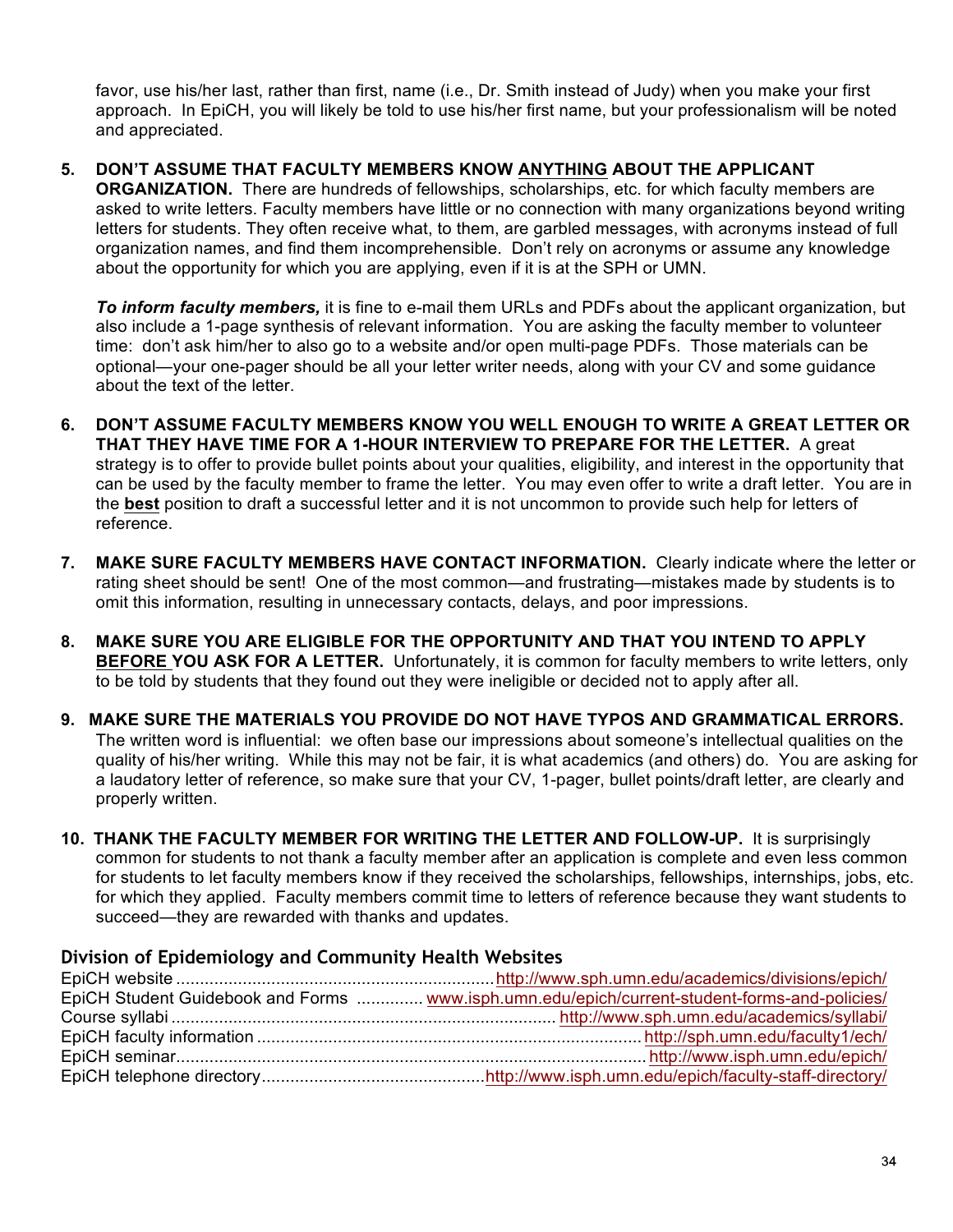# **2.7 Division Advising Information**

# **Team approach to Advising at the Master's level**

At the master's level students are advised by a team which includes their academic advisor, staff from the EpiCH Student Services office, an APEX advisor, and the Program Director for their major. The role of the academic advisor is to advise students on things like their career goals and objectives, provide advice for securing an Applied Practice Experience (APEx), and help students with their initial Integrated Learning Experience (ILE) planning. The role of the EPICH Student Services staff is to assist students with course planning, petitions, and to provide general procedural advice. The role of the APEx advisor is to guide the student in the learning agreement process and to help determine appropriate competencies that will be met as well as what products will be acceptable for that placement. The Program Director will meet with students as a group to discuss issues related to the entire major and is also available to assist students with any issues they might be having with the program.

# **Guidelines for Faculty/Student Interactions**

Faculty members often develop close working relationships with students, especially advisees. Often a relationship is formed that provides benefits to both the faculty member and the student. Faculty should be cognizant of the power differential in these types of relationships and set appropriate boundaries. Although faculty members may not intend that a request of a student be an obligation, they should be aware that such requests might place a student in a difficult position. Some students are intimidated by faculty members and may not feel free to decline such requests. Since faculty/student interactions often are situations that are ambiguous, included below are examples to help you think through a variety of situations that you may encounter:

- § **A faculty member asking you to drive them somewhere, including the airport, home, or main campus**. Such a request does not fall under a student's duties. A situation when this may be acceptable is when the student has the same destination.
- § **A faculty member asking you to work extra hours or late hours**. Students should be expected to work the hours for which they are paid. Students may volunteer to work extra hours to gain more experience (e.g. grant writing), gain authorship on a paper or help meet a deadline – but should not be expected to work these extra hours.
- § **Your advisor asking you to housesit, take care of your children or pets, or help you move**. While some students may not mind house sitting, taking care of children or pets, or helping someone move, others may only agree to do these jobs because they feel obligated or worry that saying no will somehow affect their relationships with faculty members. To avoid problematic situations, a faculty member may post a flyer requesting a sitter or mover for pay without the faculty member's name attached to the request – ensuring that respondents really want the job.

Faculty members who are uncertain about the appropriateness of requests they have for students should consult with the DTC Chair. Students should talk with their Program Director, DGS, or EpiCH Student Services staff if they have concerns about the appropriateness of requests from faculty members.

The University of Minnesota's Board of Regents policy on Nepotism and Consensual Relationships (including student and faculty relationships) can be found at http://regents.umn.edu/sites/regents.umn.edu/files/policies/Nepotism%26Personal.pdf.

# **Confidentiality**

Student records—including materials related to advisees—are protected under Federal Educational Rights and Privacy Act (FERPA) (20 U.S.C. § 1232g; 34 CFR Part 99; 1974) and the Student Data Privacy Act. Student information should be secure – not left in an unlocked location. If advisors have a concern about a particular student, only EPICHSASS staff, appropriate Program Director/DGS, or DTC Chair should discuss the situation and have access to records. Any confidential information shared by a student with a faculty member must remain confidential – whether the student approaches you as an advisor, instructor, Program Director, DGS, or DTC Chair. Talking about individual students in hallways and other public areas should be avoided.

If a faculty member feels he/she must consult with another faculty member about a student, consider talking about the issue without providing the name of the individual student. If the student's name must be shared, tell the student ahead of time that you intend to talk with the Program Director (or other appropriate person) about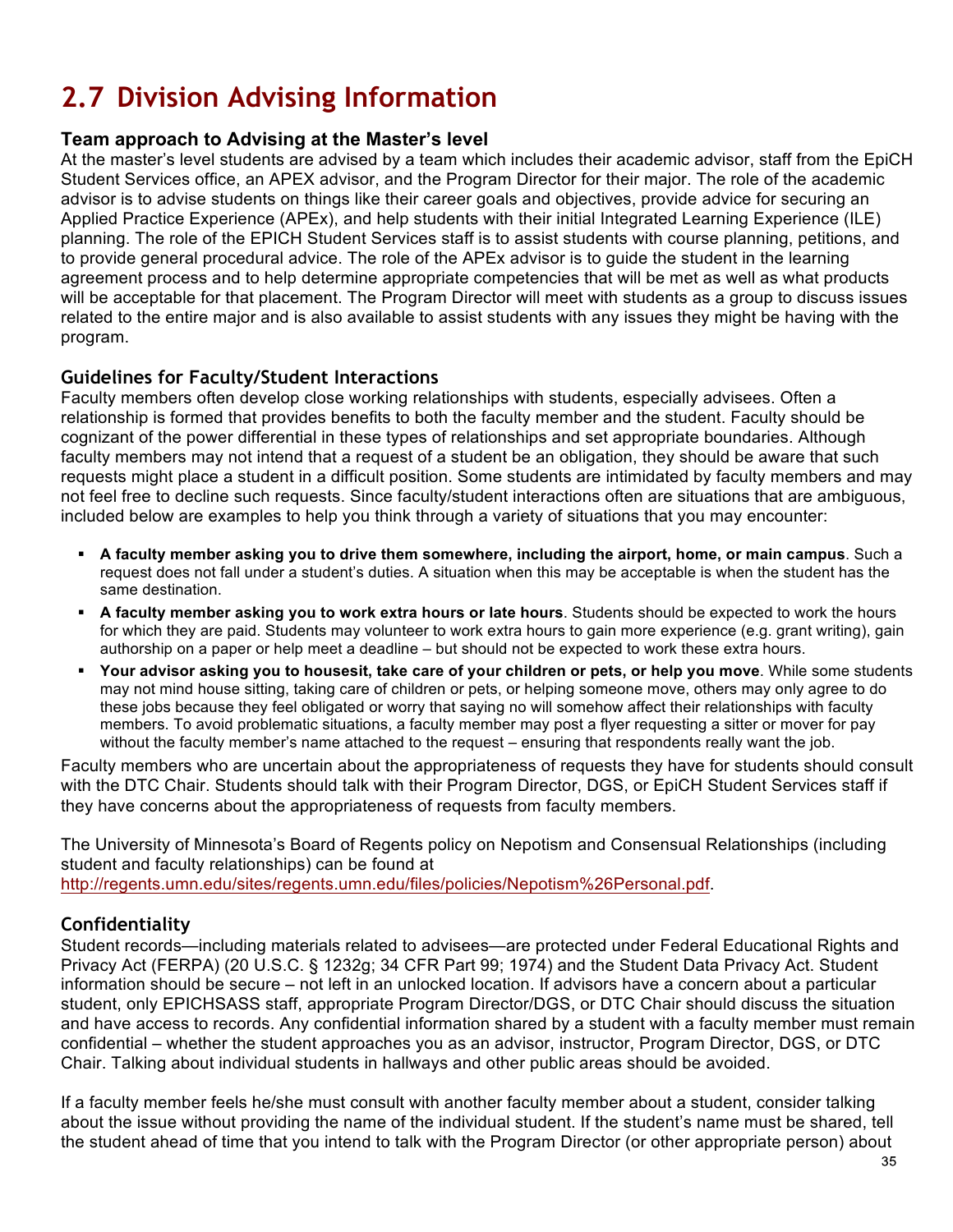the issue in question. Some issues, such as sexual harassment, are governed by law and require faculty members to report the problem to the Division Head. In these situations, explain to the student that you are required to report the incident/problem.

# **Sexual Harassment Policy**

In the Division of Epidemiology and Community Health we take harassment and sexual misconduct very seriously. We have all completed the sexual harassment training and therefore we want to let you know that:

- As a University employee, we are required to share information that we learn about possible sexual misconduct with the campus Title IX office that addresses these concerns. This allows a Title IX staff member to reach out to those who have experienced sexual misconduct to provide information about the personal support resources and options for investigation that they can choose to access.
- You are welcome to talk with our staff about concerns related to sexual misconduct. You can also or alternately choose to talk with a confidential resource; the University offers victim-advocacy support professionals, health services professionals and counselors that will not share information that they learn about sexual misconduct.

# **Guidelines for Changing Advisors**

### **Master's Students**

At the master's level, students may change academic advisors if they have serious personality or other conflicts with their assigned advisor. In that case, they should discuss their reasons and their preferences for a different advisor with the program director or the EpiCH Student Services staff. The change will be finalized at the discretion of the program director.

# **PhD Students**

Many PhD students shift their courses of study and focus over their graduate careers, but doing so does not necessarily require a change in advisors. Faculty advisors can facilitate students' academic development, by working directly with them or by encouraging them to gain experience with other faculty members (e.g., through research or teaching assistantships or grant-writing opportunities). Sometimes students work more closely with one (or more) members of their committees than with their advisors. Faculty advisors can also suggest changes in committee membership to accommodate a change in dissertation focus.

Once PhD students have begun work on their dissertation, changing advisors should be rare, and limited to circumstances of personality conflicts, major ethical problems, or substantial shifts in areas of interest. Students wishing to change graduate advisors should consult with the Director of Graduate Studies (DGS). Likewise, faculty who are considering a change in their role as an advisor should consult with the DGS. Changes in graduate advisors should be approved by the DGS and forwarded to the EpiCH Student Services staff who will file the change with the Graduate School.

# **Guide to Mission, Definitions and Expectations of Advising**

#### **Mission Statement**

The School of Public Health strives to provide advising that promotes collaboration among students, staff and faculty to enhance students' academic and professional development in the field of public health. The School's goal is educational and experiential excellence that prepares students for successful careers improving the health of populations.

# **Defining Advising**

The School of Public Health is committed to creating and sustaining high quality advising in the following four areas:

1. **Administrative Advising**: advising on course planning and scheduling, policies, procedures and benchmarks/milestones of the degree program/major, SPH, and the University.